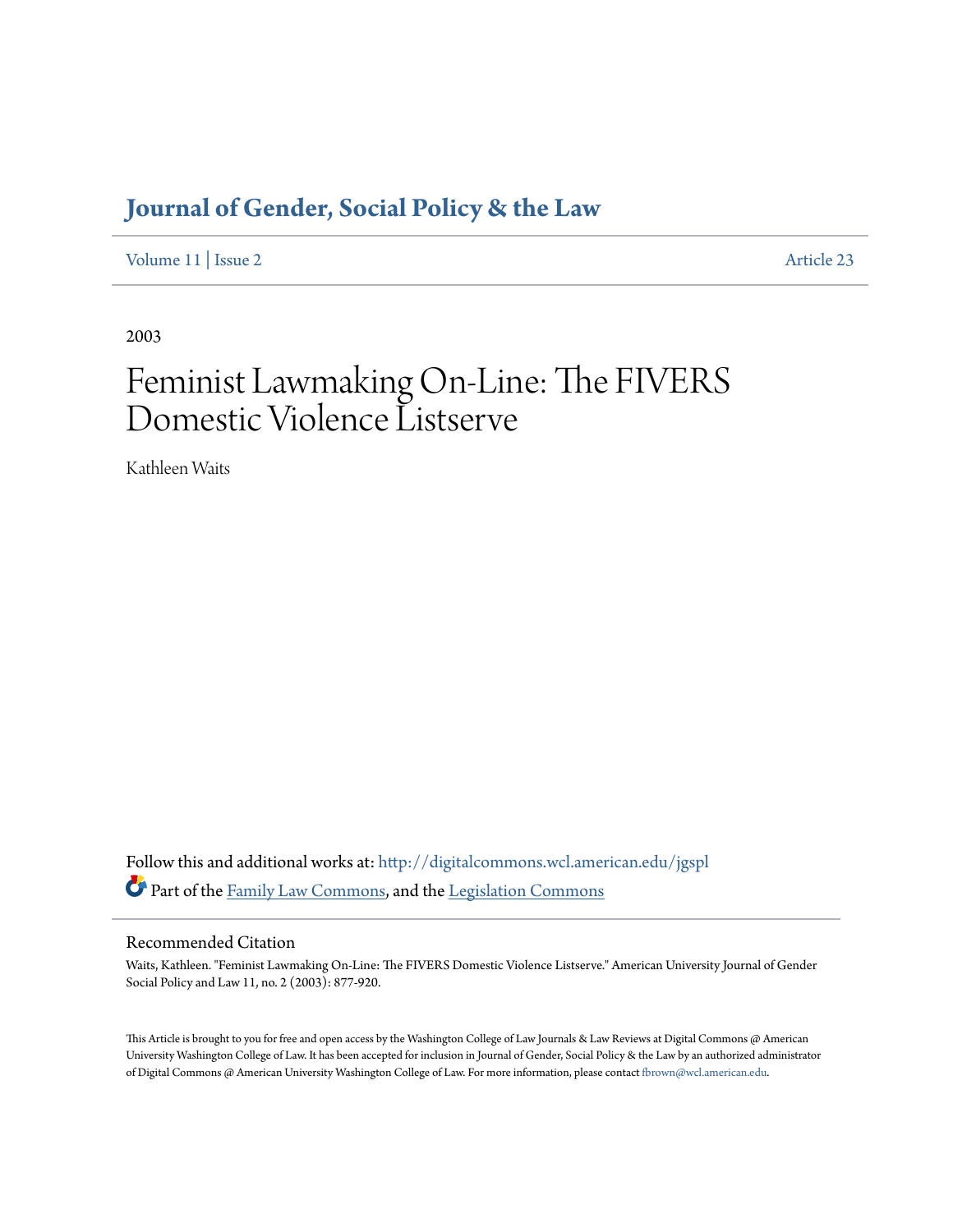### WAITS\_PKFINAL2

# FEMINIST LAWMAKING ON-LINE: THE FIVERS DOMESTIC VIOLENCE **LISTSERVE**

# KATHLEEN WAITS\*

| L.   | A Brief History of FIVERS and the Author's Bias878      |      |
|------|---------------------------------------------------------|------|
| И.   |                                                         |      |
| III. | <b>FIVERS Posts and Key Themes from Battered</b>        |      |
|      |                                                         |      |
| А.   | Survivors' Narratives: Building a Battered Women's      |      |
|      | Movement on the Experience of Survivors882              |      |
| B.   |                                                         |      |
| C.   | Engagement with the State—and with Mainstream           |      |
|      |                                                         | .903 |
|      | D. The Broader Feminist Vision, Recognition of Multiple |      |
|      |                                                         |      |
|      | E. The Sharing of Diverse Expertise and the             |      |
|      | Creation of a Diverse Feminist Cyber Community912       |      |
|      |                                                         |      |
|      |                                                         | .920 |
|      |                                                         |      |

# **INTRODUCTION**

The FIVERS listserve<sup>1</sup> on domestic violence has been an important

 $*$  Associate Professor of Law, University of Tulsa College of Law. The copyright holders, Kathleen Waits and the American University Journal of Gender, Social Policy & the Law, hereby grant permission for copies of this and Equipment permission for copies or this function of the author and journal are identified; and (3) proper notice to be made to each copy. This permission extends, but is not limited to, classroom use at universities, i other non-profit education and training.

<sup>1.</sup> A listserve is an easy way to distribute email to a large number of people with similar interests. Individual members of the list merely send their messages to the listserve address and the message is then automatically distributed to all list<br>members. Information on the FIVERS listserve can be found at http://groups.yahoo.com/group/fivers/. Anyone interested in subscribing should send a query to: fivers-subscribe@yahoogroups.com. In response, you'll receive a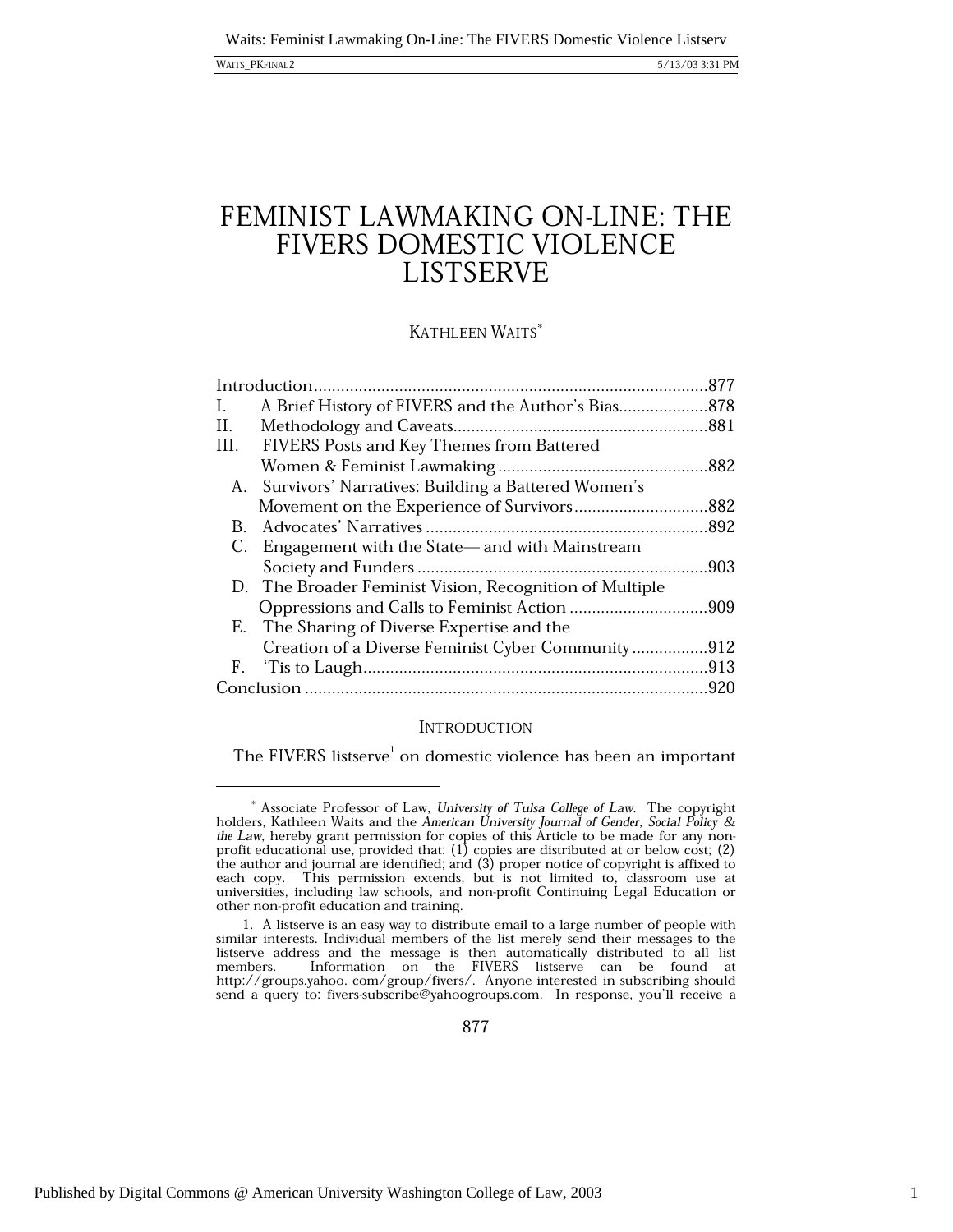JOURNAL OF GENDER, SOCIAL POLICY & THE LAW [Vol. 11:2

part of my life for more than six years. Practically every day it teaches me about feminism, advocacy, and the desperate struggles of battered women and their allies. Even though I was active in the battered women's movement for some fifteen years before FIVERS started, the list continues to educate me about domestic violence.

When I was asked to participate in the symposium on Battered Women and Feminist Lawmaking at the Washington College of Law, I immediately decided to write about the FIVERS experience.<sup>2</sup> I thought an international, feminist listserve on domestic violence might bring to life some of the central ideas in Elizabeth Schneider's book.

This Article will first provide a brief history of FIVERS and a description of my methodology. It will then examine a number of FIVERS posts and tie them in with some of the key themes in Liz's book.

### I. A BRIEF HISTORY OF FIVERS AND THE AUTHOR'S BIAS

FIVERS arose from the debacle that was the Intimate Violence listserve ("INTIO-L"), run by Professor Richard Gelles, then at the University of Rhode Island.<sup>3</sup> INTIO-L collapsed in a horrible "flame" war" in the spring of 1996, and Professor Gelles shut down the list.

brief application. See infra note 7 and accompanying text (illustrating that experience with anti-feminists on INTIO-L email list led to FIVERS application process).

Throughout this Article, citations to FIVERS posts will slightly alter the format listed in THE BLUEBOOK: A UNIFORM SYSTEM OF CITATION (Columbia Law Review Ass'n et al. eds., 17th ed. 2000). For the sake of preserving confidentiality, postings to the<br>listserve will be cited in the following manner: Posting of  $M#H#$ , to<br>fivers@yahoogroups.com (Month Date, Year) (copy on file with FIVERS M899, to fivers@yahoogroups.com (Feb. 2, 2001) (copy on file with FIVERS archive). FIVERS archives are available to FIVERS list members only. Some of these posters, and their children, still face danger from their abusers. Those who are advocates might face reprisals from "the system" (judges, law enforcement, etc.) if their identities were revealed. I have therefore at times changed names and changed or omitted certain identifying information. Other posters gave permission for the use of their real names. In accordance with FIVERS confidentiality policy, I have received permission from all people quoted. Posts have been corrected for obvious typos and grammatical mistakes. Occasionally, I have edited sentences that were hard to understand. In order to retain the informal and conversational character of FIVERS, I have resisted any impulse to make the posts "law review perfect" through heavy editing. Additionally, in order to improve readability, edited content is not indicated by brackets or ellipses.

<sup>2.</sup> ELIZABETH M. SCHNEIDER, BATTERED WOMEN & FEMINIST LAWMAKING (2000).

<sup>3.</sup> Professor Gelles is now the Dean of the School of Social Work at the University of Pennsylvania and holds The Joanne and Raymond Welsh Chair of Child Welfare and Family Violence. He is also a professor in the Sociology Department at the university.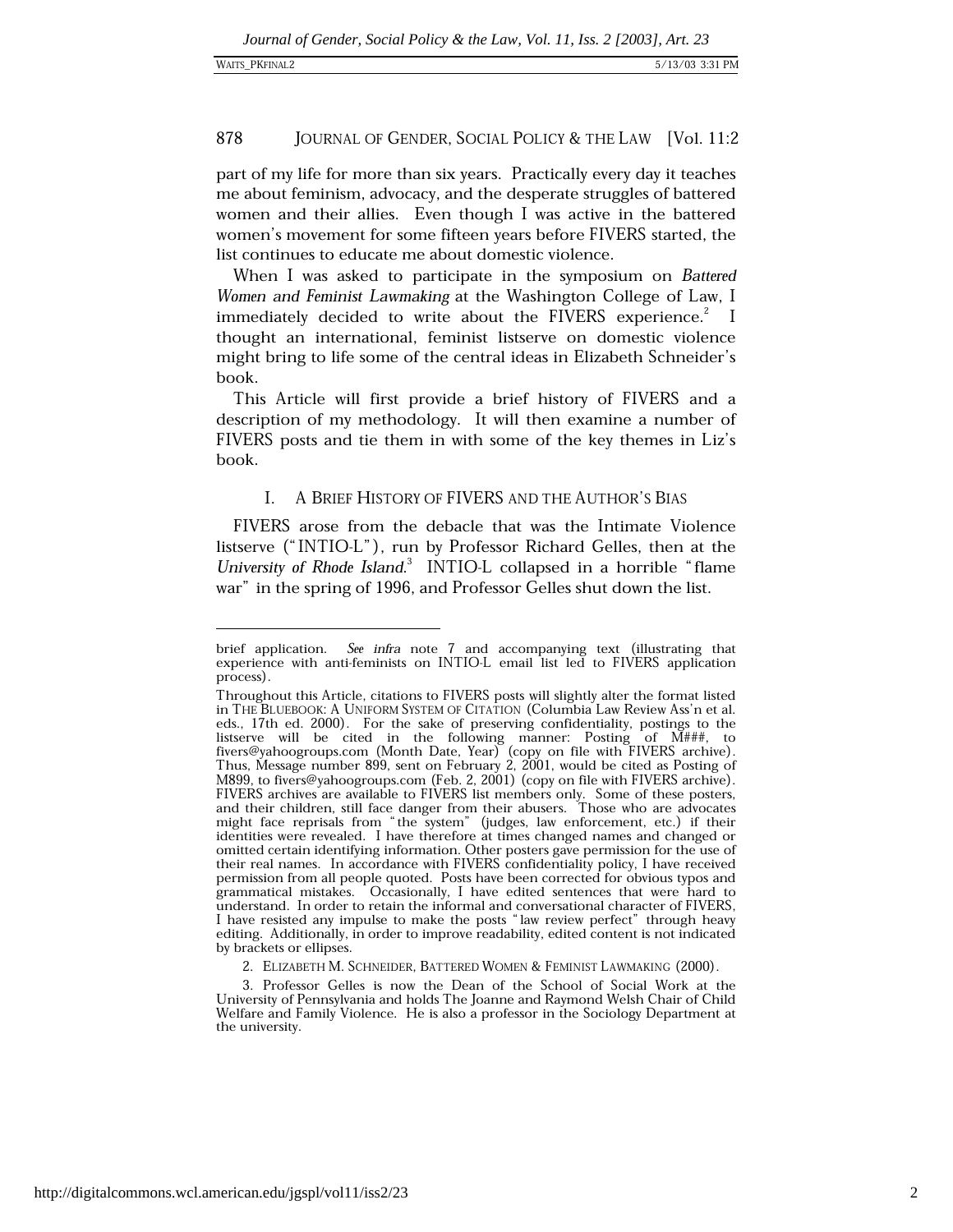|  | <b>WAITS PKFINAL2</b> |
|--|-----------------------|
|--|-----------------------|

I hope that some day the full story of the last months of INTIO-L can be told. So far, I have been unable to locate any source for INTIO-L posts. Here is the short version, as the founders of FIVERS would tell it: (1) The INTIO-L list had existed peacefully for a few months. Members were drawn from academia, various professions, including people working at battered women's shelters, and survivors. Members exchanged information and research. (2) In early spring, 1996, the INTIO-L list started to receive anti-feminist posts, claiming things like "men and women are equally violent." (3) Various feminists on the list-who became the core of what would become FIVERS-fought against the anti-feminists. (4) Things got very nasty very quickly. (5) Professor Gelles adopted a neutral stance and demanded that all list members "behave."<sup>4</sup> (6) Professor Gelles shut down the list.

Soon after the INTIO-L flame war erupted, some of the feminists started to email each other privately to strategize and to vent.<sup>5</sup> It was a very intense experience, as the anti-feminist posters were both fierce and prolific.

After INTIO-L was shut down, some of us feminist "survivors"<sup>6</sup> of INTIO-L decided to form a list of our own. The idea of FIVERS<sup>7</sup> was

6. Some readers may be offended by my use of the word "survivor" to describe those who endured this long-distance war of words. I can only say that I do not use this word lightly. I do not remember the details of the anti-feminist posts, but they were truly sickening and infuriating.

<sup>4.</sup> As I recall, Professor Gelles also demanded that survivors and their allies stop telling personal stories about victimization. The reason given was along the lines of "this is a professional and academic list and personal stories have no place on it." I remember writing a post describing why the personal/professional dichotomy was false and why I, as an academic, found personal stories so valuable. See infra notes 14-16 and accompanying text (illustrating the importance of narrative in feminist responses to battering).

<sup>5.</sup> This process is now known as "backchanneling." I was a relative latecomer to the backchanneling process. I can still remember vividly working on an email to a woman, (still an active FIVERS member) whom I perceived as an ally in the INTIO-L war. Back then, it felt bizarre to be sending an email to a total stranger. I remember working very hard on my phrasing, and saying that I hoped she would not be offended by my contacting her personally. I also asked that she not hold it against me if she did not agree with my concerns about what the anti-feminists were doing to the list. I remember my hands trembling and my heart pounding as I debated whether to hit the send button. (For those who do not know me, I am most definitely not a timid soul. Today I would send a similar email with much less hesitation, but these were pioneering days when everyone was still adjusting to a world where you had to guess about someone's beliefs and personality from a few written gleanings.)<br>Luckily, my foray into backchanneling was quickly rewarded. This feminist ally responded immediately. She complimented me about the posts I had already sent to the list, and welcomed me to the feminist backchanneling group that had already been established. This was my introduction to the core of what became FIVERS.

<sup>7.</sup> For information on FIVERS visit http://groups.yahoo.com/group/fivers/. The description on Yahoo! Groups gives some information about the FIVERS name: "FIVERS stands for: Feminists against Intimate Violence through Empowerment,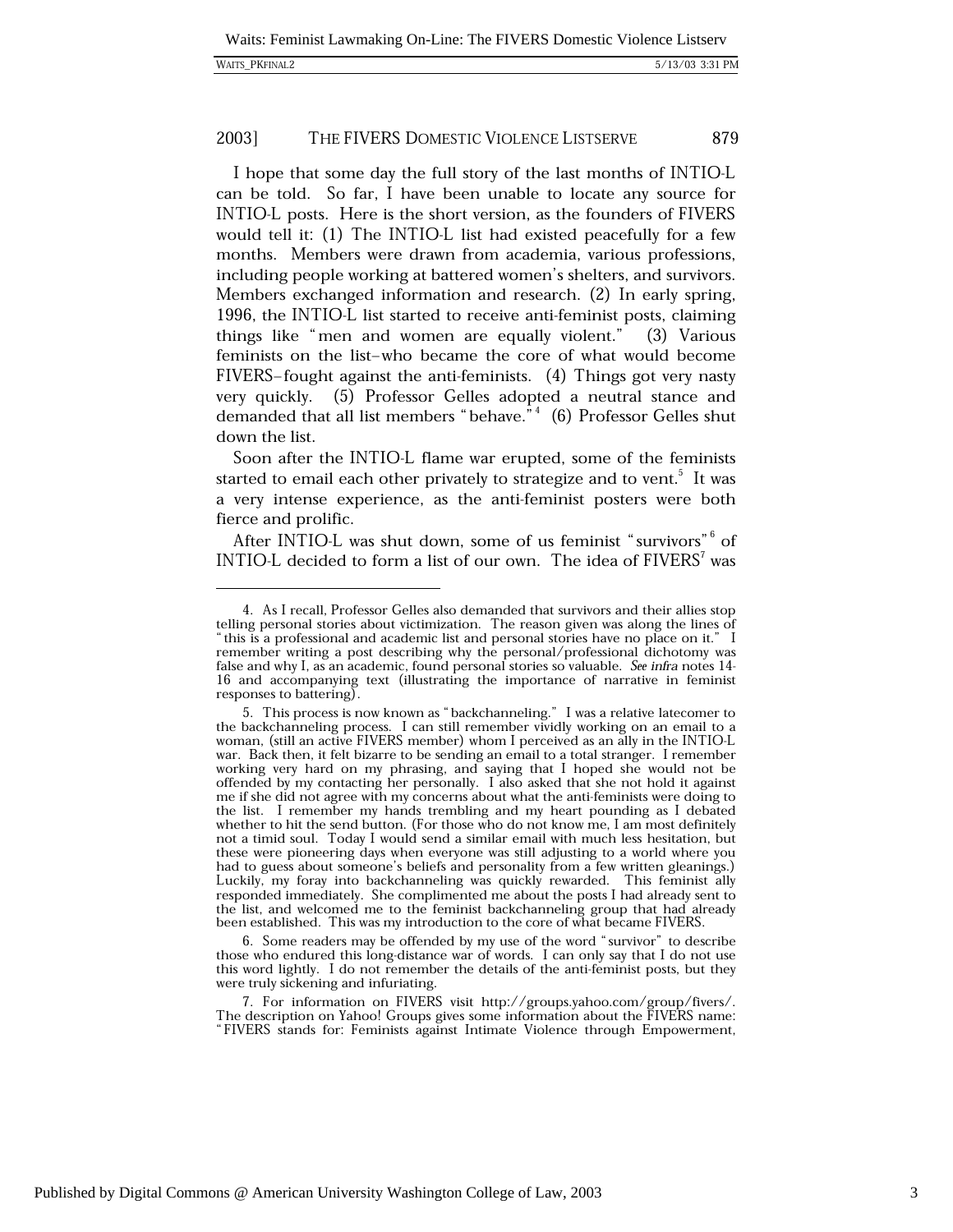formed.

Because of the INTIO-L experience, we realized that we needed to think long and hard about who would be on our listserve, what kinds of posts would be appropriate, and how we might screen members to prevent a repeat of the INTIO-L experience.<sup>8</sup> We decided to require potential members to fill out an application. Among other things, applicants must certify that they subscribe to a feminist analysis of intimate violence. In addition, the FIVERS list guidelines state that all posts are confidential and can be forwarded only with the sender's permission.

From the beginning, there have been three "Co-Coordinators" who administer the list's policies and deal with any problems. In the beginning, the Coordinators conferred with one another almost every day, including numerous conference calls. Another hero during the early days was Richard Blum, a kind and gentle man who handled innumerable technical problems with grace and humor.

The decision to work out list policies in advance was a wise one. The FIVERS guidelines and application process have stood the test of time, and have changed little in the six years since the list was founded. There have been occasional problems on the list, but the Coordinators have always acted swiftly and decisively. Consequently, the list's existence and goodwill have never been seriously threatened, nor has the list ever had to call a "time out," as has happened on other lists when disagreements have turned into flame wars.

The INTIO-L experience continues to operate as a race memory for the FIVERS list. Sometimes, when less experienced members question confidentiality rules or the sense of "group think" that sometimes operates on the list, they may be told about the INTIO-L

Energizing, Education, Exchange; Resources, Resistance, Research; and Support."

While INTIO-L was still operating, the feminist backchannelers started calling<br>ourselves "La Résistance." (This was partly in honor of several French Canadians who were active in the resistance to the anti-feminists on INTIO-L.) When we decided to form our own group, it was suggested that we needed a more proactive name. "La Résistance" suggested that the group would only fight against abusers and their allies. We hoped that our list would also provide positive solutions for abused women and their children. Several clever wordsmiths among the group toyed with various possibilities and someone-no one remembers who anymore-first came up with the acronym of FIVER which quickly became FIVERS.

Some newcomers probably assume that the list had five founders. However, there were many more than that. Even though the list's name has nothing to do with the number five, list members sometimes put a large, colorful "5" on their badges at domestic violence conferences, so that they can identify each other.

<sup>8.</sup> The process of drafting procedures for the FIVERS list was long and difficult. I was only tangentially involved.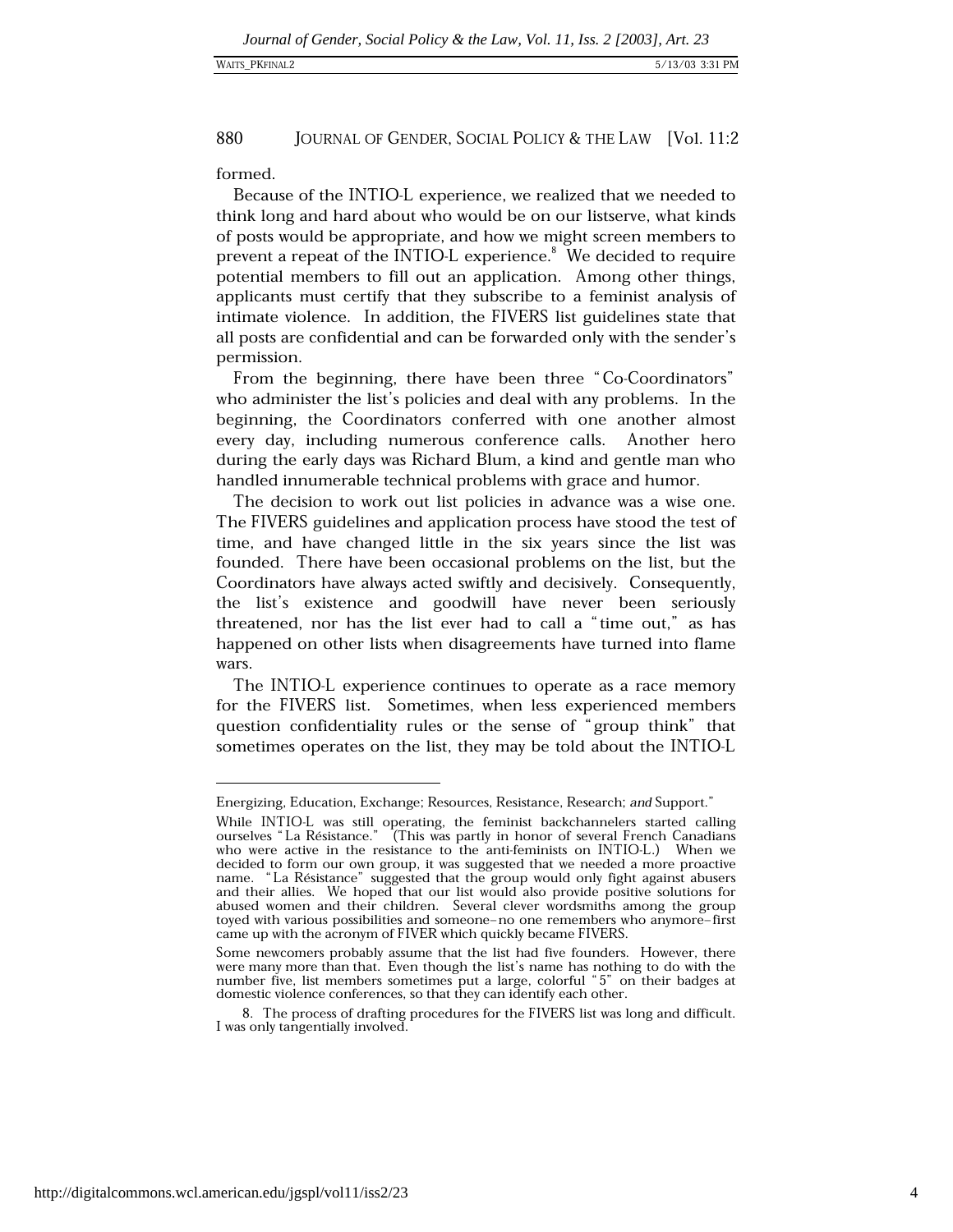experience. Still, just like soldiers who did not go through war together, newcomers cannot possibly absorb the depth of feeling from those who were "there at the creation."<sup>9</sup>

Even this brief history of FIVERS suggests an important bias in this Article: I am not a mere observer of FIVERS. As one of its founders and a frequent participant, my viewpoint is necessarily different from a list newcomer or an uninvolved outside observer. Further, I have ties to certain group members that are important to me not just professionally, but personally. It is fair to say that FIVERS is a kind of family to me, and we all observe our families in idiosyncratic and biased ways.

# II. METHODOLOGY AND CAVEATS

Posts to FIVERS from 1996 to December 2000 are, for practical purposes, lost. As is typical of the early years of the Internet and listserves, the participants did not view their activities as historical or worth preserving. FIVERS has no centralized archive for this period.<sup>10</sup> In December 2000 the FIVERS listserve moved from a private server to Yahoo! Groups, and all posts since December 2000 are archived on the Yahoo server and accessible to list members.

Because the listserve averages more than fifteen messages a day, more than 8500 messages have been generated from December 2000 to July 2002, the starting date for the research for this Article. This overwhelming tide of words made a review of every message impractical. Therefore, in preparing this Article, I looked at every post from selected months.<sup>11</sup>

The principles of statistics suggest that this sample of FIVERS messages is large enough to accurately reflect the list dialogue. From my personal viewpoint, the messages seem very much in keeping with typical FIVERS traffic.

<sup>9.</sup> In the recent HBO series Band of Brothers, several of the veterans who fought and survived together from D-Day through V-E Day spoke of how replacement soldiers never quite became full members of the "Band of Brothers."

<sup>10.</sup> Perhaps with enough time and a large enough travel budget, the posts before December 2000 could be recreated. No list member is still using the same computer as in 1996. A few may have older computers in storage that may contain some of the pre-Yahoo postings. Unlike paper and pencil information, stored away in a trunk, these computers will no doubt be thrown away and never exhumed by future generations. And even if they were ever exhumed, who knows if future generations could even read the information on the computers.

<sup>11.</sup> The months were selected to span the last two years. I read every post from: December 2000 and January 2001 (M38 - M860); April 2001 (M1922 - M2298); August 2001 (M3499 - M4063); December 2001 (M5623 - M5962); and March 2002  $(M7224 - M7642)$ .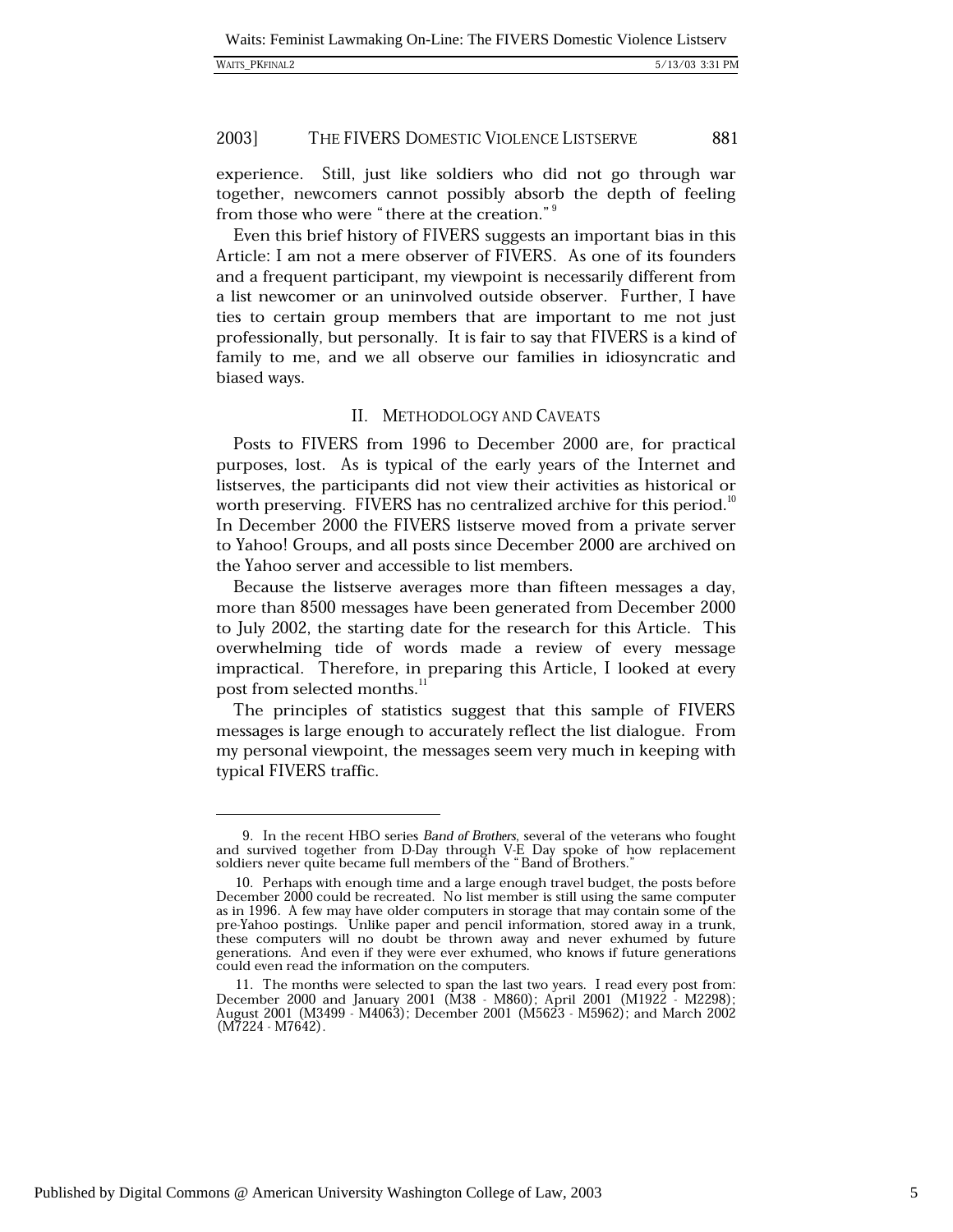# III. FIVERS POSTS AND KEY THEMES FROM BATTERED WOMEN & FEMINIST LAWMAKING

As I read through Liz's book, I was startled to realize how many of her key themes are reflected in the FIVERS dialogue and process. In this Part, I take some recurring types of FIVERS posts and show how they illuminate a number of Liz's core ideas.

# A. Survivors' Narratives: Building a Battered Women's Movement on the **Experience of Survivors**

Liz emphasizes, "[f]eminist lawmaking on battering has built on the experiences of battered women and has sought to transform law in light of this experience." $12$  Later, she notes the importance of "narrative": "The move within feminist legal practice to incorporate women's experiences [is] fundamental to feminist legal theory...."<sup>13</sup> In addition to "mak[ing] it possible for [women's] voices to be heard," feminist lawmaking must also acknowledge "the complexities of voice" and the many "different voices" of women.<sup>14</sup>

Without question, narrative is something that FIVERS does well. Some of the survivors on FIVERS are gifted writers and storytellers. The following posts give just a flavor of the power of these narratives.<sup>15</sup> I know it is tempting to glaze over indented law review

Anne's response shows the problem with the speed of email responses. I've checked with her, and indeed she meant to say that real life stories are more bizarre than the numerous urban legends about men who abduct women from mall parking lots and gas stations. Email from Anne O'Dell to Kathleen Waits, author (Nov. 27, 2002, 13:15 EST) (on file with author). Accord Posting of Bonnie, a long time advocate,<br>M3583, to fivers@yahoogroups.com (Aug. 7, 2001) (copy on file with FIVERS archive) ("I truly have learned more from victims than all the research and studies,

<sup>12.</sup> SCHNEIDER, supra note 2, at 34.

<sup>13.</sup> *Id.* at 101.

<sup>14.</sup> Id. at 102-03.

<sup>15.</sup> I have chosen to present a few stories at length rather than more stories, but with less detail. Consequently, some of the variety of experience among FIVERS members is lost. I hope this decision is in keeping with Liz's emphasis on the importance of particularity in feminist analysis. See id. at 59 (noting how feminist analysis paradoxically emphasizes both particularity—" documenting the experiences of women who are battered by men"—and generality—domestic violence as "a facet of women's subordination in society [and one that] is linked to larger problems of societal violence.") Speaking for myself, I know that these narratives—and especially their detail— have greatly enhanced my understanding of general feminist theory. FIVERS members often emphasize the importance of narrative. Once, when a poster apologized for a lengthy story, Anne O'Dell responded, "No no, do more of it...I love real life stories..they are always more bizarre than the truth! [sic]" Posting of M3582, to fivers@yahoogroups.com (Aug. 7, 2001) (copy on file with FIVERS archive). See supra note 1 for an explanation of the citation format for FIVERS messages. Anne is a retired sergeant with the San Diego Police Department. She is an outstanding domestic violence trainer and conducts trainings around the world. She can be reached via her web site www.stopdv.com.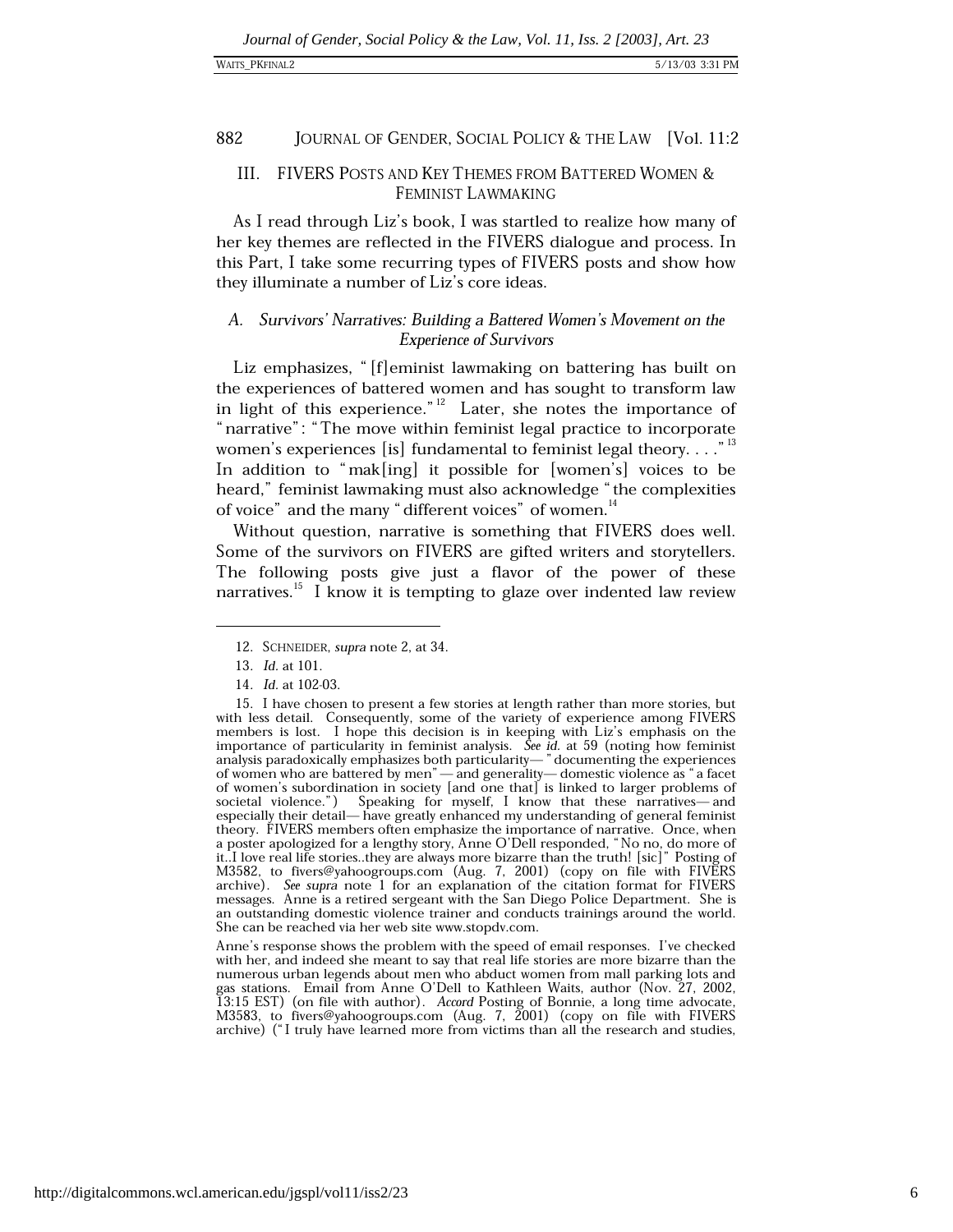| WAITS PKFINAL2 |  |
|----------------|--|
|----------------|--|

passages; I have been known to do it myself. However, I urge the reader not to skip over these stories.

The following narratives focus on life with the batterer—both while residing with him and after leaving. For those who think that feminists only complain and whine, note that there are heroes in these stories as well as villains— people who helped and empowered women in need, as well as those who re-victimized them.

Jan Russell is, in my opinion, one of the most valuable FIVERS members. She is a gifted storyteller, as well as one of the list's keenest analytical minds.<sup>16</sup> She is a lawyer in Chicago and has worked for many years fighting for battered women. Here she tells of the ongoing effects of abuse from years ago:

In May, it will 20 years since I was badly beaten by my husband, 9 months after I fled because of the violence. At the time, my diagnosis included a hemorrhaged eye, a partially detached retina, an orbital floor fracture, a significant head injury, and tissue damage that took more than a year to heal.

When I first joined FIVERS, I posted about the horrible treatment I received in the ER, included being forced to give insurance information as cerebral fluid leaked out of my brain and on to the countertop. They merely gave me paper towels to wipe up after myself. The only time I saw the doctor was when she talked to me briefly as I lay on a gurney in the hallway and told me that I was being discharged and to take Tylenol for the pain.

Last year, a CT scan showed that the sinus cavity next to the orbital floor fracture was, in my non-medical terms, smashed. I went to see a specialist today as a follow up. The exam today showed that not only is one of my sinus cavities compressed to the point where it barely functions, one bone is almost  $1/2$  inch out of place and the orbital floor fracture, which the hospital said was non-displaced, was actually severely displaced and is bulging into a second sinus cavity, partially blocking it. This blockage also results in fluid building up behind my ear drum.

Before this beating, if I had allergies they were not significant enough to notice. Afterward, I not only had allergies, they were severe. Particularly for the past 4 years, I have had a constant struggle with bronchitis caused by postnasal drip, sinus infections, and infections in my right ear caused by the fluid build up. On my best days, I take 4 medications a day to keep my allergies/asthma under control. At other times, add additional inhalers, steroids and

etc. REAL life stories bring me back to why I started this work in the first place. The injustice of it all.").

<sup>16.</sup> As this Article turned out, I did not select any of Jan's analytical posts.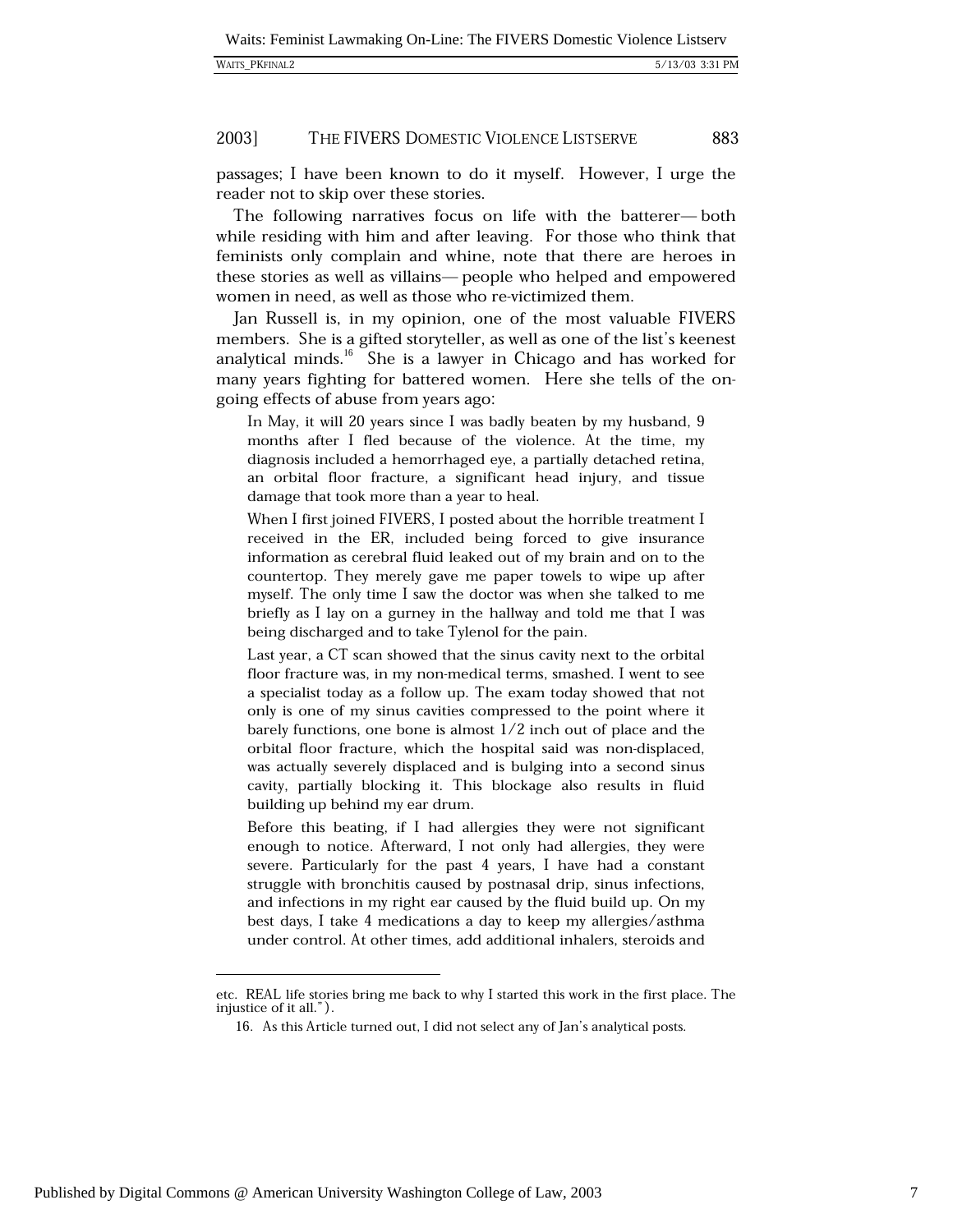antibiotics. The year before last, I was on antibiotics most of ten months, trying to get these infections under control. I've also been taking allergy shots for  $3\frac{1}{2}$  years. All of this had led me to fear what I want most—quitting my job to run my own business.

Today I learned that all of these problems are due to the injuries received in that beating. I will have to have one sinus rebuilt and the other unblocked, have a bone moved and have the orbital floor displacement repaired. The latter carries a risk of reopening the leak between my brain and the sinus which could lead to an infection in my brain if a second surgery isn't done immediately to correct it.

The surgeon believes that after the surgery all of the infections will be a thing of the past. He also believes that it is likely that virtually all of my allergy symptoms will disappear and that I will not have to take daily medication anymore. Since my asthma is mostly allergytriggered, without allergies the asthma will be easily controlled.

I talked to my old therapist today and she asked me how I felt about all of this. I told her that it was hard to sort out just what it is that is making me feel so sick to get this news. Included is finding out that not only did not I have to go through the initial pain for over a year (and having my son abducted immediately after the attack) but that I've been suffering with these problems for all of these years because of what this a\*\*hole did to me. I'm also feeling sick about how the hospital mistreated me solely because it was dv and did not adequately investigate my injuries. When I left the ER that night, I had a severe headache from the head injury, was going in and out of consciousness, and was still leaking cerebral fluid, which could have had devastating results. I'm also upset that I've suffered all this time and disrupted my life goals unnecessarily because if I'd only known, I could have gotten the surgery years ago.

Of course, I'm happy to know that after I've suffered through the surgery, life will be so much better and I will be less concerned about my future. But all day, and still right now, I feel sick to my stomach to be dealing with this all again.

And there is a moral to this post too. When you are working with a battered woman who has recurring sinus or ear infections and was beaten about the head, tell her to go to a specialist to see if there are internal injuries responsible for it.

Wednesday morning I am going out to a friend's farm for a few days. My therapist and I devised a ritual for telling off all of the people who did me wrong (including the responding officer, whose first words to me were "Wow, what did you do to cause all of this?") and then burning a card with their names or status and their transgressions while saying a chant. Good thing I'll be in the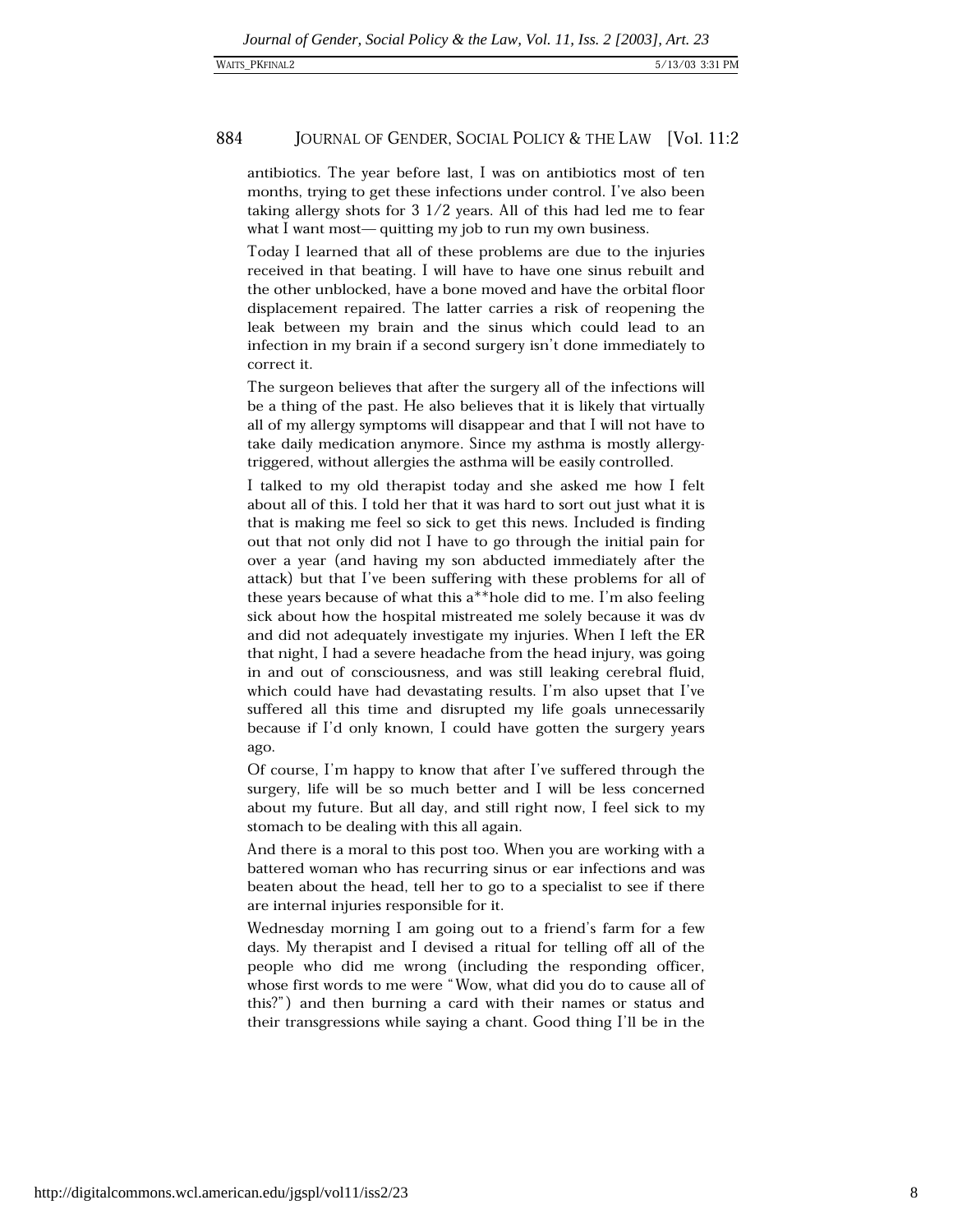#### 2003] THE FIVERS DOMESTIC VIOLENCE LISTSERVE

country where no one will hear my screams.<sup>17</sup>

In a later post, Jan told more about her hospital experience from long ago:

After making me do an insurance interview while I leaked cerebral

Today I did the presentation for the lawyers who are eligible to be appointed as attorneys for children in contested custody cases, telling the story of how my son was impacted by his father using him against me and by witnessing dv. Since I [last wrote to FIVERS] about this presentation, a powerful person in the local bar [I'll call him Mr. Stone] tried to bully us (me and the planning committee) to drop this presentation because he didn't think it was appropriate.

I was a nervous wreck all week. Stone's disapproval was added to my existing concern that this info might be held against me by these lawyers I practice with. I was especially worried that I wouldn't get appointments as a child rep when I finally got on the list myself. I didn't sleep much last night as my brain continued to review my dv experience all night. Before I started the presentation, I was sick to my stomach.

At the end of the story, I told them that there was one thing I wanted them to take away from it. Understanding now that children don't have to be direct targets of abuse to be seriously harmed by it, I asked them to understand that they had an ethical and a moral obligation to stop not just the physical abuse but also the abuser's manipulations and harassment now while they have the power of the court behind them and to remember her son's story to remind them of the damage they will allow happen to their client if they do not.

It appears that the presentation was a success. I talked to a lawyer this afternoon who said that afterwards there was much discussion in the hallway with lawyers talking about the impact it had on them to hear the story. One lawyer walked up to a friend of mine and said "I've known her for a dozen years but I had no idea that she went through all of that, but now I feel like I can see the complete picture. No wonder she has such passion for her work.'

I haven't yet had the opportunity to talk to Mr. Stone (who was acting irritated with me beforehand for going through with it) but after my presentation he gave me the "ok" sign. You'll also be interested to know that George [the incoming chair of the state bar association's Family Law Committee, who had consistently resisted Jan's efforts to give adequate coverage to domestic violence issues] was never looking at me at any time I looked at him during the presentation and he did not acknowledge me in any way afterward, even when he came up to talk to other presenters. Oh, well, can't reach them all.

Posting of M3754, to fivers@yahoogroups.com (Aug. 16, 2001) (copy on file with FIVERS archive). After reading Jan's description of the impact of her presentation, a shelter director halfway across the country wrote, "I have a presentation to the marriage and family lawyers for our local bar next week. I am rethinking what I will say." Posting of M3760, to fivers@yahoogroups.com (Aug. 17, 2001) (copy on file with FIVERS archive).

Published by Digital Commons @ American University Washington College of Law, 2003

<sup>17.</sup> Posting of M7175, to fivers@yahoogroups.com (Feb. 26, 2002) (copy on file with FIVERS archive).

In an earlier post, Jan had talked about doing a training for lawyers in which she had shared her story of abuse and its effect on her (now grown) son. Powerful legal authorities had resisted Jan's efforts to educate through narrative, and Jan feared she would be punished in her professional life for her truth-telling. This resistance illustrates Liz's statement about the "many obstacles ... [women face in] having their voices heard in society and, by implication, in law." 102. It also supports Liz's assertion that women like Jan "do speak up and resist" the forces that work to silence them. Id. at 104. Jan wrote: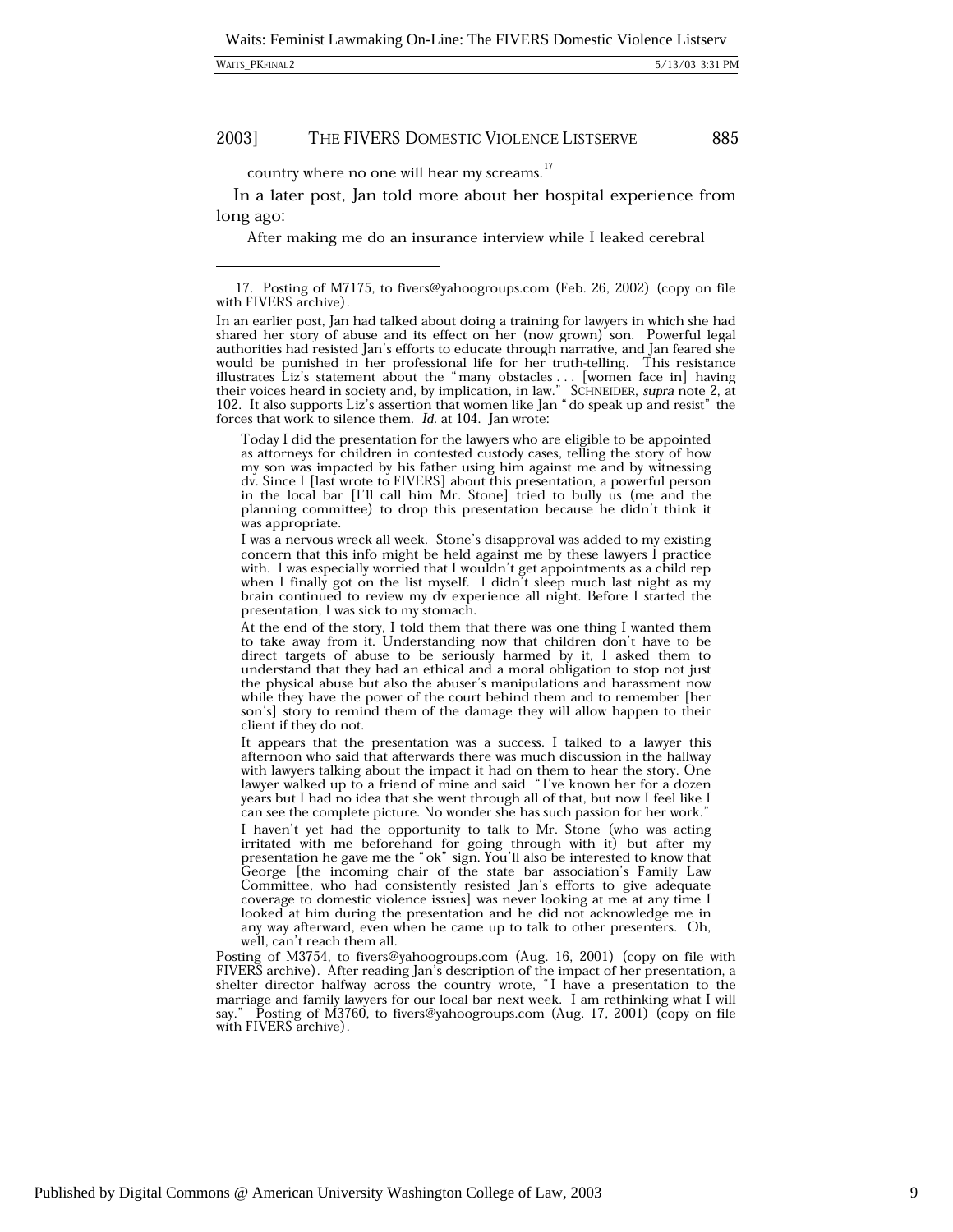fluid and was going in and out of consciousness, they took me to a room where the nurse and the cop gossiped with each other while I sat there. Finally, the nurse turned to me and asked "Weren't you in here last week?" I said, "Excuse me?" She said, "Didn't he beat you last week?" I then felt like I had to justify why I deserved medical attention by explaining that I had left him. The prevailing attitude of most of the staff was that I was misusing their precious resources.

Then they put me in a room and left me for about  $1/2$  hour, still wearing a sweater saturated with blood and with blood all over my arms and legs. A nurse's aide came in and was appalled. She cleaned me up. After she cleaned me up, she asked if I wanted her to call someone for me. No one had asked me that yet and I'd been there for  $11/2$  hours.<sup>18</sup>

Many FIVERS responded with their prayers and support. One FIVER, Sarah, works in a hospital. She asked if she could use Jan's post in individual and group training she does with hospital personnel, noting "personal experiences go a lot further than random articles."<sup>19</sup> Sarah also noted, "I wish it was a story that was ONLY true 20 years ago, but, unfortunately, I continue to hear these things today." $20$ 

Others talked about their own experiences, including how their own victimization informs their advocacy for other women. From Pam, a survivor who has long done domestic violence work:

Those of us that have suffered the atrocities from our perps, then again from the systems we turned to for protection and help, bring a clarity and urgency to this work that is so essential. This clarity and urgency is what keeps us focused on the victim's view of the reality of living with the knowledge that death is eminent and our support systems frequently become part of the condemnation parade. Our view keeps us from becoming bogged down in the rhetoric and theoretical posturing that some non-survivor

<sup>18.</sup> Posting of M7280, to fivers@yahoogroups.com (Mar. 5, 2002) (copy on file with FIVERS archive). Jan noted that she had never named the hospital (a major one in Chicago) "because I figured that they should be light years better now." Id. Jan's statement that the nurse made her feel "like I had to justify why I deserved medical attention" is an example of Liz's observation (derived from Kim Scheppele) that violence is treated as "normatively unexpected" rather than the opposite. Consequently, victims like Jan "have to explain why the violence happened to them." SCHNEIDER, supra note 2, at 107. See also Kim Scheppele, Just the Facts, Ma'am:<br>Sexualized Violence, Evidentiary Habits and the Revision of Truth, 37 N.Y.L. SCH. L. REV. 123, 141 (1992).

<sup>19.</sup> Posting of M7188, to fivers@yahoogroups.com (Feb. 26, 2002) (copy on file with FIVERS archive). Sarah offered Jan anonymity, but Jan said it was all right to use her real name.

<sup>20.</sup> Posting of M7299, to fivers@yahoogroups.com (Mar. 6, 2002) (copy on file with FIVERS archive).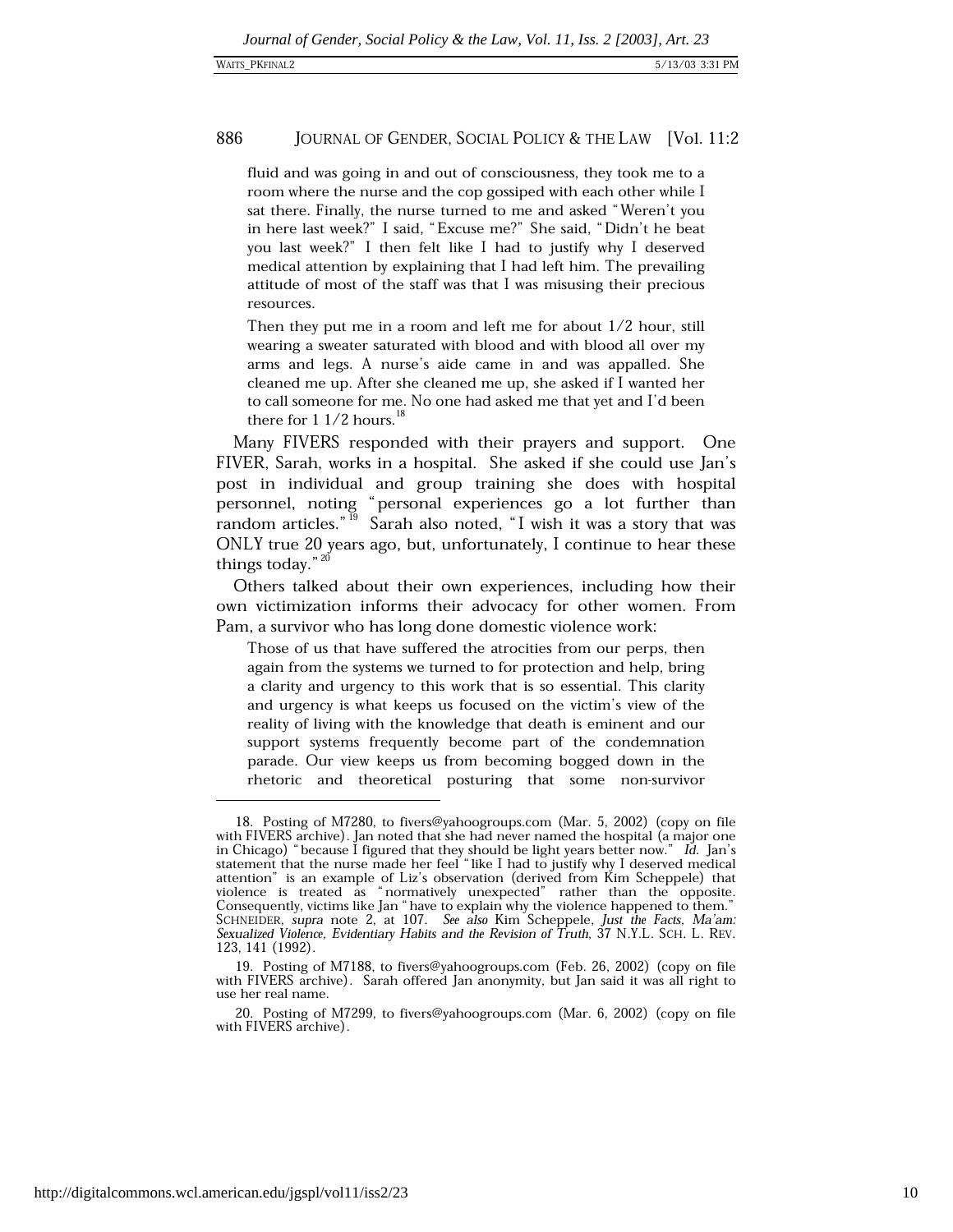#### 2003] THE FIVERS DOMESTIC VIOLENCE LISTSERVE

administrators bring to the issue, in lieu of the reality of women and children dying.

That said, we are still only as effective as we are healthy. Take care of yourself, for it is essential to your well being and your well being is essential to those lives you are going to touch. Every time we have some part of our abuse history raised to surface, as in the ongoing health issues, it reminds us that we are on the lifetime plan of healing. This also gives us the insight to help other victims with this unveiling process and horror that comes with the knowledge that process does not have an end.

Embrace your anger, massage your soul gently, and know that you are your own best advocate in the lifetime healing plan.<sup>21</sup>

From Barbara, another survivor and DV advocate:

[Your post] caused me to think about the injuries I have received in beatings by my ex and the relationship to my allergies and asthma.

He perforated my eardrum, causing me to have a three-hour surgery, which didn't really repair it. I'll probably, as I age, go partially or completely deaf. And he smashed my nose, so I am sure the sinus problems I have are related to that, even though they were repaired as well as able all those years ago. I wonder how many other women walk around with permanent injuries and suffering connected to beatings received by husbands and exhusbands. It is so wrong and gets practically no air-time- it is not reported in the news.<sup>22</sup>

Yet another survivor, Alicia, pointed out an important, hidden lesson in Jan's story:

I would like to remind everyone that minimal brain damage is a very strong possibility for any woman who has been repeatedly hit in the head. It is seldom screened for, but can have devastating consequences for women as they try to recover from their abuse. It can cause subtle symptoms that engender a lack of respect when women struggle with memory problems or difficulty making decisions. I would always try to arrange, if financially possible, a screening by a neuropsychiatrist for these issues.<sup>23</sup>

<sup>21.</sup> Posting of M7186, to fivers@yahoogroups.com (Feb. 26, 2002) (copy on file with FIVERS archive). Note how this post touches indirectly on the importance of praxis: the unity of theory and action." SCHNEIDER, supra note 2, at 34. Pam indicates how non-survivors sometimes lose sight of reality by becoming "bogged down in the rhetoric and theoretical posturing." Posting of M7186, to fivers@yahoogroups.com (Feb. 26, 2002) (copy on file with FIVERS archive). See Klare, *infra* note 67 and accompanying text.

<sup>22.</sup> Posting of M7246, to fivers@yahoogroups.com (Mar. 2, 2002) (copy on file with FIVERS archive).

<sup>23.</sup> Posting of M7190, to fivers@yahoogroups.com (Feb. 26, 2002) (copy on file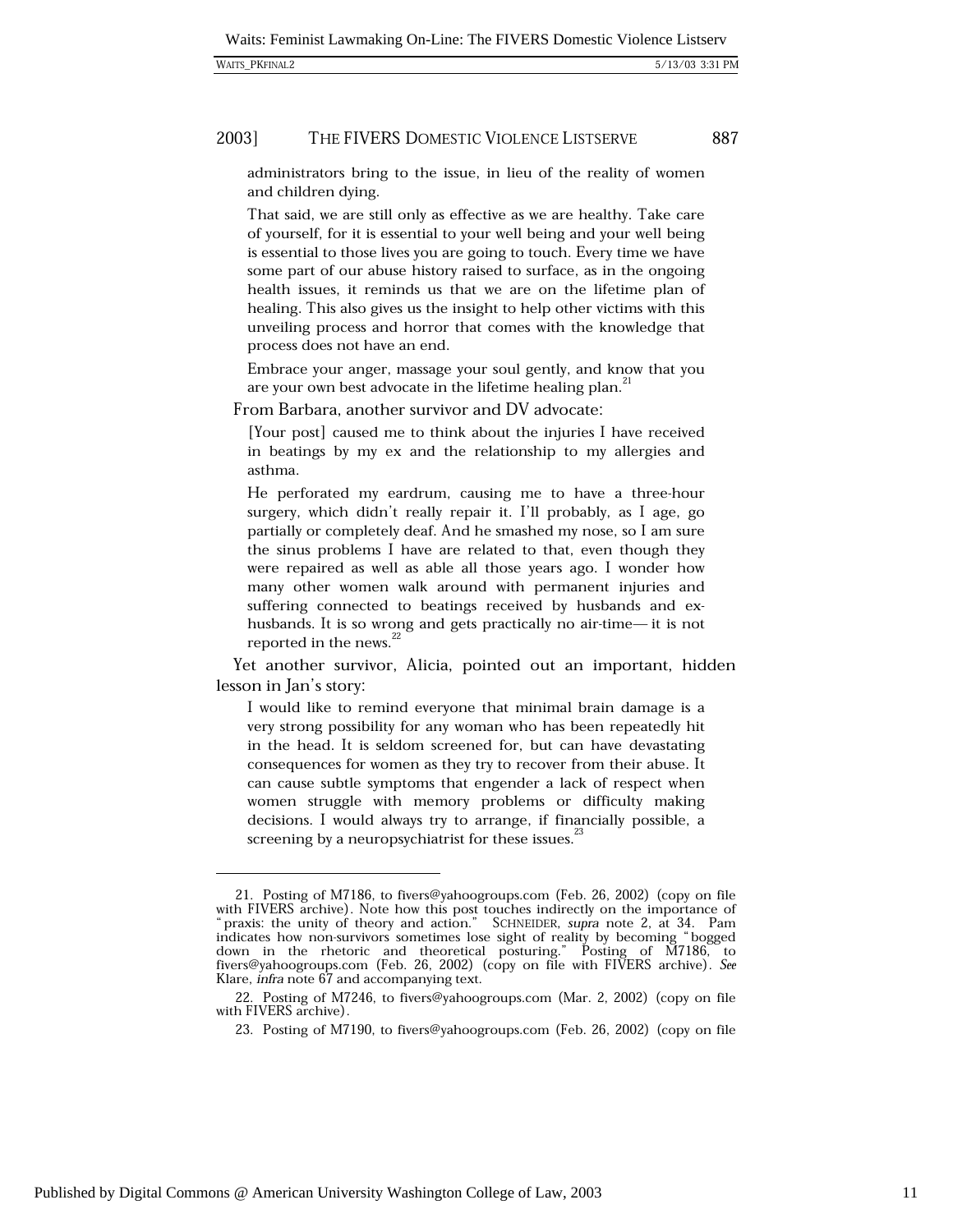Jan, the original narrator, strongly agreed with Alicia's comment about brain injuries in abused women, and expanded on her own story:

I'd like prosecutors to understand that a person with a head injury may remember some parts of the incident well and not remember other parts at all. It doesn't mean she's lying. My medical record from the ER, as pitiful as it was, would have made it difficult at trial because the info was all wrong.

The beating started right after I called the police because he refused to leave. When I was asked in the ER what my husband hit me with, I said "the telephone." That was the last memory I hadseeing him standing there with the phone. Later, when my family asked me what happened, I started to explain and I remembered that he hung the phone up first and that he hit me with his fists.

During the beating, I couldn't see anything, still don't know why. I was thinking "how am I going to protect myself if I can't see." I remembered a story I heard about a woman who was being raped by a man twice her size who started biting his nose until he got off of her. She then got away. Somehow I got his finger in my mouth and chomped down for a while. I didn't remember this at all. Five weeks later, when he found out he was wanted for simple battery and not attempted murder, as he expected, he called and started threatening me again. He then said "you didn't have to bite me." As soon as he said it, this whole piece came back in a flash. But if I had been asked by the police or a prosecutor if I had touched him at all, I would have said no. Hell, I would have testified under oath that I didn't do a thing to him.

When I was asked if I'd lost consciousness, I said no, even though I was having black outs in the ER. I was very, very confused. It was later when I tried to piece the time together from calling 911 until he left, I realized there was a pretty big gap, that I was in a different position than when my head hit the stove, and that my husband had put his coat on and my son's coat and shoes. This would have been a big discrepancy.<sup>24</sup>

Narrative can also focus us on new aspects of abuse. For instance, lawyers and law teachers tend to focus on how the legal system fails to shield women from abuse. But, in fact, the situation is even worse

with FIVERS archive).

<sup>24.</sup> Posting of M7280, to fivers@yahoogroups.com (Mar. 5, 2002) (copy on file with FIVERS archive). In more than twenty years of doing domestic violence work, I had never thought about— or heard anyone mention— the issue of how a victim's head injury could affect her testimony and credibility. I now make this point in both my Domestic Violence course and in trainings for lawyers and others. See also infra notes 29-30 and accompanying text (illustrating how FIVERS discussion furthered my understanding of the use of suicide and suicide threats by abusers).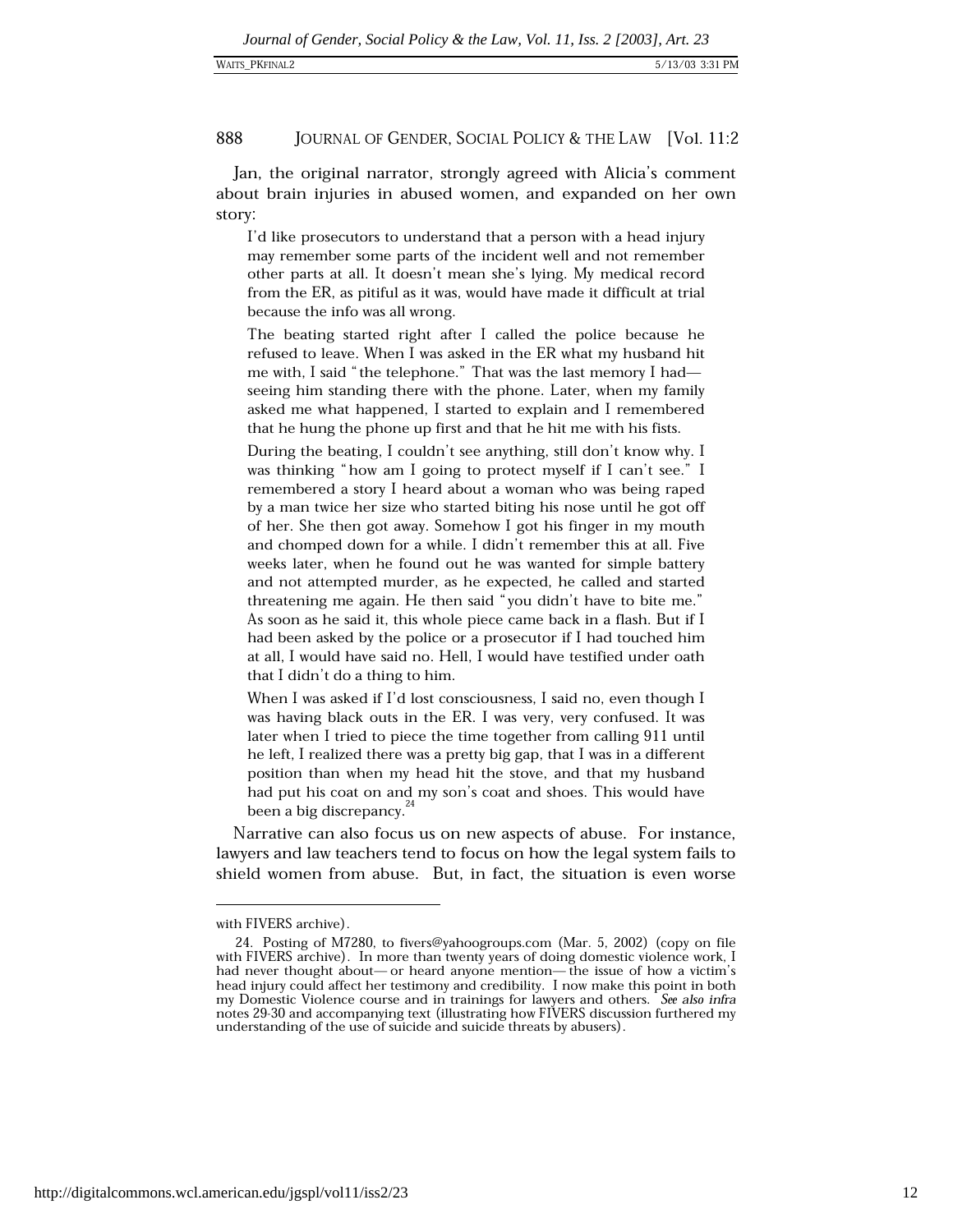#### 2003] THE FIVERS DOMESTIC VIOLENCE LISTSERVE

than that—abusers often succeed in using the legal system as a sword: using delay, frivolous motions, expense and other means to maintain control over women and children long after separation and divorce.<sup>25</sup> Myra's story illuminates this point:

I am a domestic violence survivor and first year law student. My kids were abused by their father. After a restraining order and two years of supervised only visits, my children now visit their father without supervision. So far, they have not experienced any physical violence, although they do report that psychological abuse continues.

Now their father, after 6 months of unsupervised visits, has sued for parenting time that would amount to de facto joint custody, although I have sole legal and physical custody. Every few months this guy files a new motion, over parenting time, child support, getting a guardian ad litem, subpoenaing my grades at school and so on. Although our lives are much improved now, I feel perpetually under siege. Every time I start to relax into our new lives, there is a new subpoena at the door. The whole thing is financially costly and emotionally exhausting. I am afraid this guy will hurt my kids in retaliation if he can't get his control needs met through the courts, so I fear antagonizing the guy, but it is important for me and the kids to hold my ground and in the current case especially, not allow him to disrupt their lives further. They have stability now and I want to protect that.<sup>26</sup>

When I can point to this source, the lawyer I am attempting to educate is less likely to resort to the belief that I am just "spouting feminist man-hating b.s."

<sup>25.</sup> See SCHNEIDER, supra note 2, at 168-69 (briefly discussing this phenomenon in the context of custody).

<sup>26.</sup> Posting of M2005, to fivers@yahoogroups.com (Apr. 9, 2001) (copy on file with FIVERS archive). Myra then asked: "What can I do about an abusive ex who now gets to continue his abuse through excessive litigation?" Id. She did not get a lot of responses. However, Alicia wrote: "If he was the one who started using the phrase 'parenting time,' he is likely getting his ideas from the fathers' rights movement. You might want to research them and become familiar with their tactics so that you can use the appropriate countermeasures." Posting of M2039, to fivers@yahoogroups.com (Apr. 11, 2001). Jennifer, a lawyer who works for a domestic violence shelter, responded:

When I am working with a survivor experiencing what you have described, I see if I can speak with her attorney about how to begin demonstrating to the court how the batterer is using the legal system to continue to abuse his partner- do you have an attorney to represent you? There is some great language in the ABA publication: When Will They Ever Learn? Educating To End Domestic Violence, A Law School Report [about how batterers abuse the litigation process through] "filing numerous court motions, violating existing court orders, or harassing victims during length[y] court proceedings. This struggle to maintain control can result in protracted custody battles, or false allegations of criminal conduct or child abuse against victims.

Posting of M2048, to fivers@yahoogroups.com (Apr. 11, 2002) (copy on file with FIVERS archive). See also Deborah Goelman et al., When Will they Ever Learn? Educating tot End Domestic Violence, Law School Report 15 pdf (last visited Feb. 5, 2003),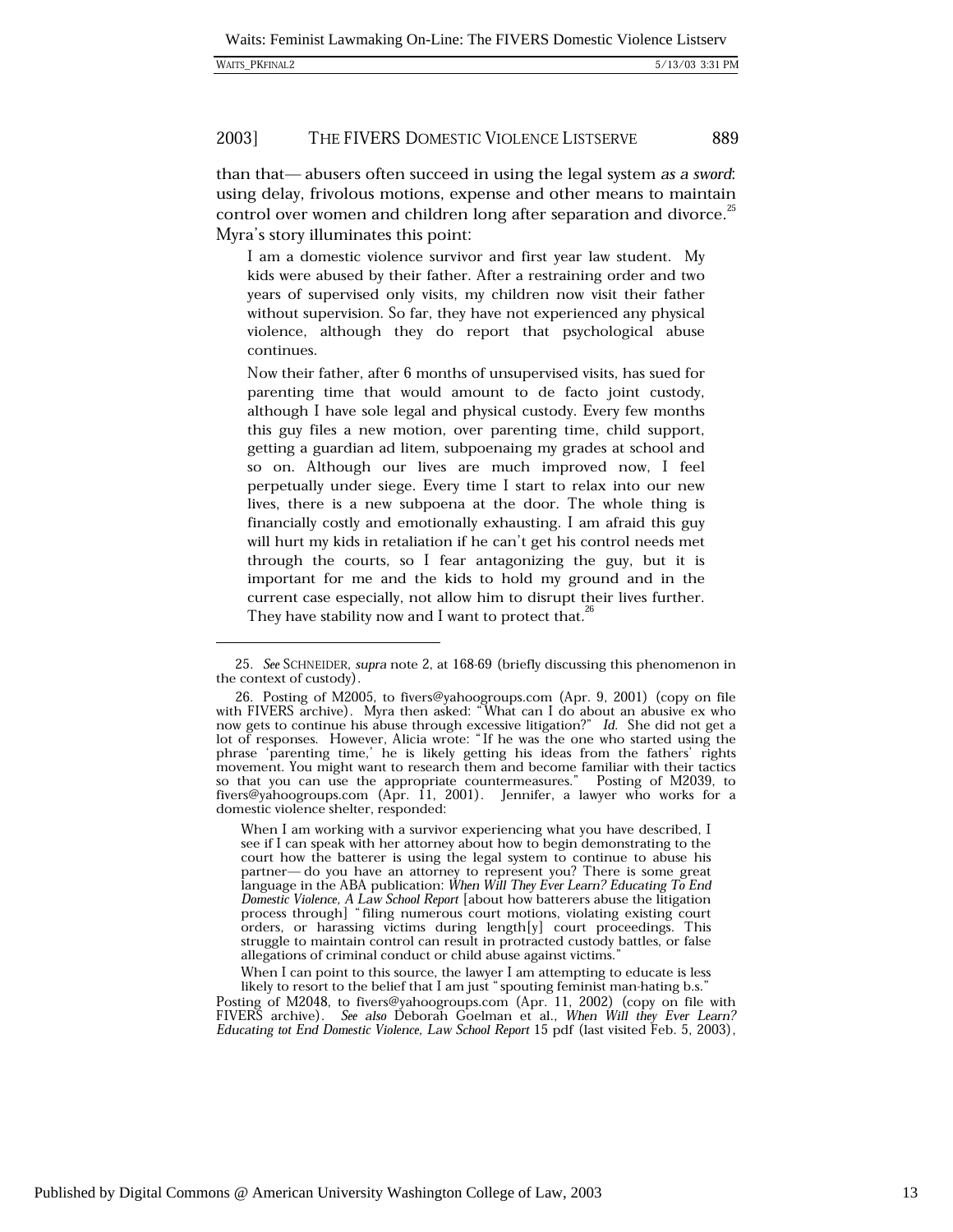Nearly a year and a half later, Myra described her experience trying to get lawyers and judges to take seriously her batterers' use of the post-divorce litigation process to continue their control and oppression toward victims:

Post-decree litigation is a very widespread problem and it is horrible to think about how often domestic relations lawyers collude with batterers to continue their abuse. I am a survivor, too, and have experienced years of abusive litigation. My first attorney (for the first two years) just folded and was completely bullied (but still expensive). The opposing attorney did everything from scorched earth discovery to simply tying up my lawyer's copying machine. I finally fired this lawyer when she asked me how I could have stayed so long with my abuser and "done that" to my kids. My second attorney recognized the opponent's tactics immediately, but it still took him two years to get the judge to thump my ex. We hope we're done for a while. There is a woman in one of my [law school] classes who has been dealing with abusive litigation now for seven years, and she's had four attorneys.<sup>27</sup>

Later I visited the prof to talk about my concerns and she explained that we really don't have time to discuss what she sees as policy issues in a family law class. She said the domestic relations attorney is just not going to have to deal with battered women that often. [Myra added sarcastically:] Ok.

Posting of M10229, to fivers@yahoogroups.com (Sept. 17, 2002) (copy on file with FIVERS archive). See United States v. Morrison, 529 U.S. 598 (2000) (declaring unconstitutional the civil rights remedy of the Violence Again provisions requiring full faith and credit for protection orders, 18 U.S.C. § 2265, and protections for battered immigrant women,  $\delta$  U.S.C. § 1154(a)(1)(A)(iii)).

When Myra mentioned the "gun provision in VAWA," she was probably referring to a later law, the Lautenberg Amendment of 1996,  $18$  U.S.C.  $\S$  922(g)(9) (Supp. 1997), which prohibits gun possession by people who have been convicted of a misdemeanor crime of domestic violence.

A couple of weeks later, Myra reported that she and others at her law school had organized a series of DV presentations on campus and that several professors

available at http://www.ojp.usdoj.gov/ovc/publications/infores/etedv/etedvpdf.

<sup>27.</sup> Posting of M10315, to fivers@yahoogroups.com (Sept. 21, 2002) (copy on file with FIVERS archive). During Fall Semester 2002, Myra took Family Law. She shared with FIVERS the frustration that she and others in the class experienced:

During the last 20 minutes of family law class this morning the female prof began our "discussion" by announcing that men are battered, too, but there aren't many options for them, naming as an example an NBA player who was "battered." I tried to hold myself together emotionally while countering what she said. Then the discussion turned to what kind of options an attorney should suggest to a battered woman. Several folks in the class were knowledgeable about restraining order processes and what shelters provide, but most everyone was focusing on what few options there really are and how be the legal options don't really work that well. After I mentioned the gun<br>provision in the VAWA, the prof said, "Wasn't the VAWA declared<br>unconstitutional?" We were all shaking our heads and saying no while she was chiding us for not reading our supplemental material. Finally, the prof got around to the point she wanted to make, which was killing the batterer is not an option. Well, as my 10 year old often says, "duh."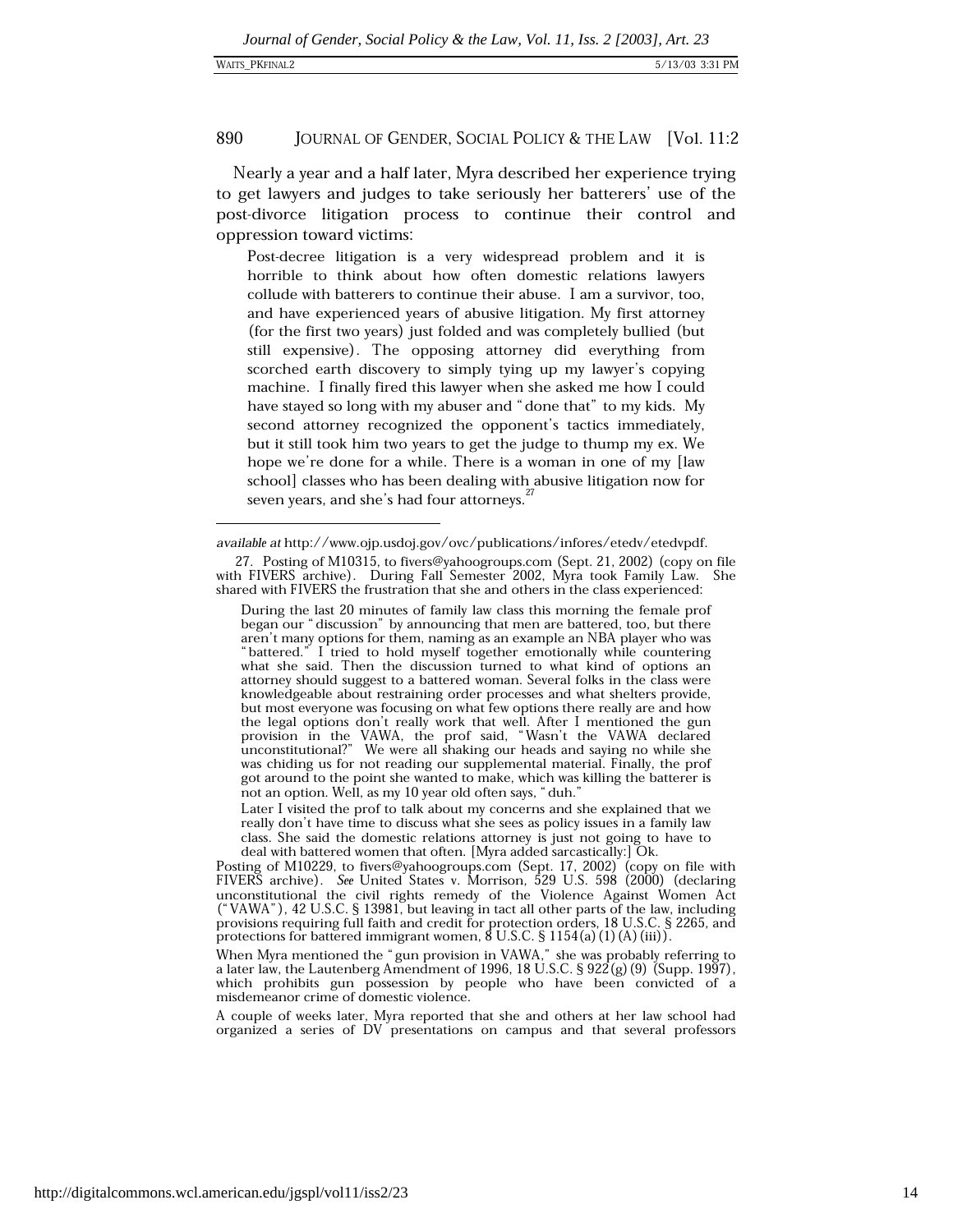|  | <b>WAITS PKFINAL2</b> |
|--|-----------------------|
|--|-----------------------|

891

Another common control tactic are batterers' threats of suicide. Even before recent studies showed that suicide threats are a key indicator of lethality,<sup>28</sup> survivors on FIVERS helped me understand this. Alicia said:

When my ex was being his most threatening to me (almost daily threats to kill me), he also was threatening to harm himself (and even had a tentative plan), so I stayed with him a year longer than I intended to because I was very concerned that he might carry out his threat. Whenever my clients tell me that their abuser has threatened suicide I let them know that their danger level is quite severe. After all, if one has lost hope then there is nothing to lose by taking others with him and a great deal of satisfaction for those who are vengeful.<sup>29</sup>

28. Studies showing that an abuser's threats of suicide indicate a heightened degree of risk to the victim as well as to himself. See Carolyn Rebecca Block et al., The Chicago Women's Health Risk Study Risk Sof Serious Injury or Death in Intimate Violence: A Collaborative Research Project New Report 190 (last visited Apr. 19, 2003), available at<br>http://www.icjia.state.il.us/public/pdf/cwhrs/cwhrs.pdf. "Whether or not [an abuser] had 'ever' threatened or attempted to commit suicide was significantly related to whether or not the woman had experienced at least one incident in the past year that involved being beaten up, choked, or worse." Id.

29. Posting of M5655, to fivers@yahoogroups.com (Dec. 2, 2001) (copy on file with FIVERS archive). A few months after this exchange, I was giving a training session and mentioned threats of suicide as an important risk factor, noting that abusers sometimes do kill themselves, and that sometimes they do so without killing others. In working with a victim whose abuser is threatening suicide, an advocate must not only acknowledge that the victim is facing increased risk. The advocate must also help the victim realize that she is not responsible for his life— that no one can prevent someone else from killing himself. At the next break in the training, an experienced domestic violence advocate thanked me for mentioning the possibility that batterers may commit suicide. Her own batterer had killed himself in front of her, in a way that still haunted her more than a decade later. She said that trainings often discuss murder-suicide, but that she had never before heard a trainer mention

<sup>(</sup>obviously *not* including this family law professor) had expressed interested in teaching a seminar on domestic violence. The academic dean was also expressing support. On behalf of the interested professors, Myra then asked for syllabi from law school domestic violence courses. Posting of M10519, to fivers@yahoogroups.com (Oct. 3, 2002) (copy on file with FIVERS archive).

Several FIVERS, including me, sent her syllabi, and with her permission I forwarded her request to the DVClinic listserve. In response, Myra and the professors received even more syllabi. This is consistent with the incredible generosity that is, in my experience, a hallmark of most feminist listserves.

In a later email, Myra told me that her school's Women's Law Caucus would be presenting a series of six weekly presentations, three on domestic violence and three on sexual assault. Email from Myra to Kathleen Waits, author (Nov. 29, 2002, 13:47 EST) (on file with author). She noted that two of the speakers are FIVERS members. Id. She and other students planned to present a petition to her school's curriculum committee, as evidence that there was adequate student interest in courses on both domestic violence and sexual assault. Id. The students were also demanding that these topics be adequately covered in other courses like Criminal Law. Id. Myra also said, "As a footnote, I would like you to know that I've gained invaluable<br>experience—first volunteering and now have a consulting job—having to do with supervised visitation— all thanks to [another FIVERS member in Myra's city]." Id. See infra Part III.E (FIVERS as cybercommunity).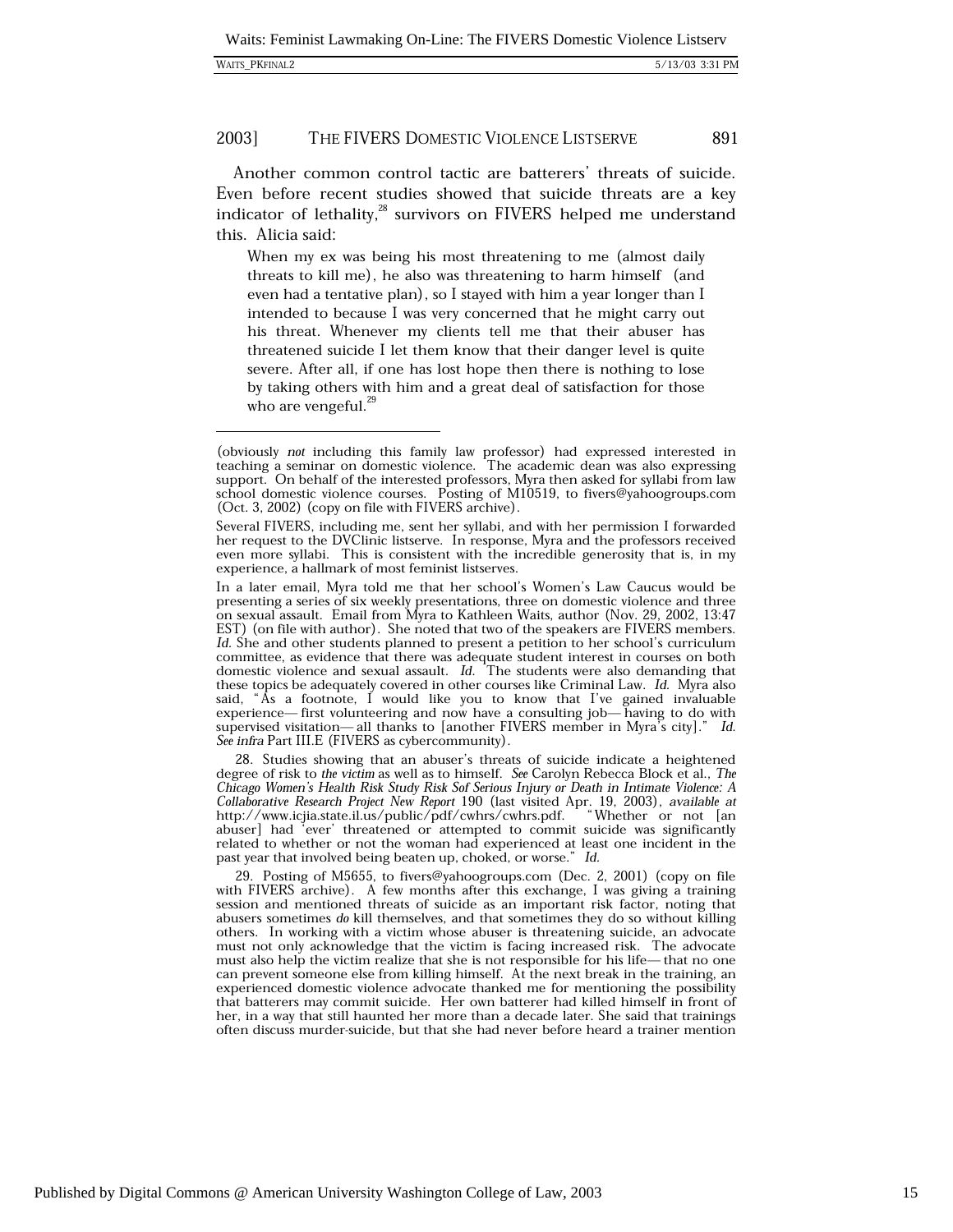Survivors' narratives on FIVERS are examples of the "'broad' descriptions of battering" mentioned in Liz's book. They are "descriptions that attempt to capture interrelated aspects of coercion, power and control and are not limited to physical abuse."<sup>30</sup>

### $B_{\cdot}$ Advocates' Narratives

Many FIVERS participants, including several of its most active members, advocate for battered women every day. Their posts show the progress that has been made by the battered women's movement and how far we still have to go. These posts illuminate many of Liz's central themes. In this Part I first present a group of posts and then tie them together with Liz's ideas.

The following post was sent by Helen, a survivor and passionate domestic violence ("DV") advocate, at 12:01 in the morning, under the heading "Good Vibes Needed":

Later today, one of my most serious cases goes to trial. I'm sleepless because I'm worried about the judge hearing the case. If the defendant were anyone other than a cop, I wouldn't be worried at all.<sup>31</sup> Here's the story:

The woman, I'll call her Lee, decided to end her relationship with her cop boyfriend, I'll call him Bob. Bob is unhappy. Bob comes to Lee's apartment in the middle of the night and begins to shoot into her windows. He shoots at least two bullets in each window and shoots into three different windows.

Lee wakes up and begins to run around the apartment trying to figure out why glass is breaking all around her, not understanding that shots are being fired. She runs to the front door and opens it. Bob is standing there with his gun out. He later tells Lee that it had jammed and would not fire anymore. We don't know what he might have done if the gun was working. Lee doesn't report this because he is a cop and has previously worked in her district.

For several weeks, she tries to get Bob to see that it's better if they break up. Bob just keeps on like she hadn't said a thing. Finally, she tells him again that it's over. But then she tells him that she kept the shell casings from the night he shot up her house and she will give them to the police if he doesn't leave her alone.

A few nights later, she comes home to find out that her apartment has been torched. Her 80 year old landlady who lived above her was home asleep at the time. Lee's sister and nephew were also

the possibility of a perpetrator's stand-alone suicide.

<sup>30.</sup> SCHNEIDER, supra note 2, at 46.

<sup>31.</sup> It's a sign of progress that Helen says she wouldn't be worried if the perpetrator hadn't been a police officer.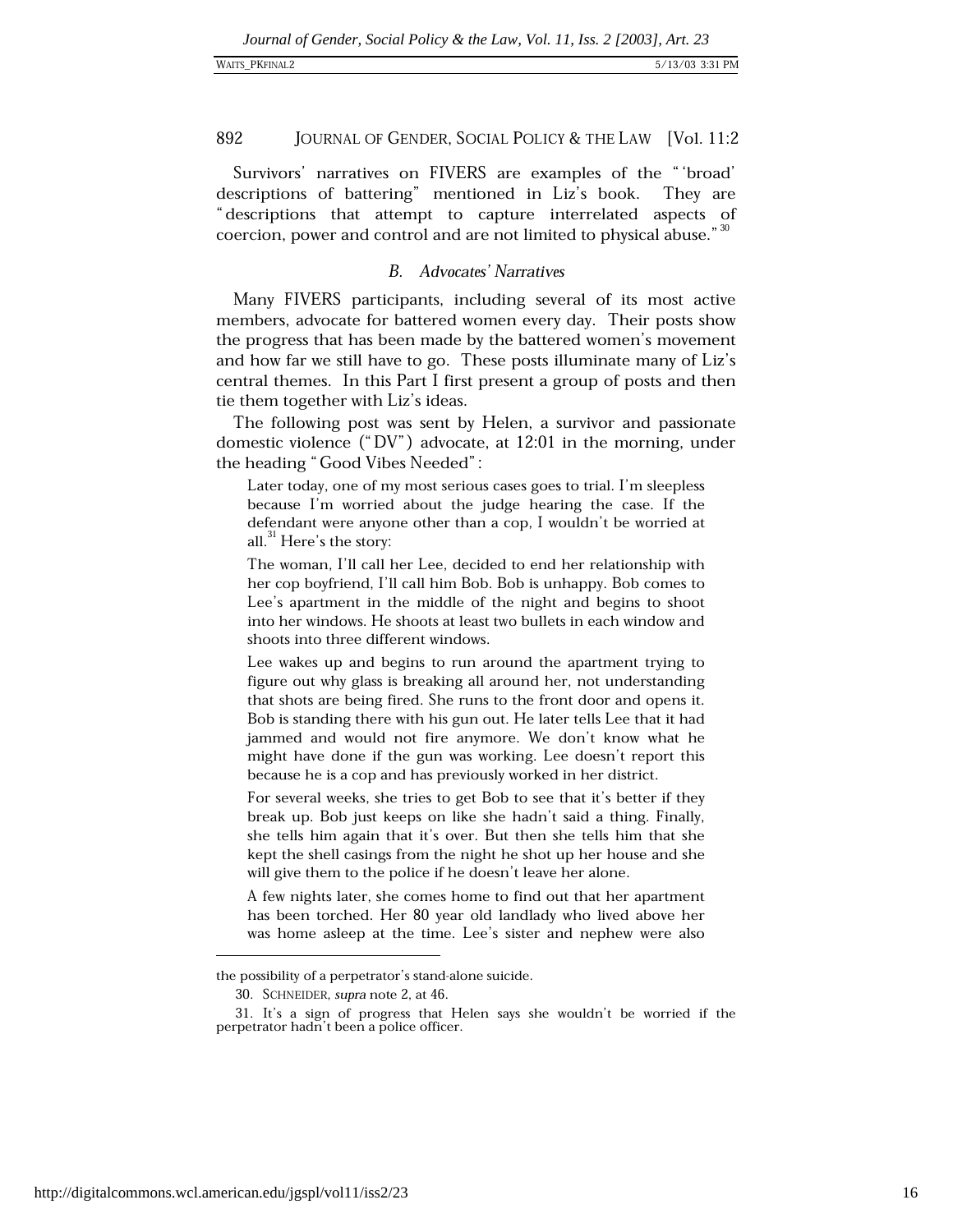#### 2003] THE FIVERS DOMESTIC VIOLENCE LISTSERVE

home in the apartment above that. They got out safely, no thanks to the arsonist. Virtually everything is destroyed. The shell casings were in a little basket on her dresser. It is one of the few things not burned up in the fire. The shell casing are not only missing, the arson investigator sifted through the debris and didn't find melted metal either. Hmmm.

The police were not able to place Bob at the scene of the arson. Not even I can suggest that they had enough to arrest Bob on the arson.

However, when they ask Lee who would have done this to her apartment, she names Bob and tells them about the shooting. Ultimately, the police are able to dig slugs out of the wall and they are a ballistics match to Bob's duty weapon!! Bob is charged with a very serious felony, aggravated discharge of a firearm, which is basically firing a weapon into an occupied building.

The shooting case is a great case evidence-wise. Not only do they have her testimony and her sister's (she looked out the window when she heard gunfire and saw Bob in front of the house, although she didn't see the gun), there is also the testimony of the owner of the gun shop where Bob took the gun to be repaired the next day. The arson investigator is great and he really wants to nail Bob.

So why am I worried? Because I know from experience that this judge never finds cops guilty of criminal DV, no matter how good the evidence. Many times, I've seen him issue orders of protection. He once told a prosecutor, who then told me, that he thought it was unfair for a cop to lose his job over dv. He felt that he was doing right by the victim to give her an order of protection. In his mind, justice was done.

In this case, he has made a few remarks that have worried the prosecutor. Particularly that early in the case the defense asked for the restriction on Bob possessing a gun be lifted so that he could go back on pay status with the dept. and the judge agreed to lift the restriction— on a felony case involving the use of the very same weapon! His comments had to do with Bob not having been convicted yet so why should he be deprived of his living. Fortunately, we had gotten an order of protection in civil court to get his guns taken away before the criminal case was filed. The civil court judge refused to let Bob have his guns back.

If Bob is convicted, he will not only lose his job and never be able to work as a cop again, he will lose his pension as well. This fact has been mentioned by the judge too.

DV cases involving cops are so hard because there are always judges (and others) who want to protect them. Most of the time, I remind myself that success means that our clients are safer and better

Published by Digital Commons @ American University Washington College of Law, 2003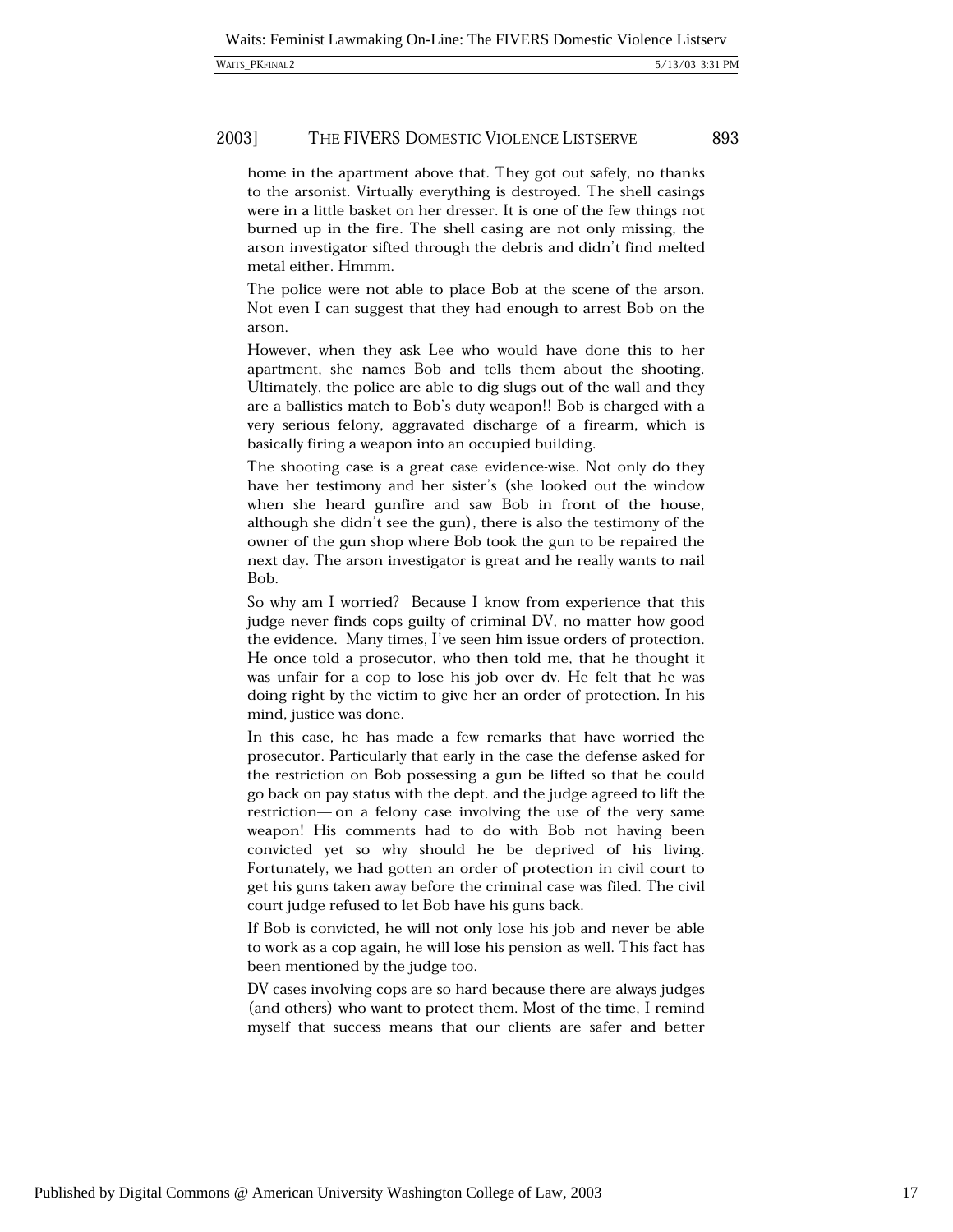### WAITS\_PKFINAL2

#### 894 JOURNAL OF GENDER, SOCIAL POLICY & THE LAW [Vol. 11:2

informed, not that the abuser was convicted or whatever another program might look to as signs of success.<sup>32</sup>

Three days later, Helen wrote:

We've gotten through the state's case, which was very strong. The physical evidence is clear. The confusion in the case is due to the victim not reporting it, but as she testified, she was afraid to call the police because he is the police. The defense also harped on the fact that she had sex with him after the shooting, with her stating that she did it to calm him down. The defense couldn't seem to understand the difference between her statement to the police that he didn't force her (i.e., didn't threaten her or take her by force) and her statement that she didn't want to do it.

The cross was brutal. The worse question asked: "When was the last time you had sex with a man you were afraid of." The judge sustained that without the prosecutor objecting. But that gives you a clue how the defense attorney was acting. The cop was married while she was dating him and the defense lawyer even had the nerve to ask her what she was expecting from the relationship. The whole thing was sleazy.

The best moment came after the defense was trying to suggest that she had fired the shots in the building herself in some kind of blackmail plot. He kept harping on the fact that she had applied to be a cop prior to this incident. He asked her if she knew how to handle a gun, she said no. Then he asked sarcastically, "Well, how did you think you were going to be a police officer if you don't know how to shoot a gun." The poor terrified woman looked puzzled and said "well.....I thought the department would teach me how to fire a gun."

This defense attorney is very experienced but he seemed to be quite rattled and made many mistakes that would seriously cost him in front of another judge. One of the many mistakes he made was to raise the history of violence prior to the shooting and then to imply that she was suing him in civil court for big bucks, when all that is pending is an order of protection proceeding, in which we are seeking reimbursement for the fire damage.

Unfortunately for him, he opened the door to many things, including the fact that the cop has several times offered to pay the victim \$18,000 reimbursement (the amount she figures she lost in the fire) if she would drop the charges. The defense attorney was livid when she testified to this on re-direct. On re-cross he asked who she had told this to and she said that she had reported it to me, which is true. The attorney started yelling about this discovery

<sup>32.</sup> Posting of M5284, to fivers@yahoogroups.com (Nov. 8, 2001) (copy on file with FIVERS archive).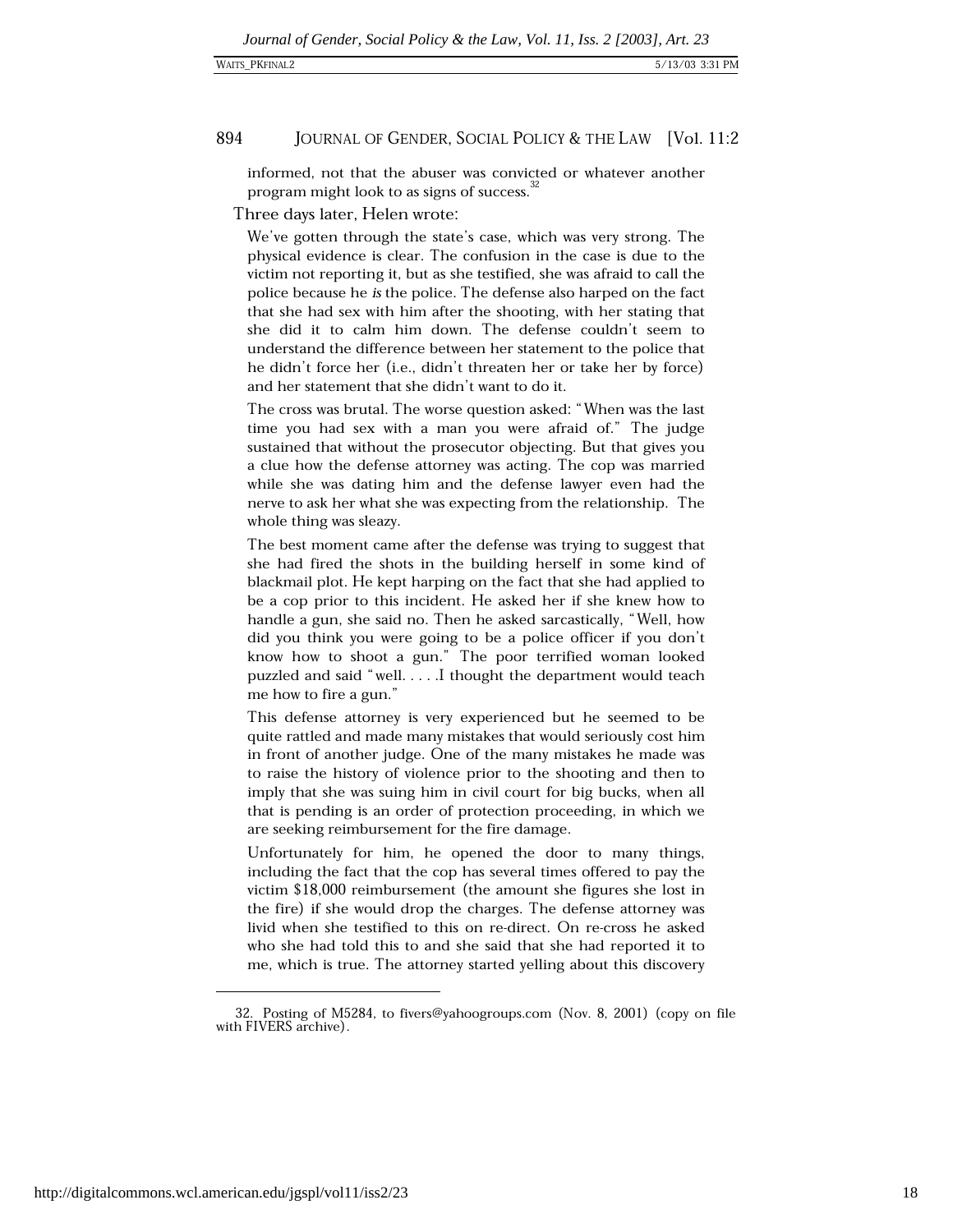#### 2003] THE FIVERS DOMESTIC VIOLENCE LISTSERVE

violation, etc. etc., demanding that I produce my records. This didn't go far, of course, thanks to confidentiality [between battered women and their advocates] but it made for some interesting moments in the courtroom with the judge glaring at me.

Now what worries me is that the judge allowed the defense's request for a [one month delay] so that Bob's lawyer could get the transcript on the victim's testimony to "perfect impeachment." The judge said there was "enough there." I think this is incredibly unfair. Other than the testimony about the \$18K bribe offer, she didn't testify to anything he didn't already know. This deck is definitely stacked against us. It will be some time before we know the outcome of this case.<sup>33</sup>

A little more than a month later, under the heading, "Big surprise" in court today," Helen wrote:

Today the trial resumed and the defense put on the abuser's wife who testified that she was the one who fired the gun!!!!

She testified that she found out her husband was having an affair. One night she drove to the girlfriend's house and took her husband's service weapon with her because it was dark and a bad neighborhood. She didn't see her husband's car or Lee's car. She got out of the car and started to walk around the building. While in the driveway at the side of the house, she was startled by a big rat and started to fire the gun. She doesn't know what she fired at or how many bullets were fired, or any other specific question, because she just snapped and doesn't remember anything after the gun fired.

Two of the more interesting points in this perjured testimony: 1) she didn't testify to any fact that would allow her to be charged with the offense her husband is charged with, the elements including intent and knowledge that someone was home. Pretty slick. 2) The testimony does not fit the physical evidence at all, since the police testified about the trajectory of the bullets which showed that the gun had been fired into 3 different windows.

The judge will make his ruling tomorrow morning. We are

<sup>33.</sup> Posting of M5339, to fivers@yahoogroups.com (Nov. 11, 2001) (copy on file with FIVERS archive). Later that same day, Helen explained why the month's delay was so unfair. Lawyers are well aware of the unfairness of nit-picking inconsistencies, but I suspect some of the non-lawyers on FIVERS learned from this post:

The [defense] attorney will have an opportunity to go through [the transcript of the victim's testimony] line by line and see if he can find a discrepancy between her testimony and any statements she made to the police. It is giving the defense a very unfair advantage because people, even when telling the truth, don't usually tell the story exactly the same way every time.

Posting of M5376, to fivers@yahoogroups.com (Nov. 13 2001) (copy on file with FIVERS archive).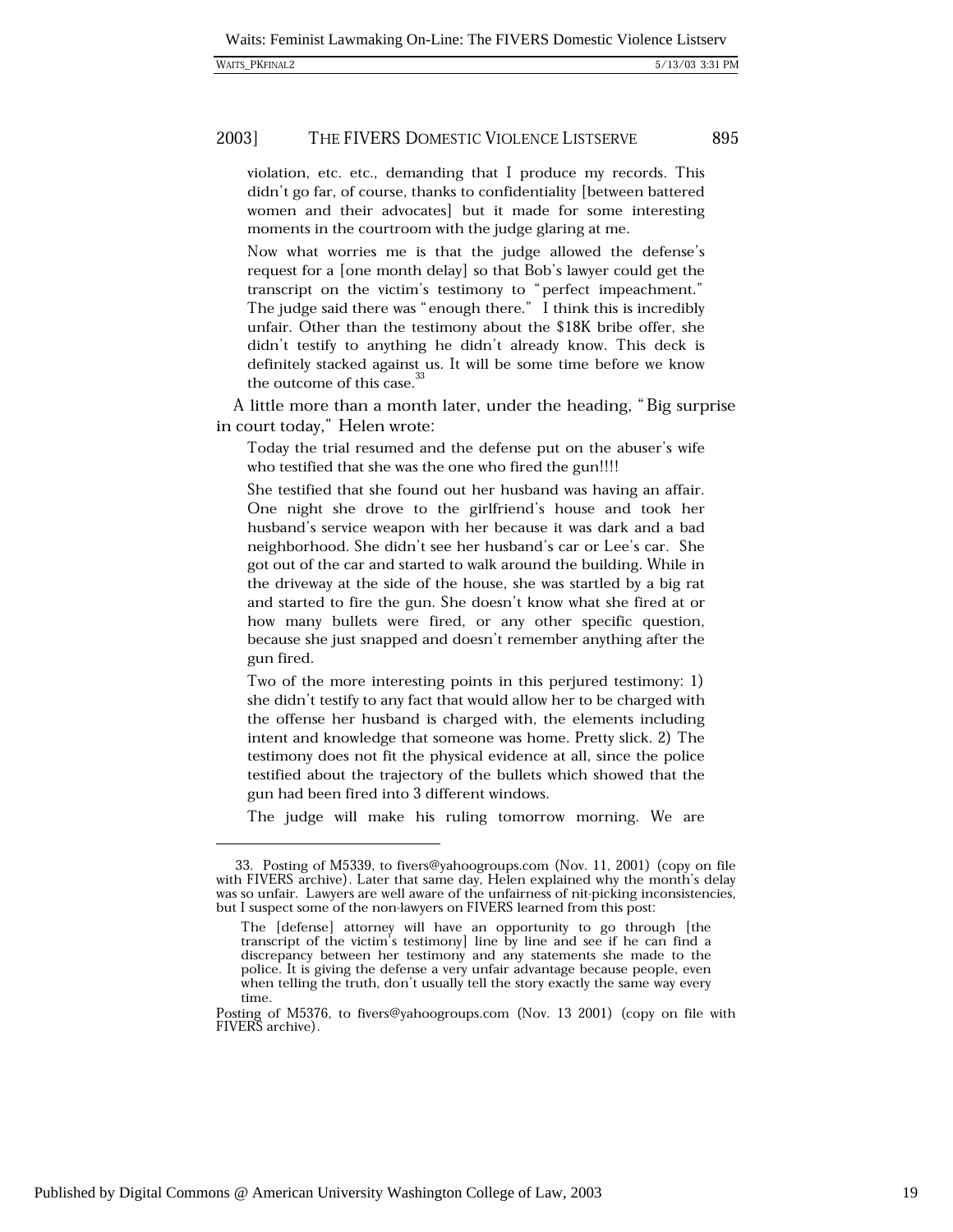encouraged that he wanted time to think about it. I'll let you know tomorrow night what the outcome was.<sup>34</sup>

Two days later came "The Verdict":

Completely ignoring the physical evidence (bullet fragments imbedded in the walls that match the cop's gun, testimony from the owner of a gun shop where the defendant took his gun to be repaired the day after), the judge found the defendant not guilty.

He said that he did not believe the wife's story that she was the one who fired the shots. He spent a lot of time talking about what scum the defendant was, a cheat and liar, and said that he didn't deserve to be a police officer (to the amusement of the other [non-police] defendants waiting in court for their own cases).

But he said that he didn't find the victim's testimony to be compelling due to her untimely reporting of the incident and that fact that she did not immediately tell the police about the shooting when she discovered that her apartment had been set on fire. Absolutely nothing he said about the victim's testimony would make anyone on [FIVERS] question her credibility. But the judge didn't get it at all, even though he paid lip service to the closing argument of the prosecutor who attempted to explain the victim's behavior.

The fight isn't over yet. Two more battles are left to be fought. We still have an order of protection case pending in civil court. That order prohibits him from possessing a gun, which makes it impossible for him to work as a cop. Sometime in January, we will go to hearing on that case, with a preponderance burden of proof, seeking to continue the order with the gun remedy and to get reimbursement for the contents of her gutted apartment. We will, in essence, retry the same case with the addition of presenting the arson evidence. Then he will face a Police Board, because the dept. is trying to fire him.

I am so tired.<sup>35</sup>

<sup>34.</sup> Posting of M5851, to fivers@yahoogroups.com (Dec. 19, 2001) (copy on file with FIVERS archive)

<sup>35.</sup> Posting of M5869, to fivers@yahoogroups.com (Dec. 21, 2001) (copy on file with FIVERS archive).

Helen is licensed as an attorney, even though she works primarily as a non-lawyer advocate. She has shared with FIVERS stories like this one, where justice did prevail:

Guy is caught breaking into his ex-girlfriend's apartment, carrying a briefcase. In it he had cut lengths of phone cord, duct tape, a vibrator and a wrench. Now what do you think he had in mind for her? In case you are wondering what the wrench was for, apparently for use as a bludgeon. When the police tried to arrest him, he hit one of them on the head with it.

I was working for the State's Attorney's Office at the time. The guy had been charged with numerous offenses during the night, including battery of a police officer, and given a ridiculously low bond by night court judge who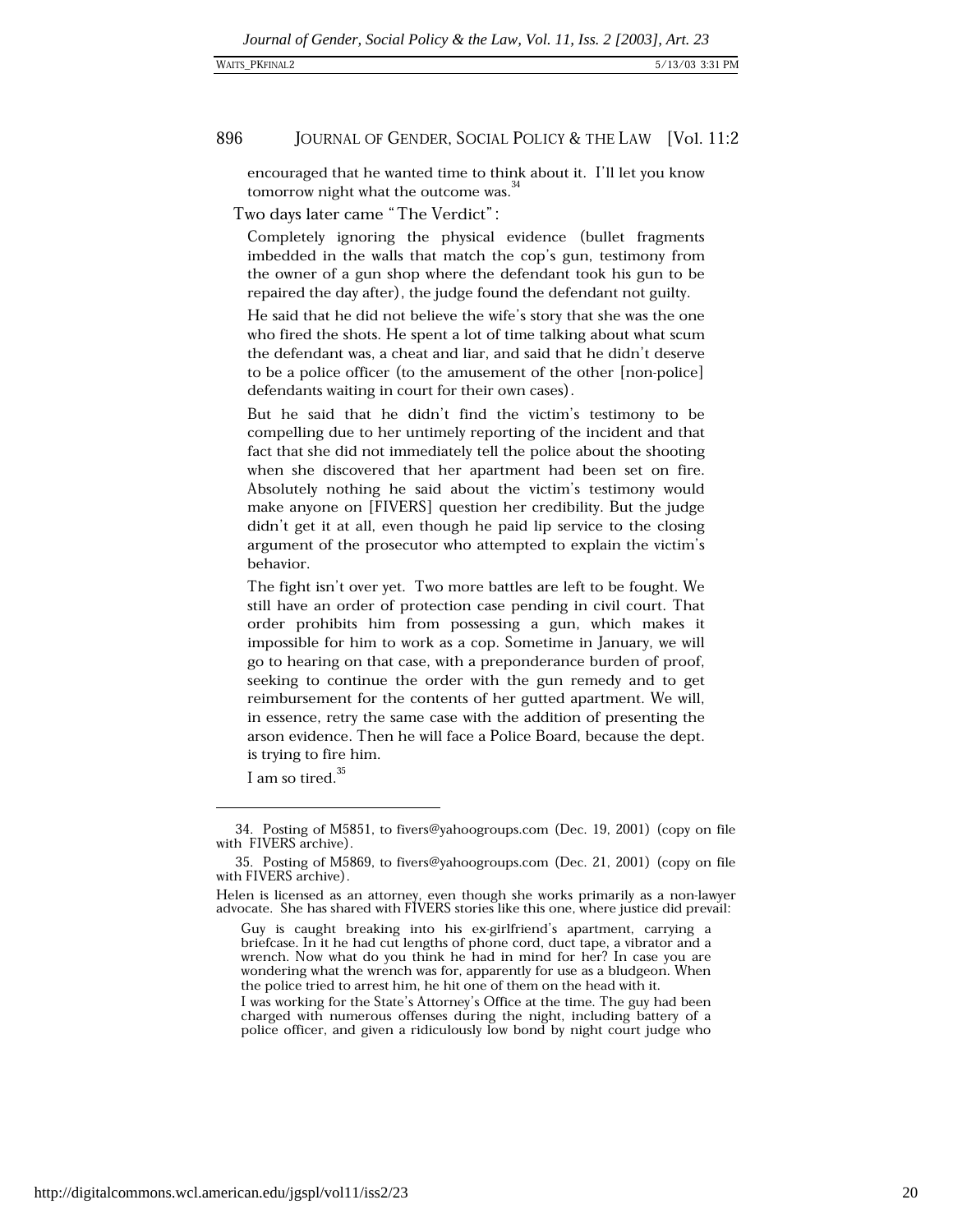|  | <b>WAITS PKFINAL2</b> |
|--|-----------------------|
|--|-----------------------|

Helen received several messages of support and sympathy. Jennifer, a lawyer who works for a shelter, called the judge's refusal to believe the victim "[a] nother example of how a survivor must be 'the perfect victim' in order to 'deserve' justice."<sup>36</sup> Bonnie, another advocate, wrote, "I see some progress in the courts so that makes me an advocate for judicial intervention. I do waffle at times though, with all the bad decisions I hear." 37

So many of Liz's themes come to life in Helen's story and the responses to it. The outrageous not-guilty verdict illustrates the sexism and raw injustice of the legal system in which battered women must operate. Lee was one of "[t]hose women who delay in telling their stories of abuse" and are therefore "likely to be disbelieved and discredited."<sup>38</sup> Certainly the judge's belief that no police officer should lose his job because of domestic violence illustrates that "[n] arrative strategies and problems of proof [in battered women's cases] must... be understood as the result of social and cultural forces that are larger than any particular woman's case."<sup>39</sup>

Note too Lee's decision to have sex with Bob to calm him down after he had fired shots into her apartment.<sup>40</sup> This is a classic example of a case where a woman

seeks to extricate herself from . . . an abusive relationship. . . . The ways in which women respond to these challenges often constitute a form of self-direction or an effort to negotiate gender-based obstacles in order to achieve these larger goals. These responses, however, do not always involve explicit confrontation; therefore they are not always recognized as forms of resistance or manifestations of agency.<sup>41</sup>

cared zip about dv. We had him in dv court the next morning, already out on bond, and wanted to get him back in custody but couldn't revisit the offenses for which he had already bonded out.

Being the creative sort, I wrote up a complaint for unlawful use of a weapon [UUW] for the use of the wrench on the cop. You should have seen the judge's face when we read the complaint to him. But then we got to explain all of the circumstances and the judge gave him a ridiculously high bond for a UUW and he went back to jail.

Posting of M3578, to fivers@yahoogroups.com (Aug. 6, 20001) (copy on file with FIVERS archive).

<sup>36.</sup> Posting of M5878, to fivers@yahoogroups.com (Dec. 21, 2001) (copy on file with FIVERS archive).

<sup>37.</sup> Posting of M5923, to fivers@yahoogroups.com (Dec. 26, 2001) (copy on file with FIVERS archive).

<sup>38.</sup> SCHNEIDER, supra note 2, at 106.

<sup>39.</sup> Id. at 108.

<sup>40.</sup> See supra notes 31-32 and accompanying text.

<sup>41.</sup> SCHNEIDER, supra note 2, at 85 (quoting Kathryn Abrams, From Autonomy to Agency: Feminist Perspectives on Self-Direction, 40 WM. & MARY L. REV. 805, 832-33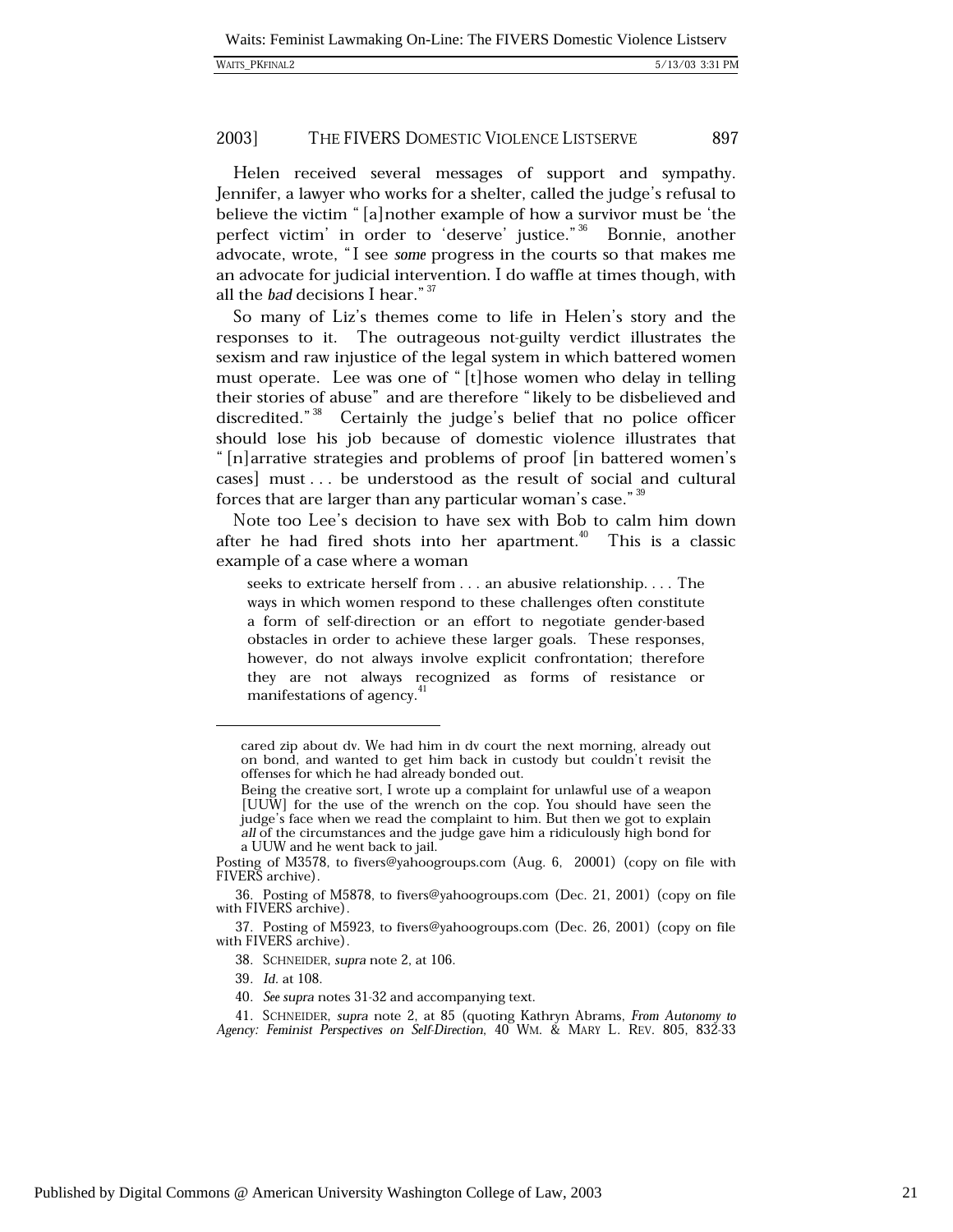In keeping with limited, male-oriented approaches to agency, the defense attorney—and perhaps the judge—could not understand how Lee could feel that the sex was not "forced" while at the same time testifying that she did not really want it. Helen, in sharing Lee's story, helped all FIVERS members to "reject simple dichotomies and accept contradiction and ambiguity in women's lives."<sup>42</sup>

Helen and other advocates work every day "to describe the experience of woman battering accurately and simultaneously to be able to translate it to the courts."  $43$  They are engaged in legal reform " on the ground" by taking a feminist understanding of battering and using it "in everyday cases involving legal representation of battered women." $44$  They sometimes get very "tired" when time and again despite all their work and despite the enormous courage of battered women like Lee— men like Bob are acquitted.<sup>45</sup> Bob is acquitted because the judge saw Lee's testimony "through the lens of [his] own common assumptions."  $46$ The judge somehow thought he understood Lee, when in fact his interpretation of her behavior bore "little if any relation to the complex realities" of her life."

Bonnie's response to Helen-articulating her ambivalence about judicial intervention—mirrors Liz's extensive discussion of the difficulties in engagement with the state.<sup>48</sup> FIVERS participants constantly struggle with what Liz calls, "the murky middle ground between total rejection and total endorsement of working with the state." $49$ 

Finally, there is the sense from Helen and the responders that FIVERS are in it for the long haul. They fully realize the "long-term nature of feminist legal work . . . [the difficulty of] seeing women

47. Id.

See infra Part III.C (discussing engagement with the 48. Id. at 181-98. state/capitalism and fundraising).

49. Id. at 196.

 $(1999)$ .

<sup>42.</sup> *Id.* at 84.

<sup>43.</sup> *Id.* at 71.

<sup>44.</sup> *Id.* at 101.

<sup>45.</sup> Precisely because our society and legal system remain patriarchal, battered women like Lee encounter rank injustice all the time. In doing this work, I'm often reminded of Edna St. Vincent Millay's quip: "It's not true that life is one damn thing after another; it is one damn thing over and over." Letter to Arthur Davison Ficke (Oct. 24, 1930), available at http://www.quotegeek.com/Literature/Millay\_Edna\_ St\_Vincent/.

<sup>46.</sup> SCHNEIDER, supra note 2, at 109. Liz's words are actually in the context of how judges interpret (or misinterpret) expert testimony on battered women's experiences. I'm confident that Liz would agree that judges also distort victims' own testimony.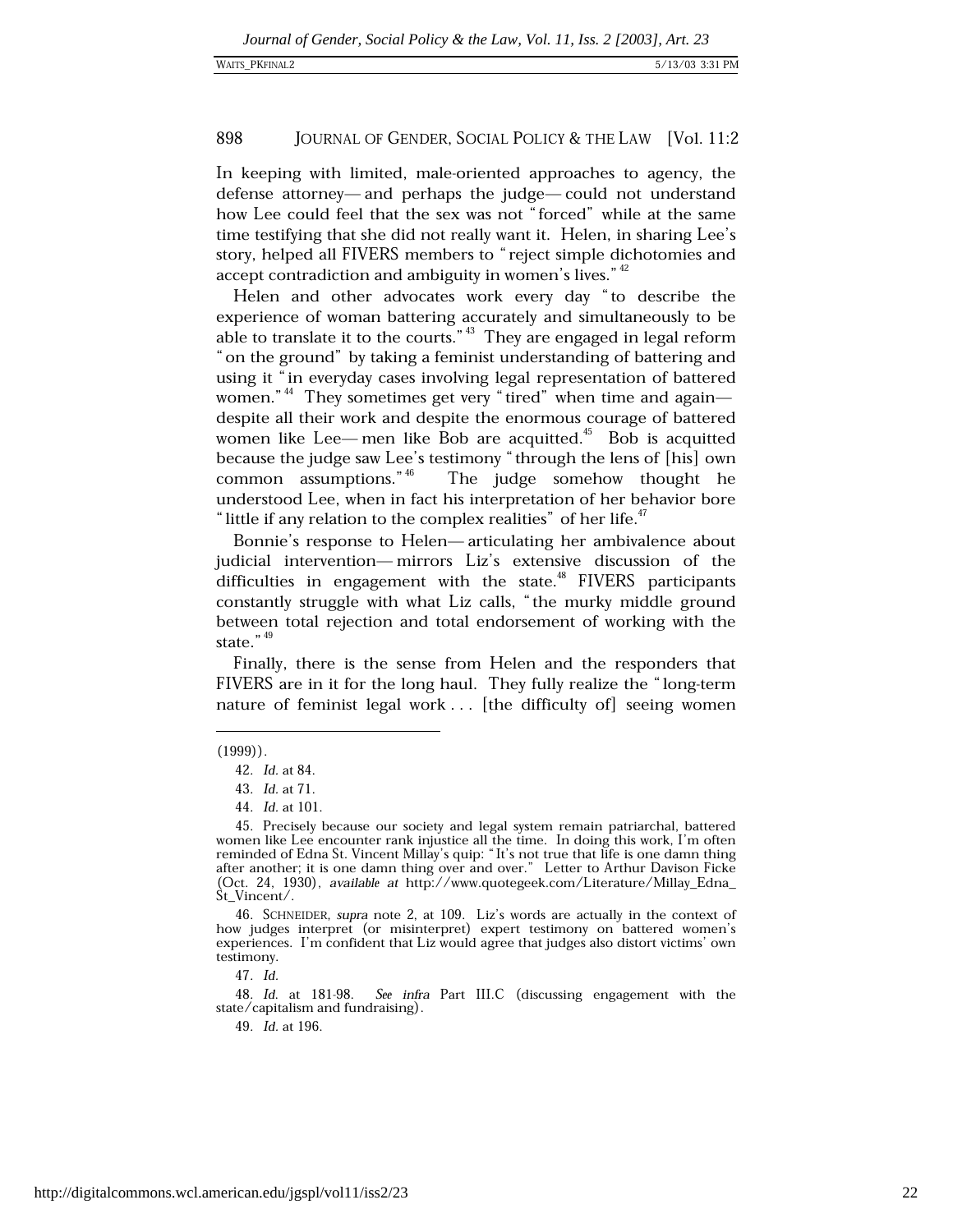| <b>WAITS PKFINAL2</b> |  |
|-----------------------|--|
|-----------------------|--|

[like Lee] as reasonable."  $50$  Helen is tired, but she keeps going partly because she can turn to other FIVERS for support and affirmation. She also trudges on, hoping that she and Lee may yet succeed in getting Bob, the abuser, fired from his job as a cop, or kept away from guns by the civil protective order system.

The next series of posts are examples of one type of FIVERS dialogue—spirited, insightful and sometimes hilarious.<sup>51</sup> The first post was sent at 3:16 p.m. on a Friday afternoon. The author, Donna, is a longtime and active FIVERS member who is the Executive Director of a large shelter. The context of the first paragraph is an earlier post indicating that anyone who wrote an article for Domestic Violence Report<sup>32</sup> would receive a free one-year subscription in return. Donna writes:

But will they [Domestic Violence Report] accept this as an article?: Male violence bad. Women together good. Fight back now.

At the (possible) end of a very, very interesting week, I am too fried to think more beyond this.

Jennifer (my head legal advocate)<sup>53</sup> and I get to stand in the schoolhouse door around subpoena of our records. Jennifer wants to go to jail, but I told her she can't go that I'm going first. We've had two subpoenas recently. People keep trying to be supportive and say they will bail us out, and I have to explain that you can't get bailed out when you're in for [civil coercive] contempt of court. I started to cry yesterday (yes, difficult week) when another advocate, who had actually been subpoenaed, arrived at my door to say, she was very willing to go to jail, too. Very inspirational. Jennifer found an attorney to file what we call [in jest] a motion to squash.

I got to tell an attorney for the assailant (in one of these cases) that she would get records over my dead body (that was fun).

We had a batterer call demanding services as the real victim— he wanted our help with emergency custody (over our collective dead bodies), and when told no stated he would come over here because he has done some cable repairs at the shelter. So, I call the company and yes he has done cable repairs, so I ask them to keep him away from us, they comply. Meanwhile our amazing intrepid legal advocates managed to assure that he would be arrested for

<sup>50.</sup> Id. at 83.

<sup>51.</sup> See infra Part III.F (FIVERS humor).

<sup>52.</sup> Domestic Violence Report is a superb newsletter, editied by the incomparable Joan Zorza. Subscription information can be found at the web site fo the publisher, the Civic Research Institute, at http://civicresearchinstitute.com/vi2.html (last visited Apr. 19, 2003).

<sup>53.</sup> This is the same Jennifer cited supra note 26, who is herself active on FIVERS.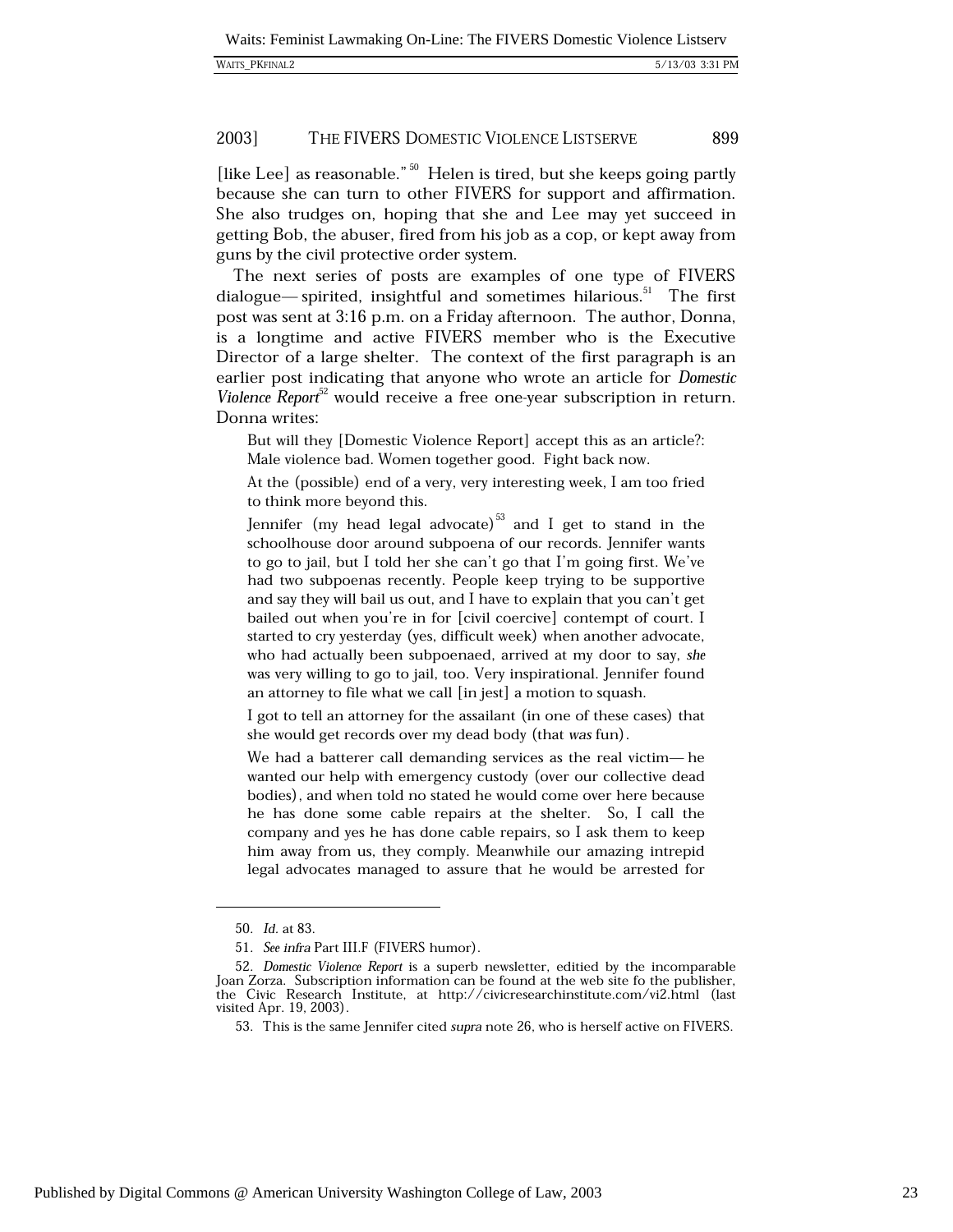[domestic violence]. Yay!

Survivors are walking in the door even as I speak (seeking services for the first time) and I just got off the phone with an obvious assailant who said that he was calling United Way because we were rude to him.

I met with non-white colleagues today to talk about racism and the good news is that I'm not depressed. I'm pissed.

Let's see, our City Council has said that the United Way can conduct a campaign with city employees even though the United Way funds the Boy Scouts. The director of United Way is a wellintentioned nice guy, but I could hear him blanch when I told him I was a lesbian (he must be the only person in our county who did not know), and told him that they should stop funding the Boy Scouts. That was an interesting conversation.

My son David came home (he just turned 4) and said he "kissed Ashley on the lips" (Ashley also just turned four). My first question was: was that okay with Ashley? Oh, yes, said David, we are very good friends. Well, I'll have to interview Ashley privately to ensure that this kiss was totally and completely voluntary on her part.<sup>34</sup>

Here are some of the responses, in the order sent to the list:

[4:57 p.m.] "Isn't a 'motion to squash' what you do with cockroaches? Sheesh what a week."<sup>55</sup>

[7:08 p.m., from Lydia Walker,  $56$  who is unquestionably the funniest person on the list, responding to the "motion to squash": | "Isn't that

56. Lydia is a nationally known trainer and consultant on domestic violence. She is an expert on a wide variety of domestic violence topics and is absolutely fabulous. In person she is just like her FIVERS persona: insightful, engaging, funny, practical and "right on." I would urge anyone looking for a top-rank DV trainer to engage her. She can be reached at 479-750-7322. Interestingly, Lydia asked that I provide her phone number rather than her email address because she is "afraid of viruses and pranks; I've really pissed off a few battering lawyers in my time." Email from Lydia Walker to Kathleen Waits (Nov. 30, 2002, 23:13 EST).

<sup>54.</sup> Posting of M3936, to fivers@yahoogroups.com (Aug. 24, 2001) (copy on file with FIVERS archive).

The first response, sent just eight minutes later, said: " (((((Donna))))) illegitimi non carborundum." Posting of M3937, to fivers@yahoogroups.com (Aug. 24, 2001)<br>(copy on file with FIVERS archive). For those not familiar with email lingo, the brackets represent a "cyberhug." The author of this post, Michael, has worked in batterers' intervention programs and has become a close personal friend of Donna's through the INTIO-L and FIVERS experience. The Latin phrase means "don't let the bastards get you down."

Posting of M3939, to fivers@yahoogroups.com (Aug. 24, 2001) (copy on file with FIVERS archive). This post was from Louise Armstrong, a distinguished feminist author. Louise has written extensively on both incest and how the so-called child welfare system hurts women and children. Her books include: LOUISE ARMSTRONG, KISS DADDY GOODNIGHT: A SPEAK-OUT ON INCEST (1978); LOUISE ARMSTRONG, ROCKING THE CRADLE OF SEXUAL POLITICS: WHAT HAPPENED WHEN WOMEN SAID INCEST (1994); and LOUISE ARMSTRONG, OF 'SLUTS' AND 'BASTARDS': A FEMINIST DECODES THE CHILD WELFARE (1995).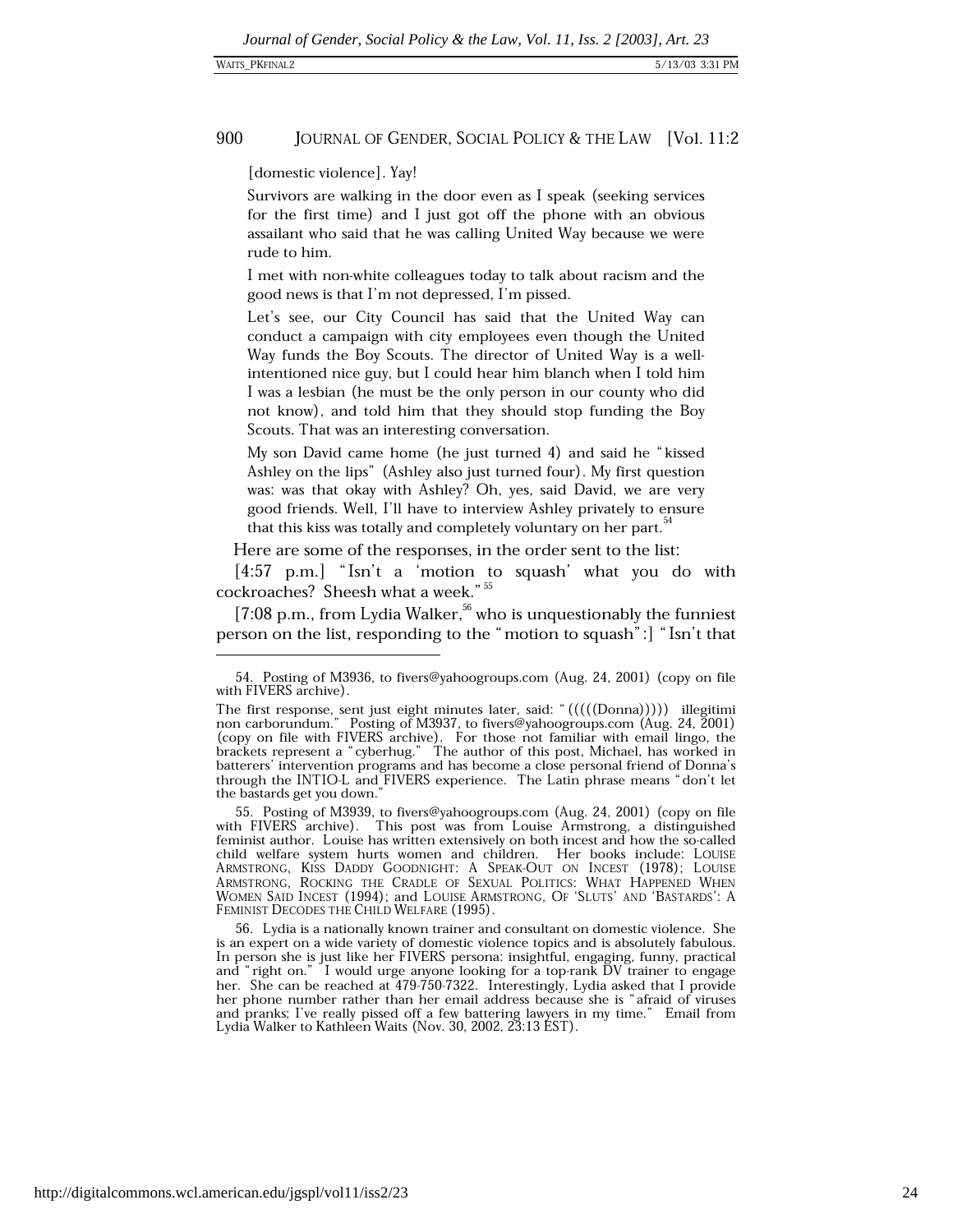what you're doing when you reach across the mashed potatoes?" 57

[7:19 p.m., Jennifer, the legal advocate who works with Donna and shared this week from hell, about the proposed: "Male violence bad. Women together good. Fight back now" article for "Domestic Violence Report": | "Add a bit of percussion, some harmony, and you have a hit."<sup>58</sup>

 $[7:26$  p.m., again Jennifer:

I have to tell all of you how much I love this list. Reading everyone's recent postings made me laugh til I cried. And I was so grateful, because I just got off the phone from calling a survivor to let her know that her former partner/assailant had been found dead today. A difficult week, capped by having to call her from out of the blue and drop a very mixed bunch of news on her.

Thank you all for being out there.<sup>59</sup>

[12:54 a.m., from Joan, a frequent FIVERS contributor who lives in Florida, on the "motion to squash" and cockroaches: ["I'll supply fresh FL roaches ... only we call them high faluttin names like Palmetto bugs (translation: BIG honking roaches)."<sup>60</sup>

[Now the next day at 8:21 a.m., a domestic violence advocate living 1000 miles away from Donna] "Donna, keep fighting. Sending a hug. My thoughts are with you."<sup>61</sup>

[The next day, 2:46 p.m., from Martha, an experienced advocate.] Twice in her career she has had to tell women that their batterers were dead. The first time, the victim responded in a very funny "gallows humor" way.<sup>62</sup>] "Now the other time was awful. No matter how it went for you, all my empathy for your stress."<sup>63</sup>

61. Posting of M3957, to fivers@yahoogroups.com (Aug. 25, 2001) (copy on file with FIVERS archive).

63. Posting of M3960, to fivers@yahoogroups.com (Aug. 25, 2001) (copy on file with FIVERS archive).

<sup>57.</sup> Posting of M3945, to fivers@yahoogroups.com (Aug. 24, 2001) (copy on file with FIVERS archive).

<sup>58.</sup> Posting of M3946, to fivers@yahoogroups.com (Aug. 24, 2001) (copy on file with FIVERS archive).

<sup>59.</sup> Posting of M3947, to fivers@yahoogroups.com (Aug. 24, 2001) (copy on file with FIVERS archive).

<sup>60.</sup> Posting of M3953, to fivers@yahoogroups.com (Aug. 24, 2001) (copy on file with FIVERS archive).

<sup>62.</sup> When I asked Martha's permission to share the details of this story, her response showed her deep compassion and ethics. She checked with the woman who had uttered the humorous punch line. The woman felt deeply ambivalent about having the quote used. Finally, she told Martha that she trusted her to do what was right. Martha then denied permission for use of the story, not only because of the survivor's ambivalence but because Martha knows "[abused] women are under such pressure to always agree to what their advocate asks them to do." E-mail to Kathleen Waits (Dec. 1, 2002, 11:12 EST) (on file with author).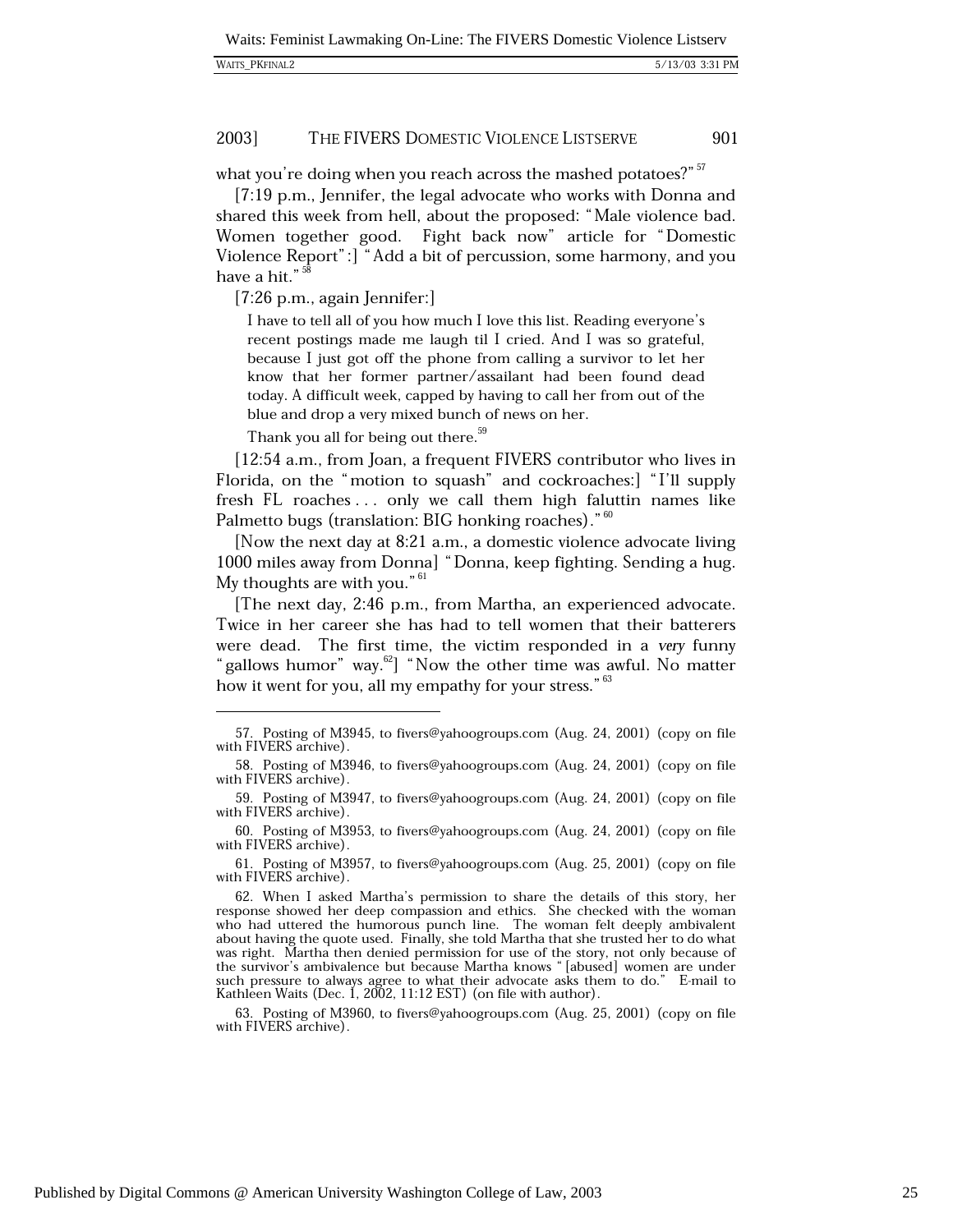Consider first Donna's lobbying for her local United Way to stop funding the Boy Scouts, and her meeting with non-white staff. These show her broad feminist understanding and her recognition of the links between sexism, racism, and homophobia. But her commitment is more than theoretical. She is committed to "praxis: the unity of theory and action ... action-in-belief and belief-inaction,"<sup>65</sup> extending this to her parenting as well.

Donna and Jennifer's resistance to a subpoena for the shelter's records is an example of "rights on the ground."<sup>66</sup> In their state, battered women's records have strong legal protection, yet advocates must constantly fight to preserve victims' confidentiality. The shelter workers' courage and determination is admirable, and Donna's shelter won this legal battle.  $67$  Still, the constant battles with law enforcement authorities and batterers' lawyers make battered women's confidentiality less than it appears on paper.

Martha's examples of how different women react to their batterers' deaths is a great example of the importance of "particularity" in dealing with battering.<sup>68</sup> The "gallows humor" response is dramatically different from cases where a woman is devastated by her batterer's death. Stories like these can help people understand that there is no such thing as a "typical" battered woman.<sup>69</sup>

The exchange also provides a small glimpse at the toll exacted

67. Jennifer confirmed that their shelter had never lost a confidentiality battle. E-mail to Kathleen Waits (Nov. 29, 2002, 14:19 EST) (on file with author).

68. See supra note 15 (noting the importance of particularity).

Id. at 94.

<sup>64.</sup> Liz touches on these connections. See, e.g., SCHNEIDER, supra note 2, at 63 (discussing how racism affects battered women of color); id. at 68-70 (discussing gay and lesbian battering and the lesbian baiting that is used to attack the shelter movement); see infra Part III.D (illustrating the FIVERS broad feminist viewpoint).

<sup>65.</sup> SCHNEIDER, supra note 2, at 34 (quoting Karl Klare, Law Making as Praxis, 40 TELOS 124 n. 5 (1979)). See infra notes 88-89 and accompanying text (dialectic process and FIVERS) and Part III.D (FIVERS as a community sharing diverse experiences).

<sup>66.</sup> SCHNEIDER, *supra* note 2, at 49-53.

<sup>69.</sup> See, e.g., Kathleen Waits, Battered Women and Their Children: Lessons from One Woman's Story, 35 HOUS. L. REV. 29 (1998). In this article, I tell in detail the story of one battered woman, whom I call "Mary." Later in the article, I ask whether Mary is a "typical" battered woman. The response:

There is no such thing as a 'typical' battered woman. They come from all socioeconomic, racial and religious backgrounds. Some had happy childhoods, some did not. Some, like Mary, work outside the home, others do not. Some are women who subscribe to traditional gender roles; others have strong feminist beliefs. Some are straight, some are lesbians, some are They are, in short, a cross-section of all women. Equally bisexual. important, battered women do not react to the abuse—and society's condemnation of it-uniformly.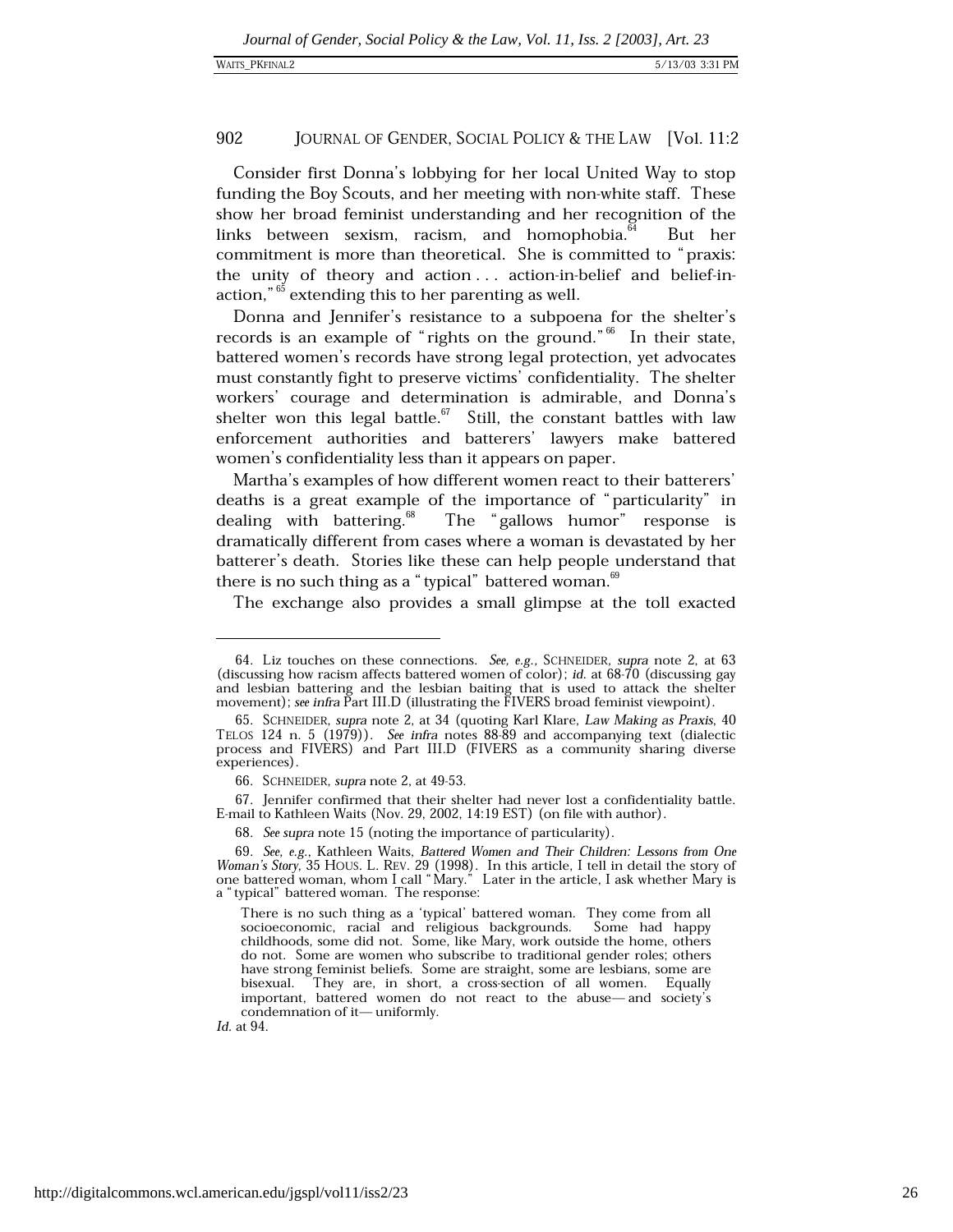| WAITS PKFINAL2 |  |
|----------------|--|
|----------------|--|

from those who fight for battered women. Secondary or vicarious trauma is very real, $^{\prime\prime}$  and so is the relief of laughter provided by Lydia Walker and others.<sup>71</sup>

# C. Engagement with the State—and with Mainstream Society and Funders

FIVERS members do not just rage against law enforcement, lawyers and perpetrators. Sometimes members vent against the domestic violence system itself. Sarah, the hospital domestic violence advocate, wrote:

WHY CAN'T WE FIND SHELTER WHEN WE NEED IT?????

Just got a call from City [Social Services Department], which is (amazingly) frantically trying to find shelter for a woman, no kids with her (she dropped them off at her mom's in another state) this woman fled her abuser in yet another state, then her car broke down in our city, as she continued her fleeing. Cops brought her to [the Social Services Department], she now has no car, no money, no anything and—surprise surprise, no shelter.

The worker called everywhere. I get so frustrated. I tried to get someone into shelter last Thursday. Left for the day thinking I'd turned it over to the [hospital's] Psych social workers who were working on admission so I could come back to it the next day (give her a night's rest in a safe environment) only to find when I arrived the next a.m. that she was discharged at midnight the night before. Once again, shelter failure.

I don't know what to tell people anymore. I say use family & friends [first] because it's so hard to get shelter. Then when that's gone, the shelters say, "not in immediate danger". ARGH.

It's not all shelters and it's not all the time. I know this. But it happens often enough to really get to me. Especially when I see good advocates doing their best and nothing appears.

That's all. Going back to work to do my "stats" for the funders.<sup>72</sup>

<sup>70.</sup> See generally KAREN W. SAAKVITNE & LAURIE ANNE PEARLMAN, TRANSFORMING THE PAIN: A WORKBOOK ON VICARIOUS TRAUMATIZATION (1996).

<sup>71.</sup> See infra Part III.F (illustrating FIVERS humor). I suspect the reader may find the "motion to squash/mashed potatoes/add some percussion/Florida roaches" exchange mildly amusing at best. I can only say that, like Jennifer, I laughed out loud when these posts came across my computer screen. Much like foxhole humor, there's a special camaraderie among those who combat and witness danger, injustice and courage.

<sup>72.</sup> Posting of M5657, to fivers@yahoogroups.com (Dec. 3, 2001) (copy on file with FIVERS archive).

Another recurring rant is the lousy pay for this incredibly demanding work. In case anyone thinks that people are getting rich from running battered women's shelters, consider this exchange:

<sup>[</sup>From an Executive Director]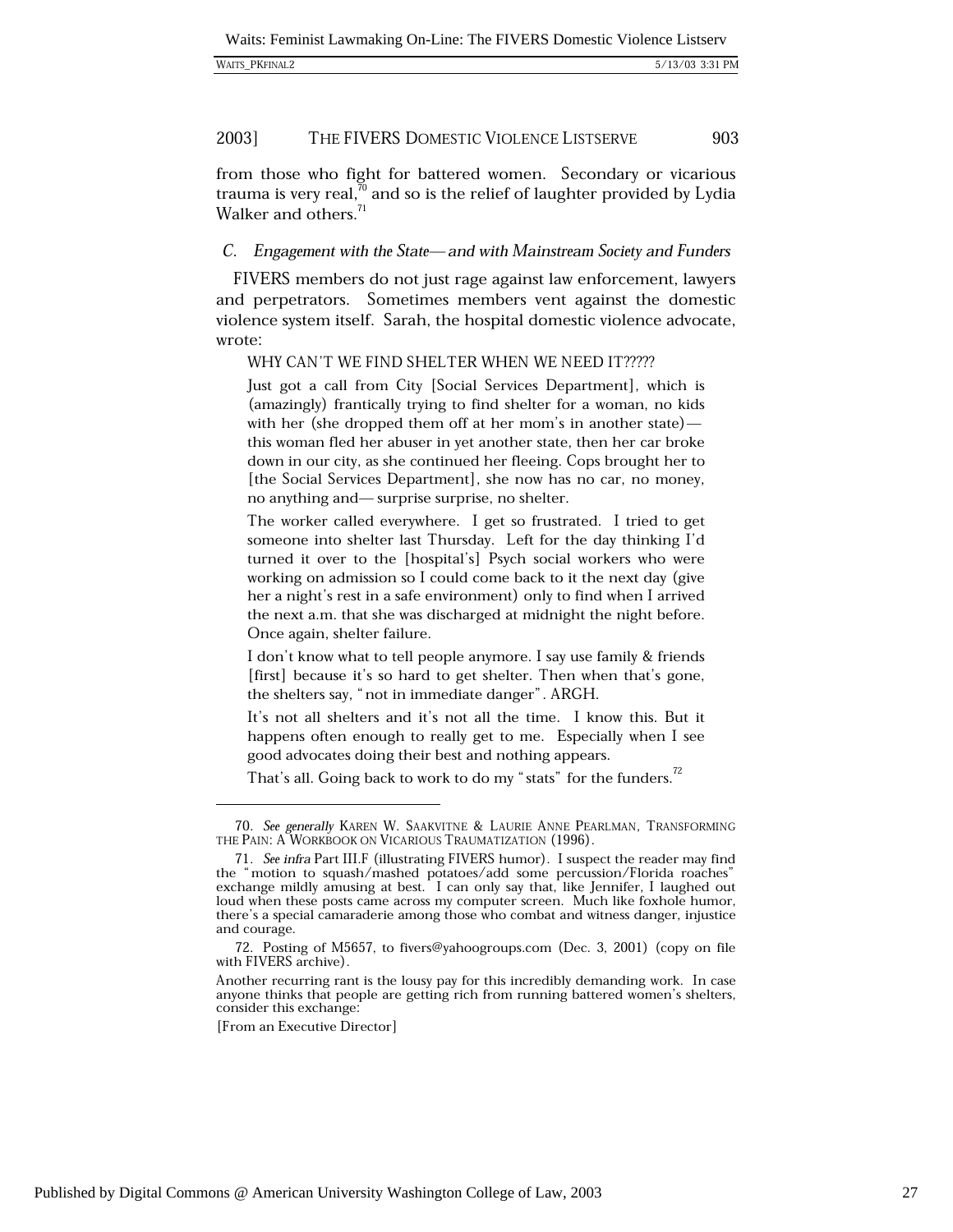| <b>WAITS PKFINAL2</b> |
|-----------------------|
|                       |

Inadequate shelter space comes from inadequate funding. Since governments provide critical funding for shelters, funding is one way that "engagement with the state" is a complex issue for feminism and battered women's lawmaking.<sup>73</sup>

I would like info on areas that are least somewhat similar to mine.

And since I am asking, I will share my info first. I am making [in the mid- $30's$ ] as the ED. We have 6 holidays,  $1/2$  personal day per month, no retirement/ $401K$  or any other type of benefit. The board just voted to pay up to 1500 per year per person toward their individual health insurance since we do not at this time qualify for group insurance. We earn 2 weeks (10 days) vacation at 1 year and it never increases.

And I have been pushing to increase holidays and vacation time . . . the personnel committee just notified me that they are recommending moving to three weeks of vacation at 7 years. To say I am feeling totally devalued is an understatement.

Anyway—I would like to know what other EDs and advocates in similar agencies have as far as salary and benefits.

(Would also be interested in knowing about job openings in my area of the  $country  $\langle \text{grin} \rangle$$ 

Posting of M7353, to fivers@yahoogroups.com (Mar. 10, 2002) (copy on file with FIVERS archive). One of the responses was from an Executive Director who now runs a much larger shelter in a much larger city. She offered to talk on the phone with the poster with suggestions of what she might say to her board, etc. The poster accepted this offer.

A response from Erin, another shelter director, said that she faced a similar-and even worse—situation, "Useless board ("ladies who lunch"), no support there. My salary is abysmal, far worse than yours. Minimal benefits, no retirement, etc. Posting of M7355, to fivers@yahoogroups.com (Mar. 11, 2002) (copy on file with FIVERS archive). But Erin went on:

However, I would encourage you to not feel undervalued-what we do and who we are has an impact on people's lives that goes far beyond any dollar value. Yes, I would like to be bringing home a decent paycheck, since I'm widowed, have my elderly parents living w/me along w/my oldest daughter and her infant daughter. But job satisfaction is of paramount importance to me— I guess I'm just an old hippie who believed from a very early age that making a difference was all that mattered. Your contribution to the people you serve has immeasurable value, and you have changed people's lives. I don't think there are many dv/sa agencies who are able to provide the level of salary and benefits to any of their staff that would be commensurate with those in the for-profit sector—although  $I$  know that most do better than mine and, apparently, yours. But we are saving and changing lives—and that may be the only "payoff" we get!

 $Id$ 

73. See SCHNEIDER, supra note 2, at 182-84 (discussing the relationship between state governments and the battered women's movement).

I am in a rural area and we cover 7 counties with a staff of 13 full and part time people. Since I have been on board at this agency, I have managed to increase the budget by 50%, gotten everyone dual Sexual Assault/DV trained, and have opened 3 satellite offices. I am a very active member of the [state] DV coalition, and have just joined the [national board of an important violence against women group]. In addition, I do a lot of training, and am POST certified to provide law enforcement training. I have been in the movement for 9 years, with 8 of that being in admin/direct service. We have 24-hour on-call to 3 hospitals and I am a very active participant in on-call and other direct service work in addition to all admin duties. (I have been on-call for 8 years.)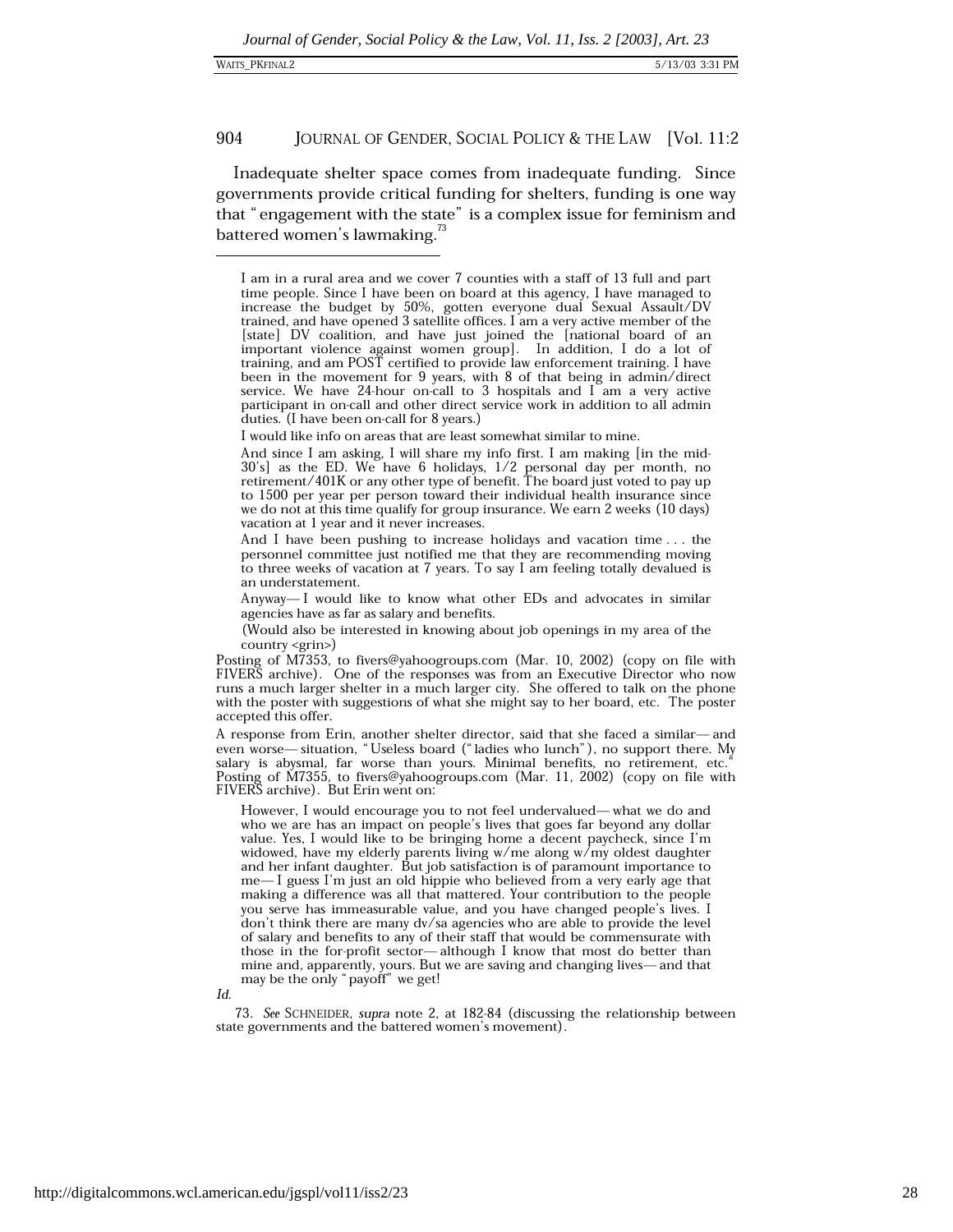| <b>WAITS PKFINAL2</b> |  |
|-----------------------|--|
|-----------------------|--|

But the problem goes beyond entanglement with government. It also raises feminist concerns about dependence on patriarchal institutions in both the public and private sectors. One of the most interesting list conversations during the period I examined concerned funding of shelters and domestic violence advocacy programs. The discussion started with a post from a volunteer She stated that a well-known national advocate named Karen. corporation (which I will call X Corp.)<sup>74</sup> was touting its funding of domestic violence shelters when it in fact was doing virtually nothing.

Kimberly, a FIVERS member from Alberta, Canada broadened the issue:

I think the problem is bigger than [this particular corporation]. Let's face it, the majority of us are doing work that is underfunded by our governments, even though keeping women and children safe is their responsibility. So many organizations have to seek funding from less than desirable sources, thinking that at least we can help a few more women this way. (I refer you to two excellent articles in the November 2001 issues of "Off our Backs": Paying for It and Polishing Its Image or Preventing Domestic Violence - What's Philip Morris Really Doing?.) Even those funding pots are getting smaller: just last week, the [government in Alberta announced it was cutting funding that came from lotteries. Not that the lottery boards were "safe" and "untainted" funding, but at least they had fewer strings attached than a partnership with Talisman!<sup>75</sup> So now we (and others) are going to have to decide whether to give up a few more of our principles to get funding elsewhere or ???

It's really ironic that all this is happening as I am trying to write up guidelines/policies around funding, corporate involvement and donations for our agency.<sup>76</sup>

Rita Smith, the Executive Director of the National Coalition Against Domestic Violence ("NCADV"), responded:

NCADV has struggled with this issue since our inception in 1978.

<sup>74.</sup> Posting of M7495, to fivers@yahoogroups.com (Mar. 23, 2002) (copy on file with FIVERS archive). I am being purposefully vague, because Karen works for X Corp. and made clear in a later post that she could be fired if it were known that she was "blowing the whistle" on the company's bogus support of shelters.

<sup>75.</sup> When I asked Kimberly to explain the Talisman reference, she wrote:

Talisman is an oil company in Calgary that (until recently) funded part of its operation through oil projects in Sudan. There was a concerted effort to get them to leave Sudan because their projects were impacting the govnerment, and the government was repressing the people. We succeeded in getting them out of Sudan.

E-mail to Kathleen Waits (Nov. 29, 2002, 14:11 EST) (on file with author).

<sup>76.</sup> Posting of M7524, to fivers@yahoogroups.com (Mar. 26, 2002) (copy on file with FIVERS archive).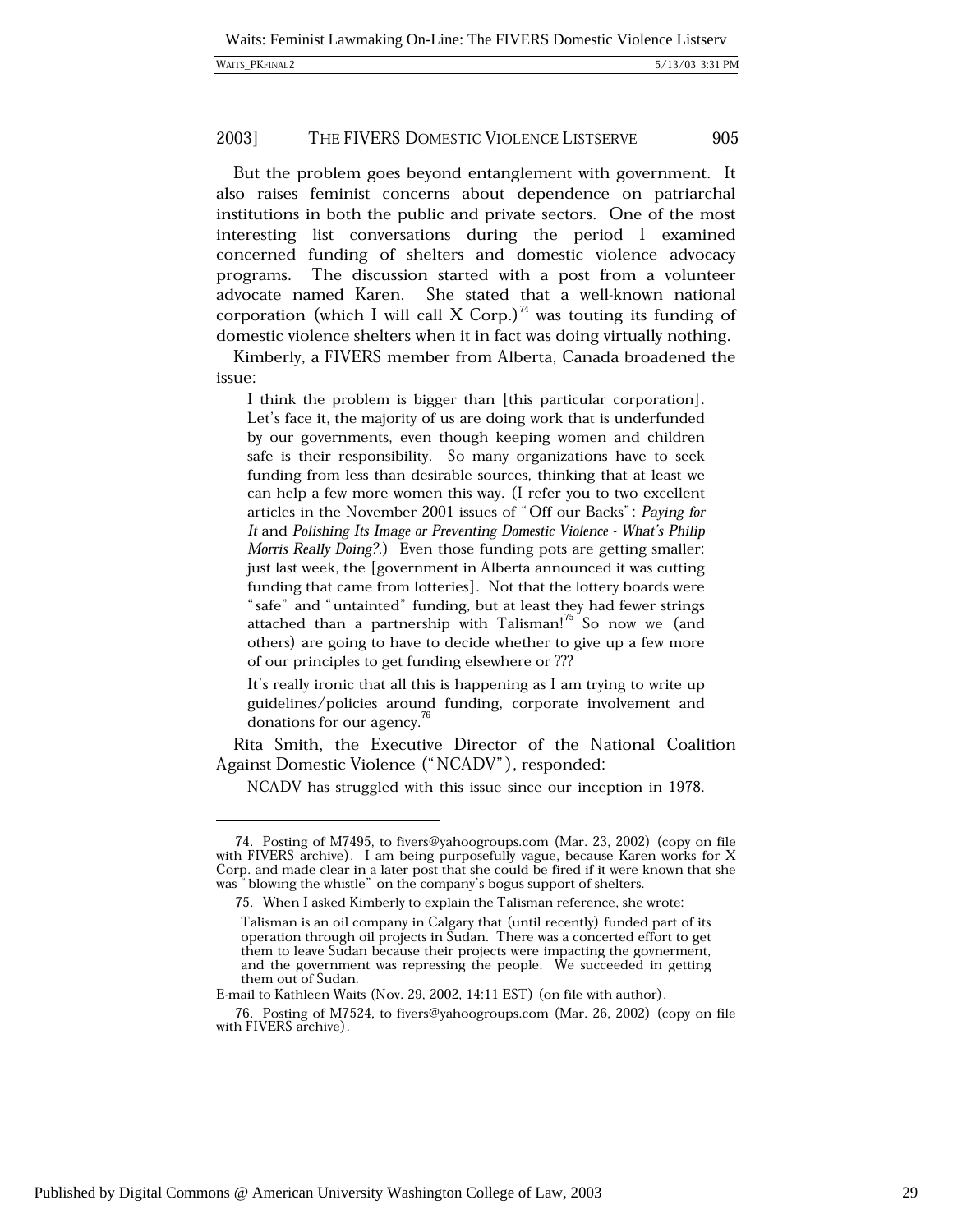The questions are not easy, and the answers come even harder. It seems to me that there is very little money available for philanthropy that isn't tainted in some fashion. The government is certainly not a great funding partner, they have rules that make me cringe about how we can use their money, what we can print, who we can train and what we train them on. As a result, NCADV doesn't seek funding from the federal government, even with the huge pots of money coming from VAWA since 1994.

I don't know how to continue to expand and grow, to meet the needs of battered women and programs/coalitions serving them. without taking someone else's money. We work very hard to use some source of filter, to try and glean out the worst offenders of corporate greed or disregard for human rights, but at some point we have to find ways to fund our existence.

We use material created by the Council on Economic Priorities [CEP], who survey major corporations on issues like advancement of women and minorities, contracts with dept. of defense, product testing on animals, etc. They have about 12 categories they use to determine if the corporation works to reduce the negative impact of their production on people, employees and the environment.

Outside looking at that filter, we try to determine if the partnership will benefit NCADV and our constituents. We have developed several other criteria we use once they rate well in the CEP material. I'm just not sure what else to do, short of closing up shop and going home.<sup>77</sup>

Karen, the woman who first wrote the alert about X Corp., replied to Rita:

Hi Rita. I didn't mean to call into question any of your decisions regarding any funding you receive. If I came across that way, I apologize. It was not my intent. I absolutely advocate that you take whatever steps you deem necessary to continue your organizations success.

Funding is difficult to gain and if X Corp. does in fact deliver financial aid or other resources to your organization I am the first one to support that and to be appreciative. The intent of my post was only to put out the message to be wary of the X Corp's claims because some of them aren't accurate as the company represents them. $^{78}$ 

Susan McGee, the shelter director of SAFE House in Ann Arbor, Michigan, wrote:

<sup>77.</sup> Posting of M7526, to fivers@yahoogroups.com (Mar. 26, 2002) (copy on file with FIVERS archive).

<sup>78.</sup> Posting of M7528, to fivers@yahoogroups.com (Mar. 26, 2002) (copy on file with FIVERS archive).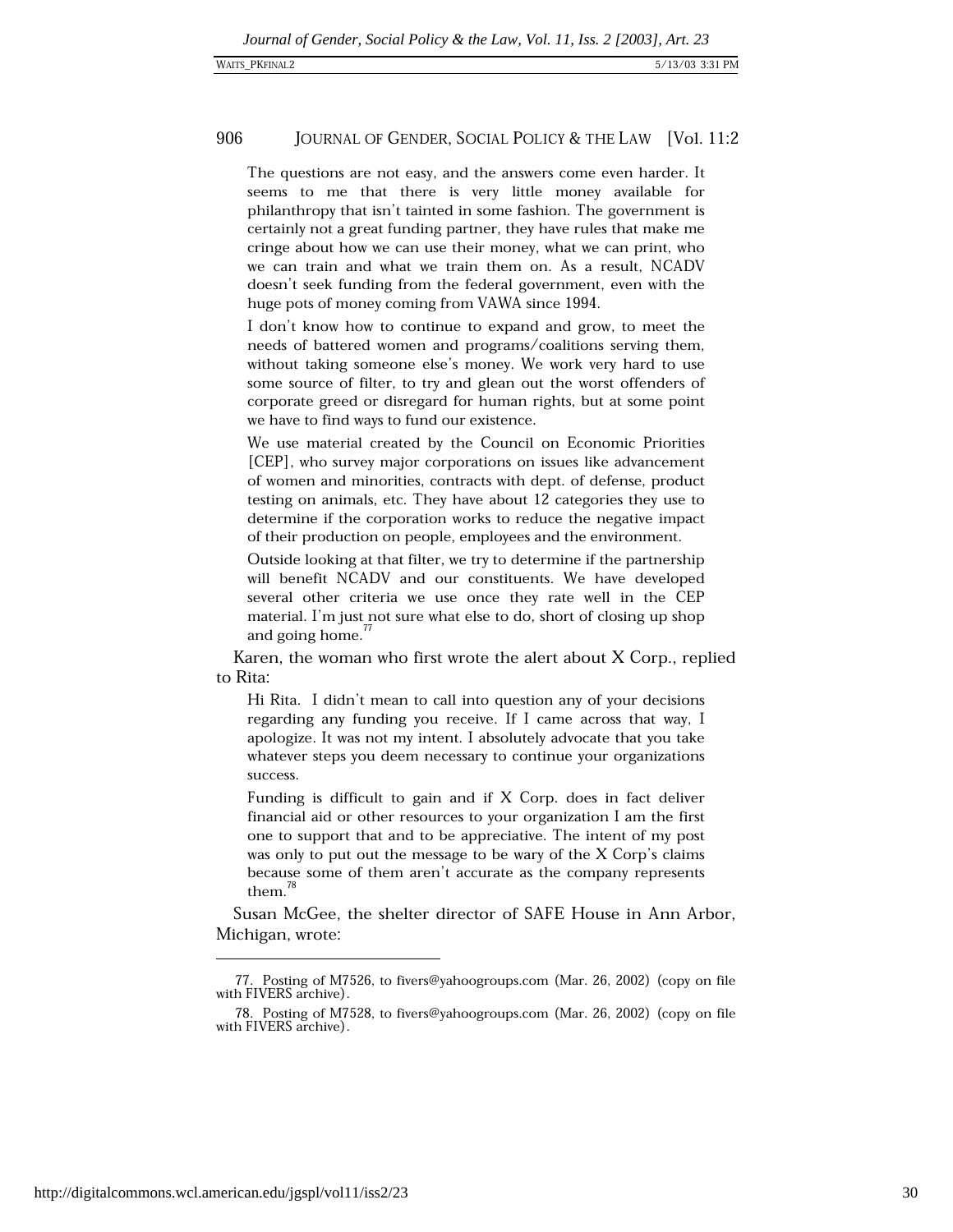#### 2003] THE FIVERS DOMESTIC VIOLENCE LISTSERVE

Thank you, Karen for a nice post. I believe that it is critical for us to be able to discuss these issues passionately, yet respectfully. Our shelter does take government money, and has served hundreds more women than we used to without it. But it comes with a big price. I'm struggling about Philip Morris money [Philip Morris has done some funding of domestic violence, and has widely advertised that support, presumably in an effort to rehabilitate its image. Many advocates, like Donna, have qualms about taking money from a tobacco manufacturer. So far, Donna's shelter has not accepted Philip Morris money.] I keep seeing very, very large billboards with our crisis line.<sup>79</sup>

Rita Smith of the NCADV, replied to Karen:

This discussion is critical to NCADV holding true to its mission, and so you can question our decisions all you like. I understand you didn't have that intention in this particular case, but I don't want anyone to not speak out when they feel NCADV has gotten off the mark. I work really hard to not take this kind of feedback personally, and when it's given respectfully, that's not terribly difficult. It does become harder when the feedback takes on a more personal and accusing tone, but even then I realize the position NCADV holds for this movement and want to have an open dialogue about how we do our work.

I have hopes that our relationship with X Corp. will actually bring some changes in their corporate process with employees. [There had been discussion about some policies of X Corp. that had a potential adverse affect on female employees. I I wanted them to know that if they began a public partnership with us, that we had members and supporters who may let them know if they aren't happy with a policy or practice. The person from X Corp. appreciated my bringing it up, and the two of us decided to move ahead.

If you have some points you'd like to make with the corporation, I think it would be good for them to hear from you. Corporations need to be held accountable for the policies and practices they use, especially when it contradicts the public image they present to existing and potential consumers of their product. As with Congress, with businesses we vote with our dollars, and that holds a good bit of power when we build coalitions to make changes in the world.

Thanks for your support and willingness to share, it does matter to  $me.$ <sup>80</sup>

<sup>79.</sup> Posting of M7531, to fivers@yahoogroups.com (Mar. 26, 2002) (copy on file with FIVERS archive).

<sup>80.</sup> Posting of M7536, to fivers@yahoogroups.com (Mar. 27, 2002) (copy on file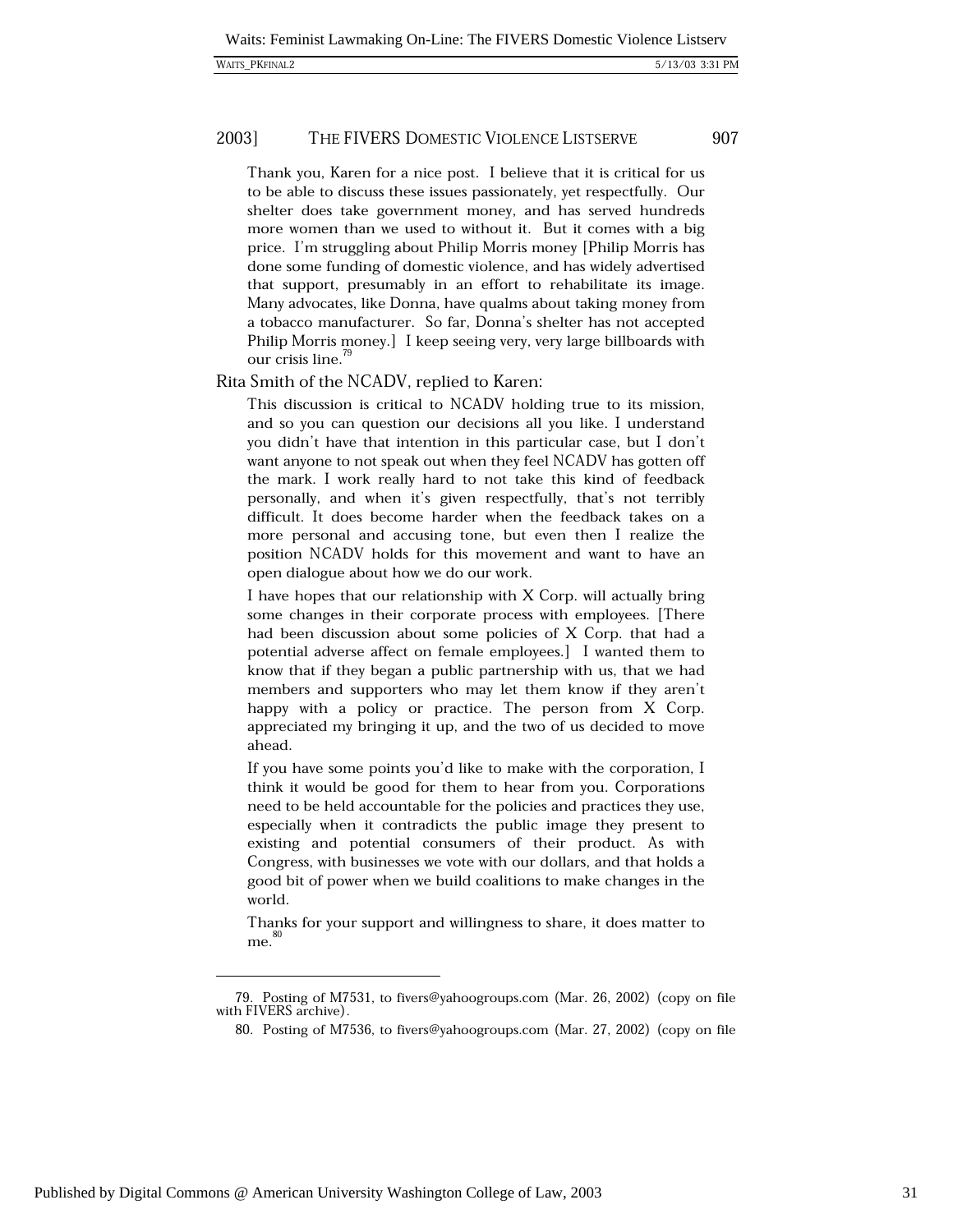And in a later email. Rita said:

I can give  $X$  Corp. the information [about corporate policy that is bad for women and is so contradictory to the image they present, and ask them to help me understand how this makes sense. Since most of our job is to challenge people's thinking about how we do things as a society. I can comfortably engage corporations in this kind of dialogue. Maybe we make a difference, maybe we don't, but I think it is imperative that NCADV carry the question to the powers that be.

I'll keep working with them on this, and they are certainly not the only corporation we work with that we have to do awareness work with.<sup>81</sup>

Erin, a rural shelter director who had recently experienced terrible budget cuts, wrote:

It is a struggle and I, like the rest of us, am suffering very mixed emotions. But, with the funding cuts we've suffered already last year and the much-needed expansion of programs we offer, I just can't see any way other than to take whatever we can get, from whoever will give it to us. I suppose I justify it to myself by concentrating on the work we do and the services we provide that aren't available from anyone else in the county . . . if we weren't here, there'd be nobody to help these women and children.<sup>82</sup>

This dialogue on fundraising obviously implicates engagement with the state, as well as engagement with the patriarchal, capitalistic, status-quo entities like X Corp. and Philip Morris. Government support for shelters is a "mixed blessing."<sup>83</sup> This funding legitimized the shelter movement, but also moved advocates away from radical feminist ideas and challenges to the state.<sup>84</sup>

Yet the FIVERS discussion retains at least some of the outsider, grassroots and radical ideas of the battered women's movement of thirty years ago.<sup>85</sup> FIVERS members continue to embrace the feminist label and feminist analysis. They reject gender-neutral approaches. Perhaps most importantly, they understand the catch-22 of funding:

with FIVERS archive).

<sup>81.</sup> Posting of M7541, to fivers@yahoogroups.com (Mar. 27, 2002) (copy on file with FIVERS archive).

<sup>82.</sup> Posting of M7532, to fivers@yahoogroups.com (Mar. 27, 2002) (copy on file with FIVERS archive).

<sup>83.</sup> See SCHNEIDER, supra note 2, at 183 (noting how government funding for battered women's shelters legitimized the shelters yet undermined their initial focus on empowering battered women).

<sup>84.</sup> Id.

<sup>85.</sup> See id. at 182 (commenting on the grassroots, "outsider" origins behind the creation of the battered woman's movement in the 1960s).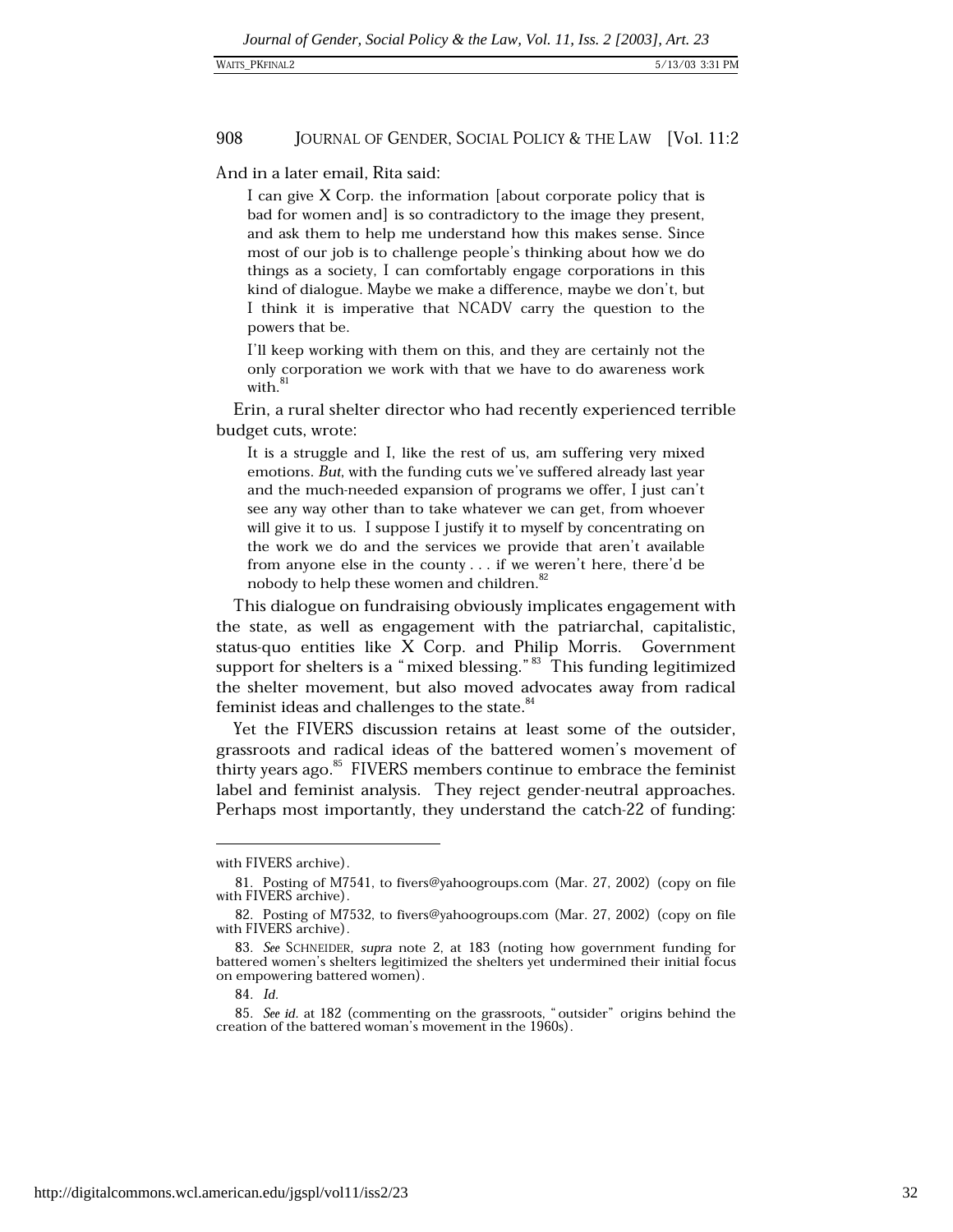| WAITS PKFINAL2 |  |
|----------------|--|
|----------------|--|

#### 2003] THE FIVERS DOMESTIC VIOLENCE LISTSERVE

either accepting or rejecting money threatens feminist domestic violence work.

I think this dialogue also shows the concept of dialectics at work. As Liz writes,

Dialectical approaches emphasize the idea of process-the process, connection and opposition of dualities-and look for subsequent change and transcendence. One 'moment' gives rise to its own negation.... [A]n idea may be both what it appears to be and something else at the same time.... The dialectical process is not a mechanical confrontation of an opposite from outside, but an organic emergence and development of opposition and change from within the 'moment' or idea itself.<sup>80</sup>

All participants in the fundraising dialogue are intensely aware of the complexity and contradiction in their position. There are no easy answers or stark dualities offered here. Everyone understands that accepting money from government and/or corporations is simultaneously necessary and problematic. They hope that they can accept money from patriarchal institutions while continuing to challenge those very institutions. They fear their radical feminist vision is being co-opted. Yet they can't completely turn their backs on sources of money that could save the lives of women and children. They respectfully challenge each other to remain faithful to feminist visions.

Clearly, FIVERS members still consider themselves feminist activists. Unlike many people working in the DV field, they refuse to define their work as only individualized and service-oriented.<sup>87</sup>

# D. The Broader Feminist Vision, Recognition of Multiple Oppressions and Calls to Feminist Action

The remaining sections will be brief but simply could not be omitted. Liz expresses concern that battered women's advocates have "insufficiently connected battered women's experiences both to the larger and more general problems of women and to those of violence between intimates."<sup>88</sup> She urges us to be aware that "a theoretical framework that recognizes the primacy of gender need not exclude other factors."<sup>89</sup> Sexual orientation, race, class and age ought to be

<sup>86.</sup> See id. at 35.

<sup>87.</sup> See id. at 97 (discussing how the battered women's movement is conflicted between the public definition of domestic violence and the need for individual, privatized type solutions).

<sup>88.</sup> Id. at 72.

<sup>89.</sup> SCHNEIDER, supra note 2, at 68.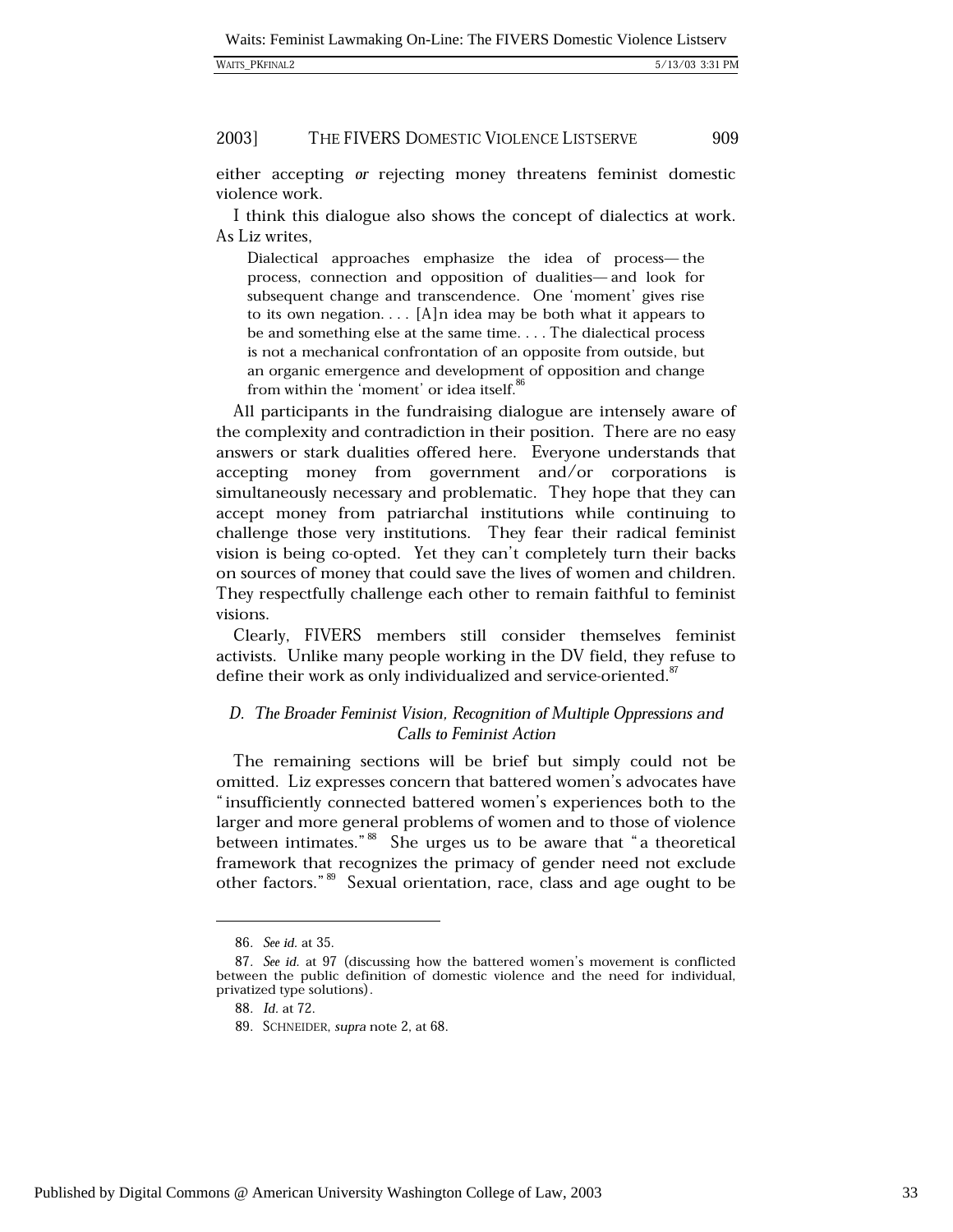recognized as interconnected variables that affect both the perpetuation of violence and institutional and governmental responses." 90

First, FIVERS supports and encourages a broad definition of feminism. Domestic violence is continually connected to patriarchy and the oppression of women. FIVERS members are clear that "intimate violence, sexual abuse and rape [are] gendered."<sup>91</sup> Consequently, all discussions and information about women anywhere in the world are considered on topic.<sup>92</sup> Discussions of other oppressions, such as homophobia, racism, poverty, and agism are also included. List discussions are far from abstract. Many posts are "calls" to action" on a wide variety of issues, not just domestic violence, and not just women.

Just a few examples, presented chronologically, give a small sense of FIVERS rich feminist tapestry:

- Protests of Eminem's appearance on the Grammy Awards  $\bullet$
- Fat as a feminist issue<sup>94</sup>  $\bullet$
- Domestic violence services for women with disabilities<sup>95</sup>
- Protests of the nomination of John Ashcroft as Attorney General<sup>96</sup>
- Andrea Dworkin's bringing together Holocaust denial and rape  $denial<sup>97</sup>$
- Feminist critiques of John Gray ("Men Are From Mars") and  $\bullet$ John Bradshaw ("Healing the Shame that Binds You" and other TV therapy shows and commercial products)<sup>98</sup>

95. Posting of M441, to fivers@yahoogroups.com (Jan. 10, 2001) (copy on file with FIVERS archive).

96. See, e.g., Posting of M461, to fivers@yahoogroups.com (Jan. 12, 2001) (copy on file with FIVERS archive).

97. Posting of M481, to fivers@yahoogroups.com (Jan. 13, 2001) (copy on file with FIVERS archive).

98. See, e.g., Postings of M498, M499, M515, M516, to fivers@yahoogroups.com (Jan. 14, 2001 and Jan. 15, 2001) (copy on file with FIVERS archive).

<sup>90.</sup> Id.

<sup>91.</sup> Id. at 197.

<sup>92.</sup> This naturally leads to very heavy traffic on the list. See supra note 11 and accompanying text. (FIVERS averages more than fifteen messages per day.) The heavy traffic is problematic; there are people who leave the list because the volume is overwhelming. Of those who stay, probably no one reads every word of every post; there's just too much. But the heavy traffic is also a blessing. Those who stick it out on the list are constantly reminded of the wide range of feminist concerns.

<sup>93.</sup> Posting of M293, to fivers@yahoogroups.com (Jan. 5, 2001) (copy on file with FIVERS archive).

<sup>94.</sup> Postings of M335, M338, M341, to fivers@yahoogroups.com (Jan. 7, 2001) (copy on file with FIVERS archive).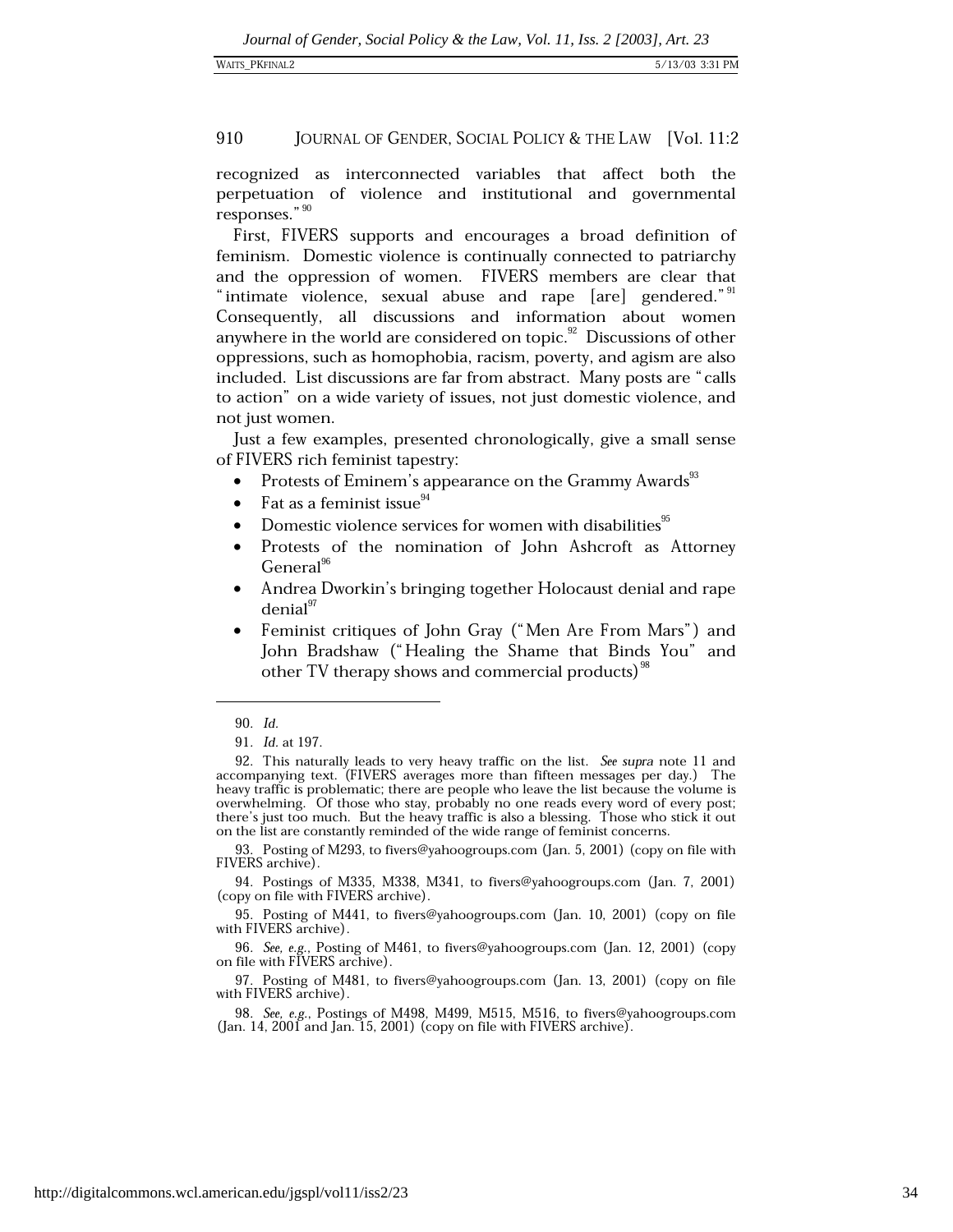| <b>WAITS_PKFINAL2</b> | 5/13/03 3:31 PM |
|-----------------------|-----------------|
|                       |                 |

- Information about international family planning<sup>96</sup>  $\bullet$ and President George W. Bush's anti-choice policies<sup>100</sup>
- Call to action to support including gays and lesbians in hate crime legislation $101$
- "Generation wars" in the feminist movement<sup>102</sup>
- Pornography,<sup>103</sup> including protesting Yahoo's involvement with cyber porn<sup>104</sup>
- Opposition to the death penalty<sup>105</sup>  $\bullet$
- Problems of gay/lesbian/bisexual/transsexual youth<sup>106</sup>
- Ongoing problems with lack of women in medical trials<sup>107</sup>
- Comments on the Taliban and their oppression of Afghan  $\bullet$ women before September 11, 2001<sup>108</sup>
- Call for artwork by immigrant women<sup>109</sup>
- Request for arguments to address claim that posts challenging  $\bullet$ racism and white privilege were "off topic" on a listserve for lesbian $\mbox{mothers}^{110}$
- Pleas to help gay/lesbian/bisexual/transexual victims of

<sup>99.</sup> Posting of M546, to fivers@yahoogroups.com (Jan. 16, 2001) (copy on file with FIVERS archive)

<sup>100.</sup> Posting of M697, to fivers@yahoogroups.com (Jan. 22, 2001) (copy on file with FIVERS archive).

<sup>101.</sup> Posting of M1961, to fivers@yahoogroups.com (Apr. 4, 2001) (copy on file with FIVERS archive).

<sup>102.</sup> Postings of M853, 857, 859, to fivers@yahoogroups.com (Jan. 31, 2001) (copies on file with FIVERS archive).

<sup>103.</sup> Posting of M1996, to fivers@yahoogroups.com (Apr. 8, 2001) (copy on file with FIVERS archive).

<sup>104.</sup> See Posting of M2045, to fivers@yahoogroups.com (Apr. 11, 2001) (copy on file with FIVERS archive); see also Posting of M2114, to fivers@yahoogroups.com (Apr. 13, 2001) (copy on file with FIVERS archive).

<sup>105.</sup> Posting of M2145, to fivers@yahoogroups.com (Apr. 16, 2001) (copy on file with FIVERS archive).

<sup>106.</sup> Posting of M2165, to fivers@yahoogroups.com (Apr. 18, 2001) (copy on file with FIVERS archive). This posting is a news story about Florida state legislator Allen<br>Trovillion, who said, "God is going to destroy you," to a group of gay, lesbian, bisexual and transgendered teenagers who had come to lobby him about the harassment and violence they faced at school. Id.

<sup>107.</sup> Posting of M2174, to fivers@yahoogroups.com (Apr. 19, 2001) (copy on file with FIVERS archive).

<sup>108.</sup> Posting of M3970, to fivers@yahoogroups.com (Aug. 26, 2001) (copy on file with FIVERS archive).

<sup>109.</sup> Posting of M2182, to fivers@yahoogroups.com (Apr. 20, 2001) (copy on file with FIVERS archive).

<sup>110.</sup> See Posting of M3675, to fivers@yahoogroups.com (Aug. 14, 2001) (copy on file with FIVERS archive); see also Posting of M3710, to fivers@yahoogroups.com (Aug. 15, 2001) (copy on file with FIVERS archive).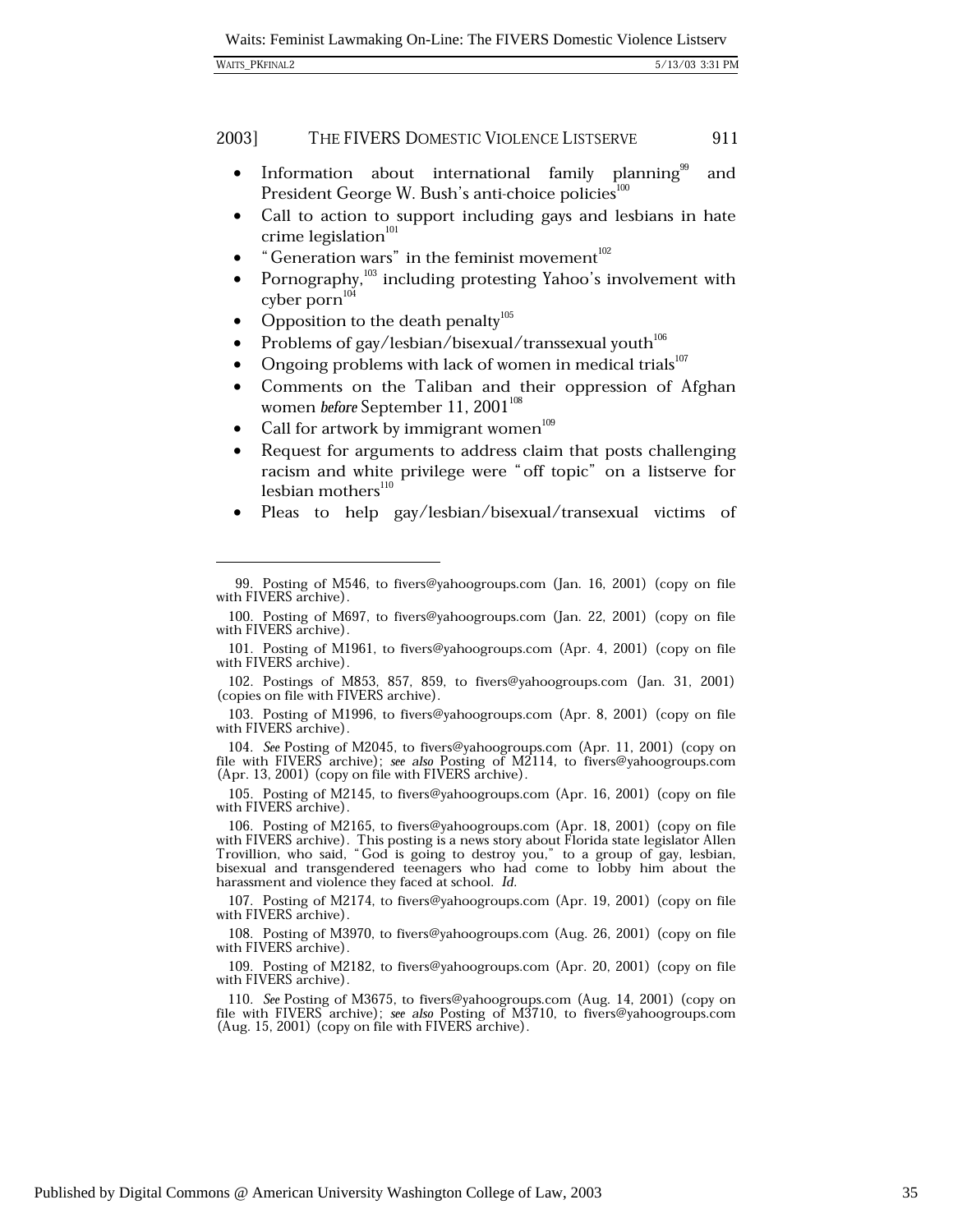### WAITS\_PKFINAL2

### 912 JOURNAL OF GENDER, SOCIAL POLICY & THE LAW [Vol. 11:2

September 11<sup>111</sup>

- Call to action from Parents Families and Friends of Lesbians  $\bullet$ and Gays ("PFLAG") for boycott of Salvation Army Christmas fundraising, due to Salvation Army's homophobic policies<sup>112</sup>
- Concern expressed that virtually all ads for webcams feature scantily clad women encourage voyeurism and stalking, as well as treating women as sex objects<sup>113</sup>
- Call for support of American Academy of Pediatrics' stance endorsing adoption by gays and lesbians<sup>114</sup>
- News story about Saudi police stopping the fire rescue at an allgirls school, because some of the girls were not completely covered<sup>115</sup>
- Female victims overlooked in Catholic Church's sex scandal<sup>116</sup>

### $E$ . The Sharing of Diverse Expertise and the Creation of a Diverse Feminist Cyber Community

Liz talks about the need to bridge the gap between academics and activists.<sup>117</sup> She talks about her Battered Women and the Law course at Harvard and what a wonderful experience it was for both her and her students.

FIVERS is, at its best, also a community of activists and scholars. And, unlike Liz's experience, FIVERS reaches across vast geographical areas and far beyond lawyers. FIVERS encompasses not just lawyers and shelter workers, but community activists, academics and organizers. It includes people who've been doing this work for more than twenty years, and those who are just starting. And, most critically, it includes survivors.

The learning that goes on in such an environment can be, like Liz's course, heady stuff. People do not have to reinvent the wheel they can ask for the expertise of others. If one person is aware of a

<sup>111.</sup> Posting of M5632, to fivers@yahoogroups.com (Dec. 1, 2001) (copy on file with FIVERS archive).

<sup>112.</sup> Posting of M5728, to fivers@yahoogroups.com (Dec. 7, 2001) (copy on file with FIVERS archive).

<sup>113.</sup> Posting of M7291, to fivers@yahoogroups.com (Mar. 6, 2002) (copy on file with FIVERS archive).

<sup>114.</sup> Posting of M7412, to fivers@yahoogroups.com (Mar. 17, 2002) (copy on file with FIVERS archive).

<sup>115.</sup> Posting of M7436, to fivers@yahoogroups.com (Mar. 19, 2002) (copy on file with FIVERS archive).

<sup>116.</sup> Posting of M7591, to fivers@yahoogroups.com (Mar. 25, 2002) (copy on file with FIVERS archive).

<sup>117.</sup> SCHNEIDER, supra note 2, at 212.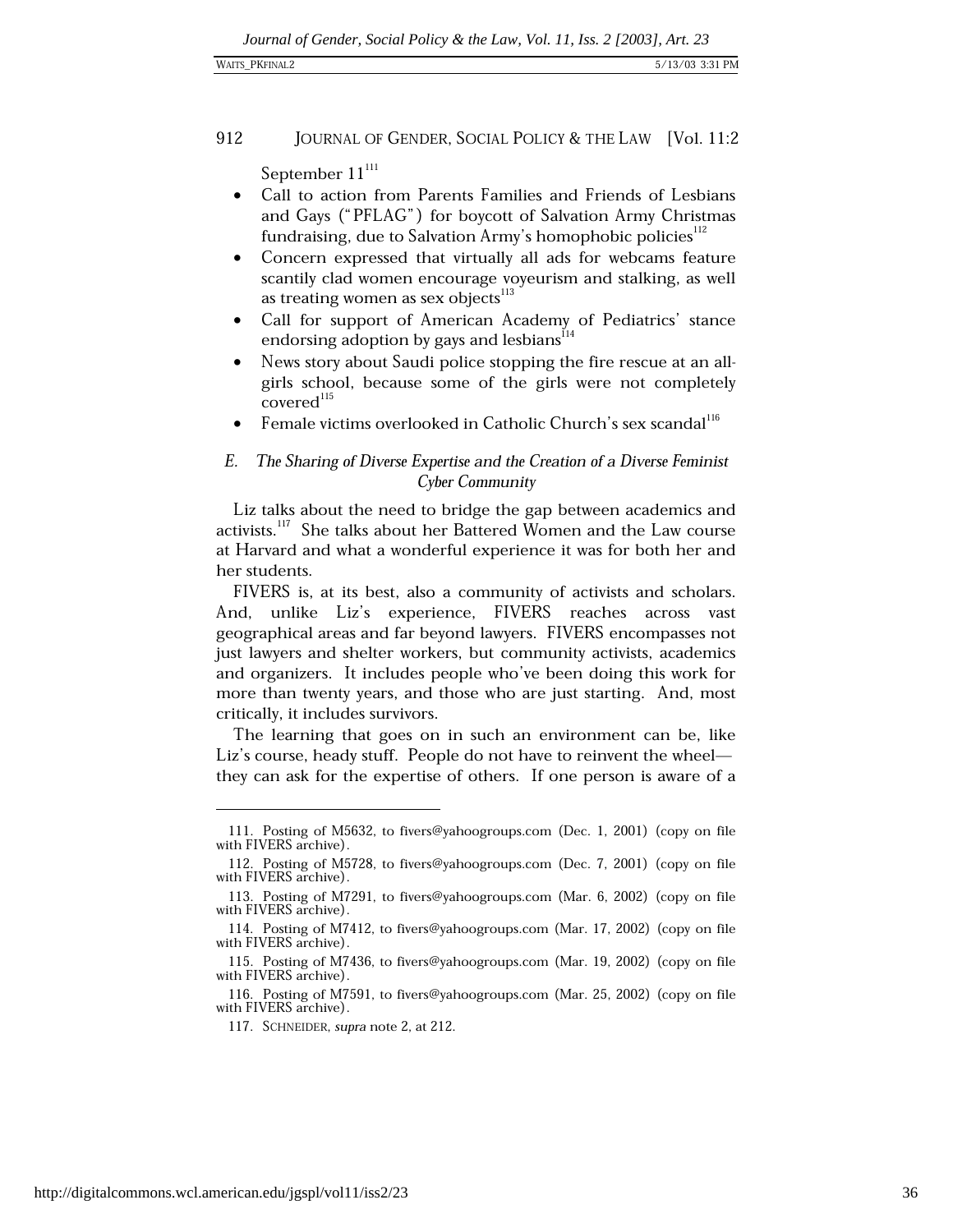|  | <b>WAITS PKFINAL2</b> |
|--|-----------------------|
|--|-----------------------|

new report or outstanding web site, that knowledge is shared with the list and then with the list members' contacts. People can ask about the quality of proposed trainers, about whether there's a good shelter in a given location, or about contacts in a large U.S. city, so that a visit there improves the poster's knowledge about the latest in domestic violence and sexual assault work. List members also share mundane, but essential, information, like job openings and funding opportunities.

All this would be enough to create a sense of community. But FIVERS has chosen to allow members to be very personal and emotional, and not just about abuse-related subjects. Susan McGee, an Ann Arbor shelter director, waxes eloquent about posting during the spring season.<sup>118</sup> Yet another FIVER shares a weepy story about daffodils.<sup>119</sup> Another writes us that her mother is dying.<sup>120</sup> After receiving many messages of love and support,<sup>121</sup> she writes, "Thank you all so much for all your wonderful wishes, prayers, thoughts and good vibes coming our way. I am not sure if all of you know what a gift you are to me."  $122$  When she informs the list that her mother has died, she received further condolences over the period of several days.<sup>123</sup> Some of these people know each other. Indeed, some have struggled for decades in the battered women's movement. But others have never met, or only meet after they've shared feelings and experiences.<sup>124</sup> And still all are invited to listen in.

#### $F_{\cdot}$ Tis to Laugh

This final Part is not tied to anything I saw in Liz's book. Because

<sup>118.</sup> Posting of M1994, to fivers@yahoogroups.com (Apr. 8, 2001) (copy on file with FIVERS archive).

<sup>119.</sup> Posting of M2008, to fivers@yahoogroups.com (Apr. 9, 2001) (copy on file with FIVERS archive).

<sup>120.</sup> Posting of M7549, to fivers@yahoogroups.com (Mar. 27, 2002) (copy on file with FIVERS archive).

<sup>121.</sup> See, e.g., Postings of M7470, M7480, M7509, to fivers@yahoogroups.com (Mar. 21, 2002, Mar. 22, 2002, Mar. 24, 2002) (copy on file with FIVERS archive).

<sup>122.</sup> Posting of M7549, to fivers@yahoogroups.com (Mar. 27, 2002) (copy on file with FIVERS archive).

<sup>123.</sup> Posting of M7890, to fivers@yahoogroups.com (Apr. 19, 2002) (copy on file with FIVERS archive) (mother's death). Postings of M7890, M7893, M7898, M7906, M7919, to fivers@yahoogroups.com (Apr. 19, 2002, Apr. 20, 2002, Apr. 22, 2002) (copy on file with FIVERS archive).

<sup>124.</sup> Just about every domestic violence convention now has a FIVERS social gettogether. I was privileged to attend an early, large FIVERS gathering at the Millennium Domestic Violence conference, held in Chicago, in September 1999. What can I say: we laughed; we cried; it was marvelous. I get so jealous when other FIVERS plan gatherings at meetings I cannot attend.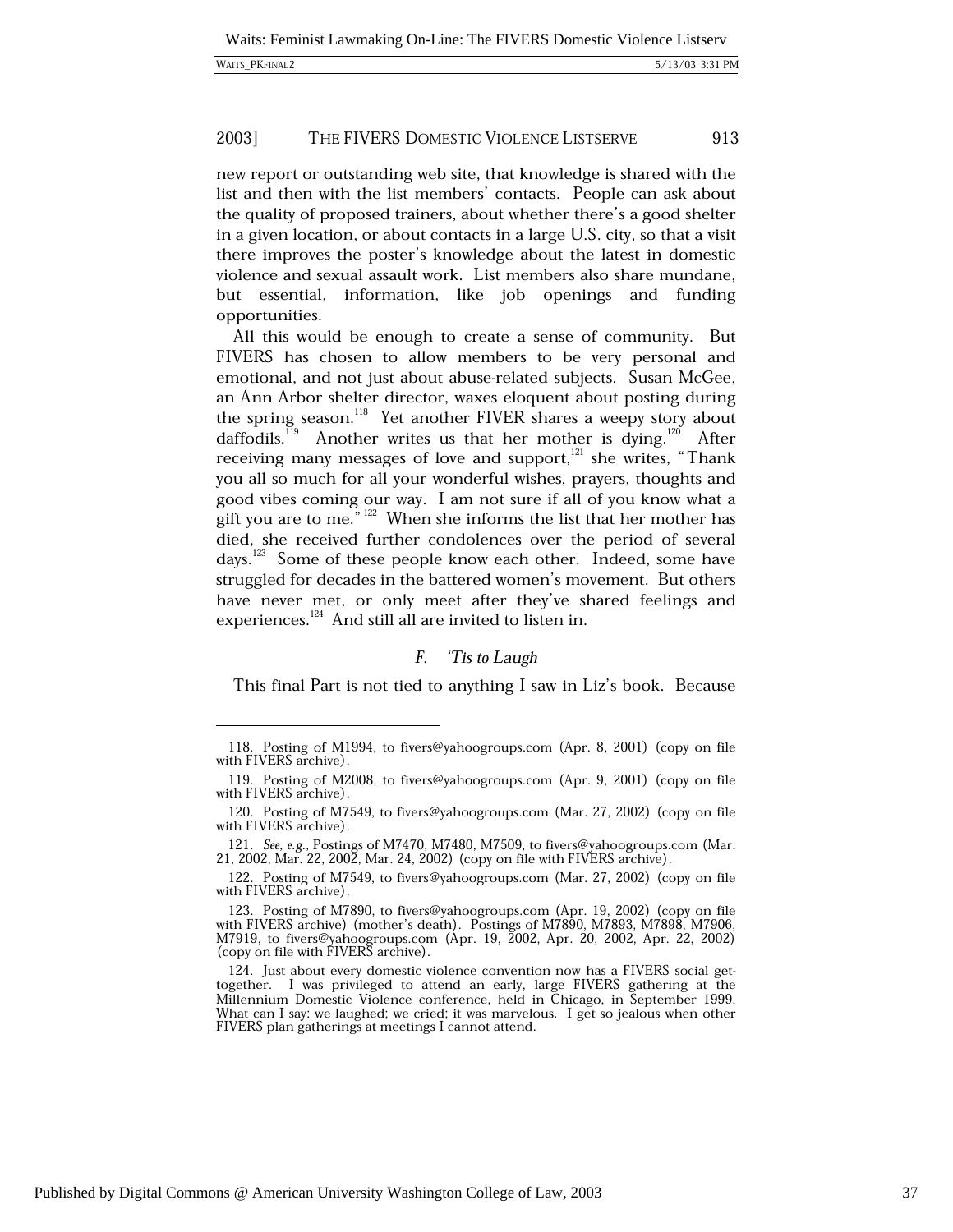of the nature of her book, she did not include a discussion of "domestic violence advocates as fun," although Liz herself is a fun person.

I included this section because laughter is integral to the FIVERS experience, and a central feature of the FIVERS cyber community. Sometimes the jokes are "on topic," while other posts are completely off-topic and even wacky.<sup>125</sup> The text of this section focuses on the domestic violence-related humor.

Humor is so personal and contextual I can't predict whether the reader will find these posts funny. Further, I'm not sure how many of these posts are funny "on paper." I suspect some of these messages provoked laughter from me because I know the poster personally, and can imagine her voice, body language, etc. as she delivers the joke. $^{126}$ 

126. Lydia Walker shared an encouraging story under the subject heading "Ozarks diversity and anit-racism": Lydia and some friends went to a "Jubilee" in the remote hills of Missouri. As Lydia told us:

<sup>125.</sup> Probably the wackiest off-topic humor revolves aroudn (not surprisingly) Lydia Walker. Lydia collects pictures of big things, mostly ridiculous, huge roadside oddities. So from time to time, FIVERS is treated with new discoveries. Frankly, I have been amazed at how many "big things" there are in the United States. See, e.g., Posting of M8806, to fivers@yahoogroups.com (Jul. 1, 2002) (copy on file with<br>FIVERS archive) (showing a huge Jesus hot air balloon, displayed at<br>http://www.ship-of-fools.com/Gadgets/Witnessing050.html (last visited Apr. 2 2003). Thre is even a government-sponsored collection of roadside attractions at<br>http://www.cr.nps.gpv/NR/twhp/wwwlps/lessons/6roadside/6roadside.htm (last<br>visited Apr. 20, 2003), as the list was told in Posting of M8817, fivers@yahoogroups.com (Jul. 2, 2002) (copy on file with FIVERS archive).

After being told about the Jesus hot air balloon, Lydia wrote: "it also goes along with another collection i have . . . tacky religious items, certainly not picking on any one faith; my latest addition to this grouping is an extremely tasteless goddess figurine that is green and a toilet plunger. what are people thinking?" Posting of M8813, to fivers@yahoogroups.com (Jul. 1, 2002) (copy on file with FIVERS archive).

As Lydia herself commented on the value of this off-topic nuttiness, "if people want to discuss dv, they can skip this train of off topics—but, is this not really a discussio fo ways we cope to avoid burn out and ptsd [Post Traumatic Stress Disorder] from the work?" Posting of M8920, to fivers@yahoogroups.com (Jul. 9, 2002) (copy on file with FIVERS archive).

it was like driving into a time capusle to 1920— the roads, the farms . . . and the singing hall, once a church, now with a big hand painted sign on the side declaring the golden jubilee singing. bathrooms his and her outhouses. no charge, of course . . . women had made pies that were sold at concession to cover the electricity i suppose ("coffee free to all musicians just ask"). All locals, men mostly in overalls. Most folks over 50. Youngest fiddler 8, oldest performer 86 . . . it's like a norman rockwell painting inside this place . . . so, up on the stage is a large hand painted sign.... it says "All jokes and stories must be CLEAN. No Sexist, no Religious, no Racist." I want to go back and take a picture and scan it into my diversity trainings . . . if backwoods ozark hillbillies can figure this out . . . well, it ust pleased me so.

Posting of M11170, to fivers@yahoogroups.com (Nov. 12, 2002) (copy on file with FIVERS archive).

Another FIVER, who'd recently attended one of Lydia's trainings for the first time,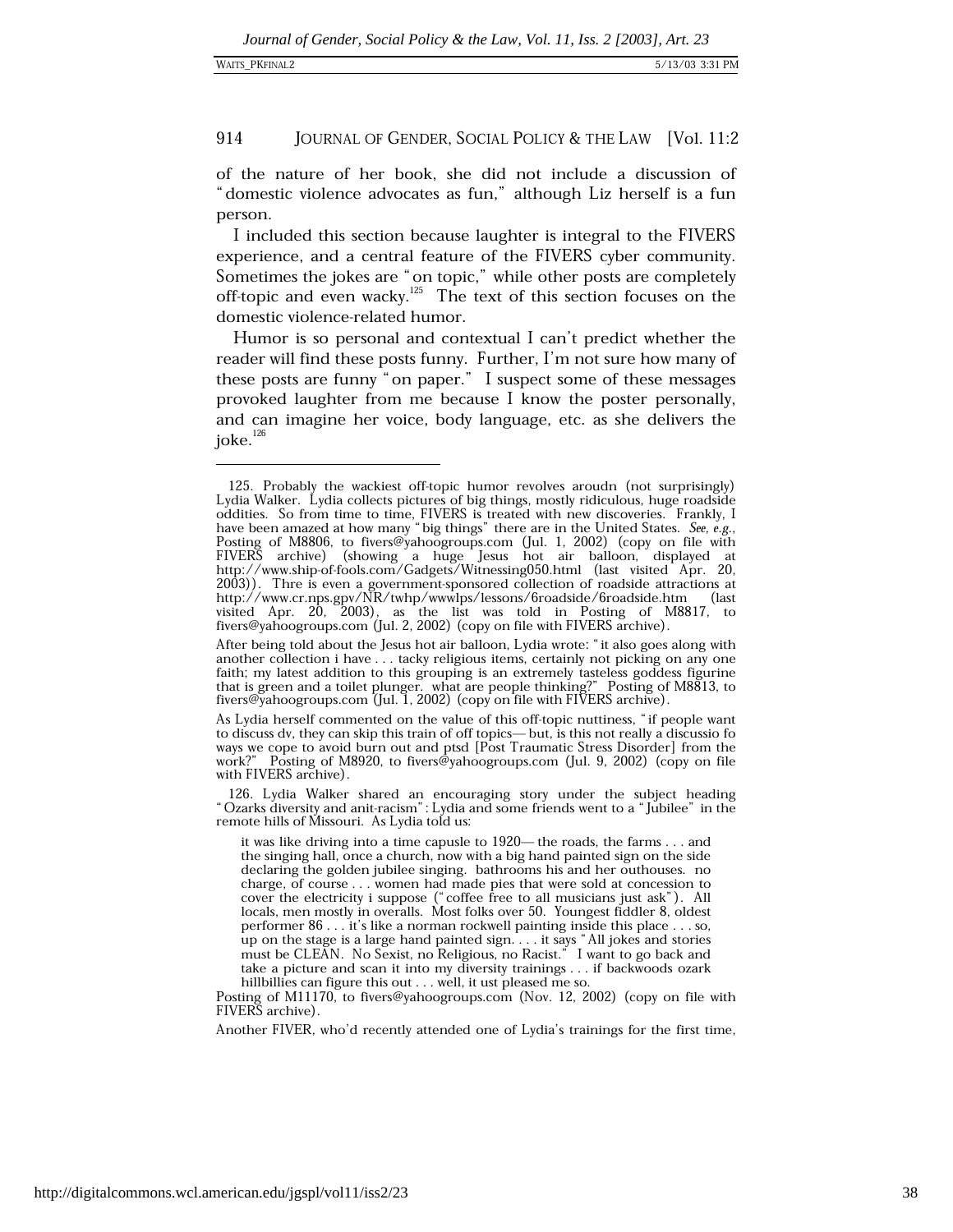| <b>WAITS PKFINAL2</b> |
|-----------------------|
|                       |

Some readers may be offended by the concept that domestic violence can produce funny stories. I can only say that such humor is, in my opinion, not just common but essential when people face tragedy and injustice.<sup>127</sup> FIVERS members understand that everyone on the list is intensely dedicated to the cause of battered women and their children. We would not tell these stories to people who did not share that commitment. We trust each other. We trust each other to understand that our humor helps us cope. Our humor allows us to release our frustration and anger. Our humor allows us to vent. Our humor helps us connect with each other. Our humor helps us keep things in perspective.<sup>128</sup> Our humor helps us acknowledge how hard the fight is, and how difficult both the system and victims can be.<sup>129</sup> And sometimes our humor is the best way to teach a lesson.

The list was discussing how abused women are often surprised when experienced advocates accurately anticipate batterers' behaviors. Lydia Walker wrote:<sup>130</sup>

we sometimes seem so "in-the-know" because the batterers often use similar tactics. reminds me i knew a formerly battered woman one time who worked for one of those telephone psychic hotlines. no shit.

can you imagine after a few-well-placed questions [and] her predictions when she knew a woman was with a batterer....." is he a jealous man?....moody?....has he ever threatened you?....hit

130. I recently asked Lydia why she doesn't capitalize. It turns out she has arthritis and so using the shift key on the computer is too wearing.

responded: "ROFLMAO!!!! [Rolling on the floor laughing my ass off.] Oh lord, Lydial Now that I have seen and heard you, there is so much more life in these here<br>posts!" Posting of M11178, to fivers@yahoogroups.com (Nov. 12, 2002) (copy on file with FIVERS archive).

<sup>127.</sup> See, e.g., STEVE LIPMAN, LAUGHTER IN HELL: THE USE OF HUMOR DURING THE HOLOCAUST (1991) (relating jokes told by concentration camp Jews).

<sup>128.</sup> Many years ago, I heard a line that's become one of my favorites: "Show me someone who knows what's funny, and I'll show you someone who knows what's not." I thought the quote might be from Mark Twain, but have been unable to find the source.

<sup>129.</sup> When I started doing domestic violence work, more than twenty years ago, I was affiliated with SPARC, the domestic violence agency in Gainesville, Florida. The staff met every Friday afternoon for case review. One week the shelter residents were a particularly difficult group-difficult both individually and collectively. It was reported to the that one deducated but exasperated staff member had said during<br>case review, "If I hear one more woman say, 'Why—he has a Jeckyl and Hyde<br>personality!' like she's the first person to have thought of this—I' reported to me that one dedicated but exasperated staff member had said during among themselves, the staff could make sure that they would not react improperly to the next woman who made this statement.

I find most emailers who don't capitalize irritating, but somehow in Lydia's case it just makes her funnier. (Perhaps because her spelling, grammar and punctuation are so good.)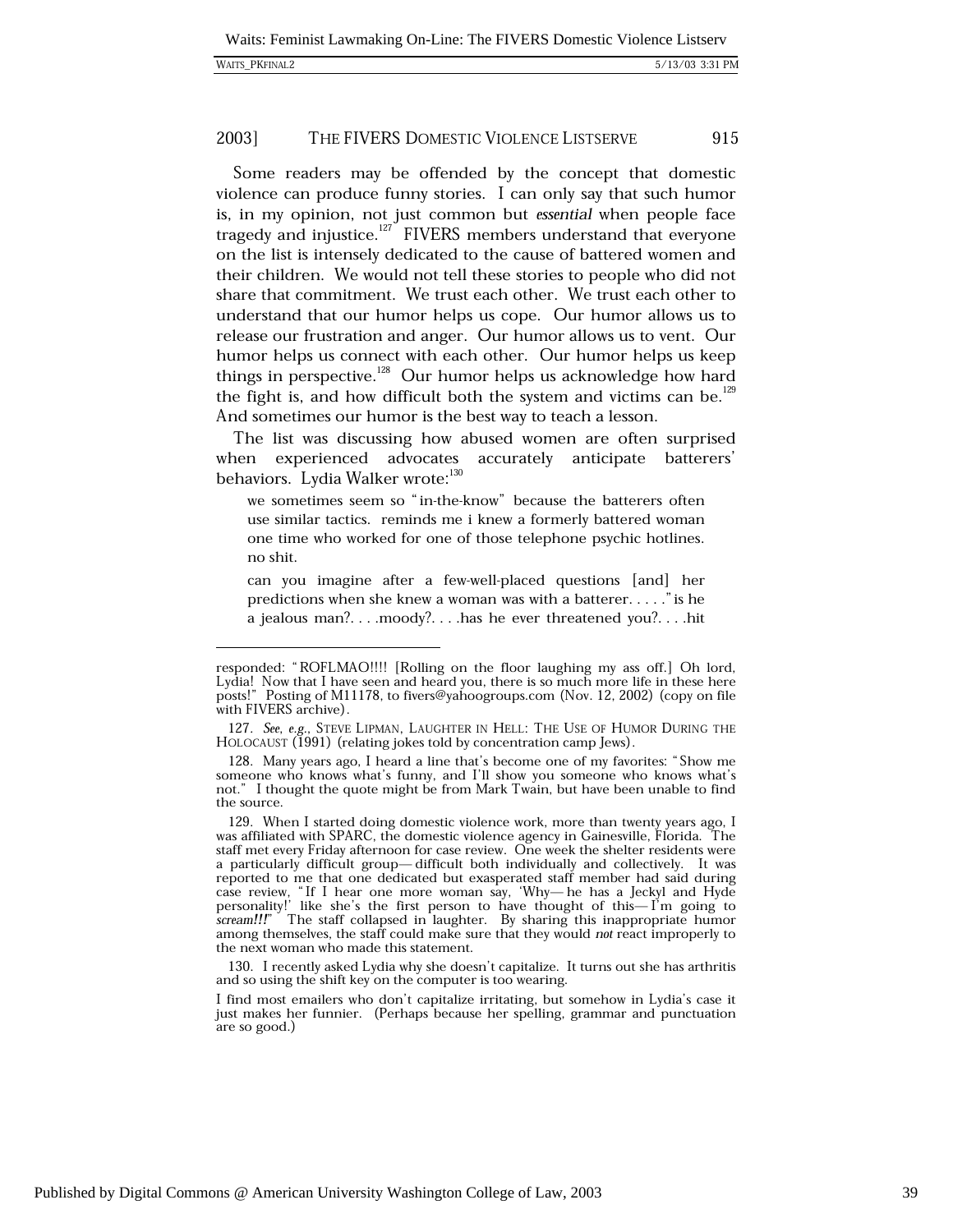you or put his hands on you in anger.... i perceive that over time the violence will become more frequent and more severe.....i see a person in uniform coming into your life... this person will be good and helpful......<sup>"131</sup>

Another very experienced advocate responded:

Re: psychic hotline stories. One night I was working quite late, around 11:00 PM at the Florida Coalition Against Domestic Violence, and answered the [Coalition's] hotline. It was someone from the psychic hotline calling to get information on domestic violence. She said that she frequently got calls from women asking where their husbands had hidden the guns in the house and what his next moves would be. I see a whole new training opportunity.  $\dots$ <sup>132</sup>

We'd been talking about ways of sharing perpetrators' names, so that women and their friends could check out whether men had abused previous partners. One woman said, "I have often envisioned posting "wanted"...or rather, "unwanted".....posters on telephone poles in batterers' neighborhoods. I seem to remember a thing somewhere where I think college students put stuff like that [avoid this man] up in the women's bathrooms at school."<sup>133</sup> Gloria, who is second only to Lydia Walker in her talents as a comic writer, responded with a story. Gloria lives a rural area where everyone knows everyone else's business:

When I moved to my current home town, I was working as the director of a rape crisis center . . .

And about 3 days after I moved into my home, I found out that 2 doors up lived a very violent stranger/stalker/rapist who had been released from the Department of Corrections 2 months prior.

Within a couple of weeks, I found out that around the corner lived a rapist who had beaten the snot out of a female acquaintance then raped her while higher'n a kite on crack.

For the next 2 years, I watched these guys— they knew who I was & what I did, and that I was watching them and communicating with the police.

At some point, I found out that both of these men were dating the same woman, but perp  $#1$  [very violent strangler and rapist] was actually living with her 2 doors up. Perp #2 [acquaintance rapist]

<sup>131.</sup> Posting of M266, to fivers@yahoogroups.com (Jan. 4, 2001) (copy on file with FIVERS archive).

<sup>132.</sup> Posting of M277, to fivers@yahoogroups.com (Jan. 5, 2001) (copy on file with FIVERS archive).

<sup>133.</sup> Posting of M222, to fivers@yahoogroups.com (Jan. 3, 2001) (copy on file with FIVERS archive).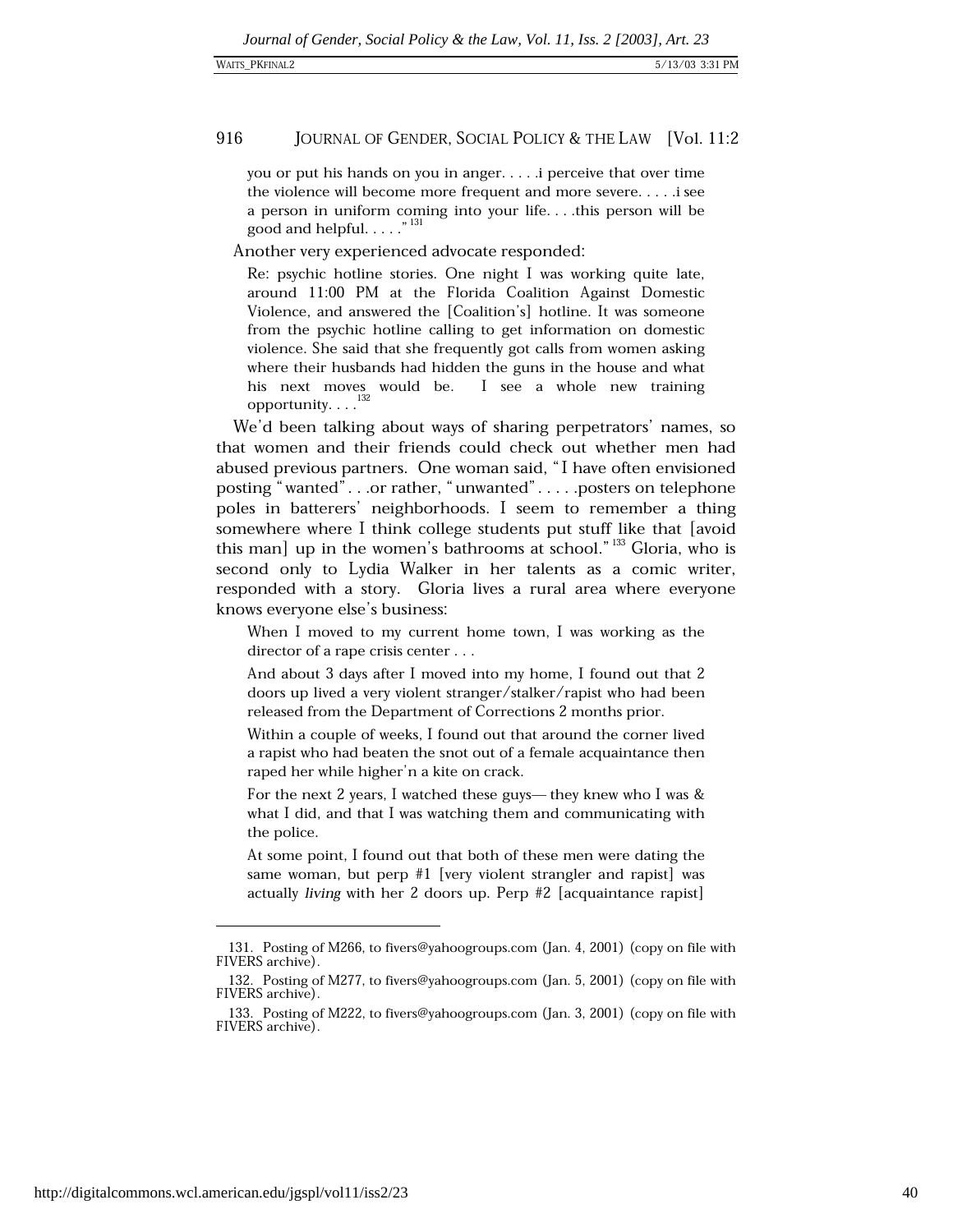#### 2003] THE FIVERS DOMESTIC VIOLENCE LISTSERVE

had a toddler by this woman.

Much of the summer was spent listening to the police scanner as they kept getting called to break up fights between these 2 out in the alley behind our houses.

One cold winter night, my ex-husband came and picked up my kids shortly after dark. When I went out to say good bye, I saw perp  $#1$ sitting in his car up the street just watching the goings on.

So I leaned up against the porch post and watched him watch the street  $\ldots$ 

Before too long, I saw perp  $#2$  walking up the sidewalk across the street, stopping to nail something to the light pole. Pretty soon, perp  $#1$  and I watched Perp  $#2$  cross over to the pole right in front of my house . . . he stopped and nailed a posterboard thingie on the post... and, being the friendly sort that he was, stopped to "chat" with me.

While perp #1 watched, Perp #2 told me (while pointing to #1 sitting in his car) that that man was a RAPIST! And he went on to say that he was living with his son (the toddler) and the police wouldn't do anything about it.

I gave him a thumbs up and he walked off whistling.

Within 10 mins, the doorbell rang and there was a cop at the front door ... and through the open door, I could see Perp  $#1$  standing outside my door by a few feet looking in my front door.

After I let loose with a few choice words insisting the cop get this #@#\$%@# perp off my front porch, the cop informed me that she was taking a report about Perp #2 harassing Perp #1 by hanging signs around the neighborhood and that perp  $#1$  was naming me as a WITNESS!!!!

ROFLMAO [rolling on the floor laughing my ass off] . . . Oh lawdy.

Here we had one rapist calling another rapist a rapist to a rape crisis advocate!

The next day, I called the city attorney and let him know that I had been named as a witness between these two. The attorney laughed himself silly, nearly choking on his lunch!

FYI—Perp #2 was acquitted (jury couldn't buy the acquaintance rape thing), and Perp  $#1$  is now serving 180 years for brutally raping and strangling a woman and leaving her for dead (she survived). $^{134}$ 

The following post was composed by Susan McGee and her partner, Karen March. It was shared with Susan's staff at SAFE House

Published by Digital Commons @ American University Washington College of Law, 2003

<sup>134.</sup> Posting of M236, to fivers@yahoogroups.com (Jan. 3, 2001) (copy on file with FIVERS archive).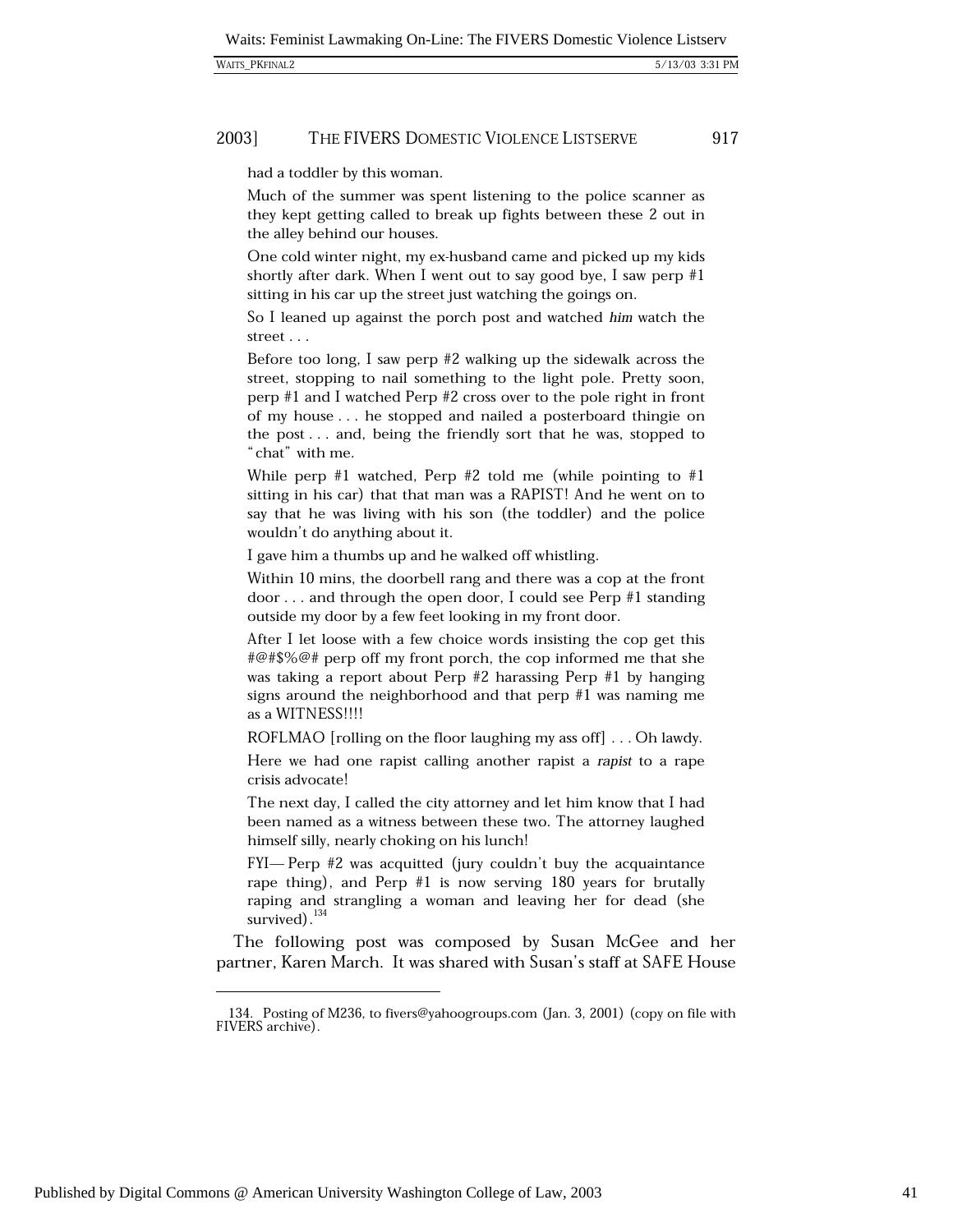in Ann Arbor, Michigan, and pokes fun at a variety of topics. There's a Dilbert touch here. One is not quite sure if some of this might have been taken from actual training manuals (not, of course, at SAFE Indeed, Friday's entry is taken from a real training House).  $\,$ seminar. $^{135}$ 

APRIL 16-22 IS ORGANIZE YOUR FILES WEEK AT SAFE HOUSE!!! Stop procrastinating and clean up that mess.

**SCHEDULE:** 

MONDAY IN THE LUNCHROOM:

Food: Cookies (Oreos) and Milk

Topic: The Vision: The perfect file. Participants will imagine and envision the perfect completed file. Guided meditation and visualization will assist staff in setting goals and outcome objectives for files.

TUESDAY IN THE SHELTER LIBRARY

Food: Berries and Celery

Topic: Are files another tool of the patriarchy? Participants will question, critically analyze and engage in dialogue about whether the male-dominated establishment wants us to spend our time filling out paperwork so that we will stop interfering with batterers and rapists.

## WEDNESDAY IN THE COMPUTER ROOM

Food: None

Topics: Security and files; ethical dilemmas and files; logistic issues and files; file cabinets. Participants shall break down into groups. Questions to be answered: Should a file clerk be hired? Should this person be armed? Should files be color coded or is this discrimination against the color blind? Are we discriminating against those who cannot give their name by destroying crisis cards by Anonymous? Should service participants files be filed by last name or first name? Mother's maiden name? Should those staff with the worse files be put in the stocks or is this too brutal? What makes a beautiful file cabinet? Stickers? Cartoons? How far should file cabinet magnets be kept from the computer's hard drive?

THURSDAY IN THE EDUCATION CENTER. Noon-5 p.m.

Food: Lunch from the People's Food Coop

Topic: Deficient File Management Syndrome (DFMS). 1-3 p.m. Are you afraid of your files? Do you have dreams that you are covered in piles of paper? Do you have fear of filing? Does paper

<sup>135.</sup> The post was given the subject heading "Promising Practices/files," which is funny because the domestic violence field is replete with serious attempts to develop and publicize "promising practices."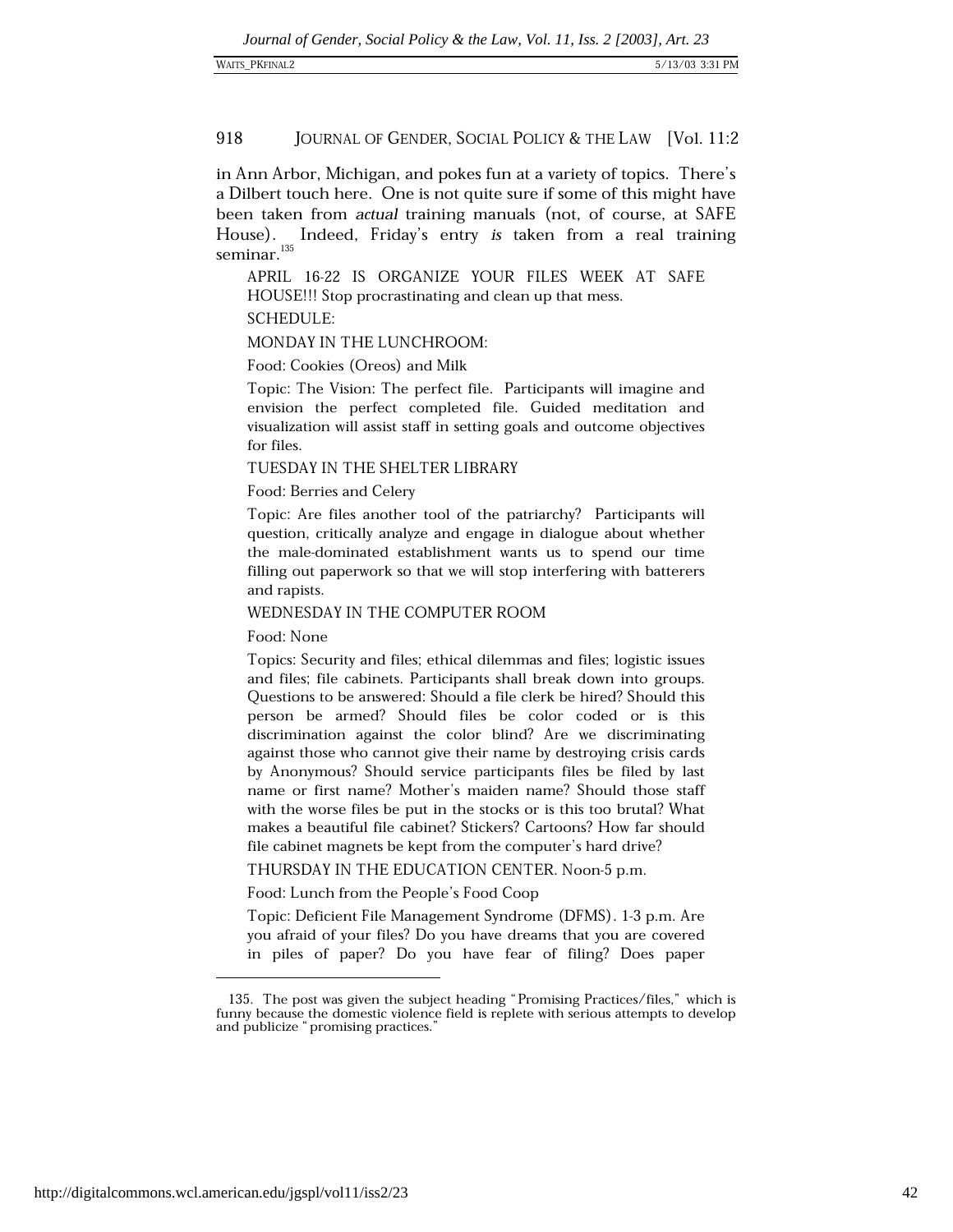#### 2003] THE FIVERS DOMESTIC VIOLENCE LISTSERVE

accumulate in homeless areas of the environment-and, would you personally rather dig around for it, than to worry about it getting lost in a file cabinet's black hole? (See article in staff lunchroom entitled File Management). Do you have DFMS or just FAS..File Avoidance Syndrome? Take the quiz and find out. Help is available.

FRIDAY IN THE EDUCATION CENTER. 8 a.m.-3 p.m.

Keynote Address. Classification Technology for the Knowledge Workers. Information Technology has been severely handicapped by the lack of a classification standard. The workshop will examine Infologics white paper on Information Assets Management that emphasizes that the Uniform Subject Classification. USC is the solution to achieve uniformity across an enterprise. The seminar will examine the Infologics Electronic Records System which will result in a 20% improvement in productivity. Required for staff.<sup>136</sup>

In response to a true post about an American inventor who'd created a bra with a built-in gun holster,<sup>137</sup> Lydia Walker responded, "hmmmmm.......somehow this reminds me of something i recently discovered....after a certain age, you shouldn't iron naked."<sup>138</sup> Which brought the two responses: First, "Good advice, Lydia. By the way.....what's ironing?"<sup>139</sup> And then, from an Executive Director: "LOL [laugh out loud] — seriously—I had a staff person come in all bent over one morning . . . she had been ironing in the nude—late for work—and had caught her nipple under the iron!!! Oh—that poor woman! she had the same sage advice [don't iron while naked] after that!<sup>140</sup>

<sup>136.</sup> Posting of M2014, to fivers@yahoogroups.com (Apr. 10, 2001) (copy on file with FIVERS archive).

Infologics is a real compnay that desribes itself as a "Document and Records Management Consulting Firm." Visit their web site at http://www.infologics.com/<br>(last visited Apr. 20, 2003). Infologics indeed features its "Uniform Subject" Classification" and the web site includes a white paper on Information Assets Management, available at http://www.infologics.cpm/whitepap.htm (last visited Apr.  $20, 2003$ .

<sup>137.</sup> Posting of M2232, to fivers@yahoogroups.com (Apr. 26, 2001) (copy on file with FIVERS archive).

<sup>138.</sup> Posting of M2266, to fivers@yahoogroups.com (Apr. 28, 2001) (copy on file with FIVERS archive).

<sup>139.</sup> Posting of M2267, to fivers@yahoogroups.com (Apr. 28, 2001) (copy on file with FIVERS archive).

<sup>140.</sup> Posting of M2295, to fivers@yahoogroups.com (Apr. 30, 2001) (copy on file with FIVERS archive). Lydia Walker hopes some day to collect all the amazing, hilarious (at least to us) shelter stories. She wrote:

<sup>[</sup>W] hen [I] worked at shelter [I] had actually started a collection with some pee in your pants laughing so hard stories from some women in [W]yoming-combined, of course, with some local ones. [W]orking title was you can't even eat a biscuit"